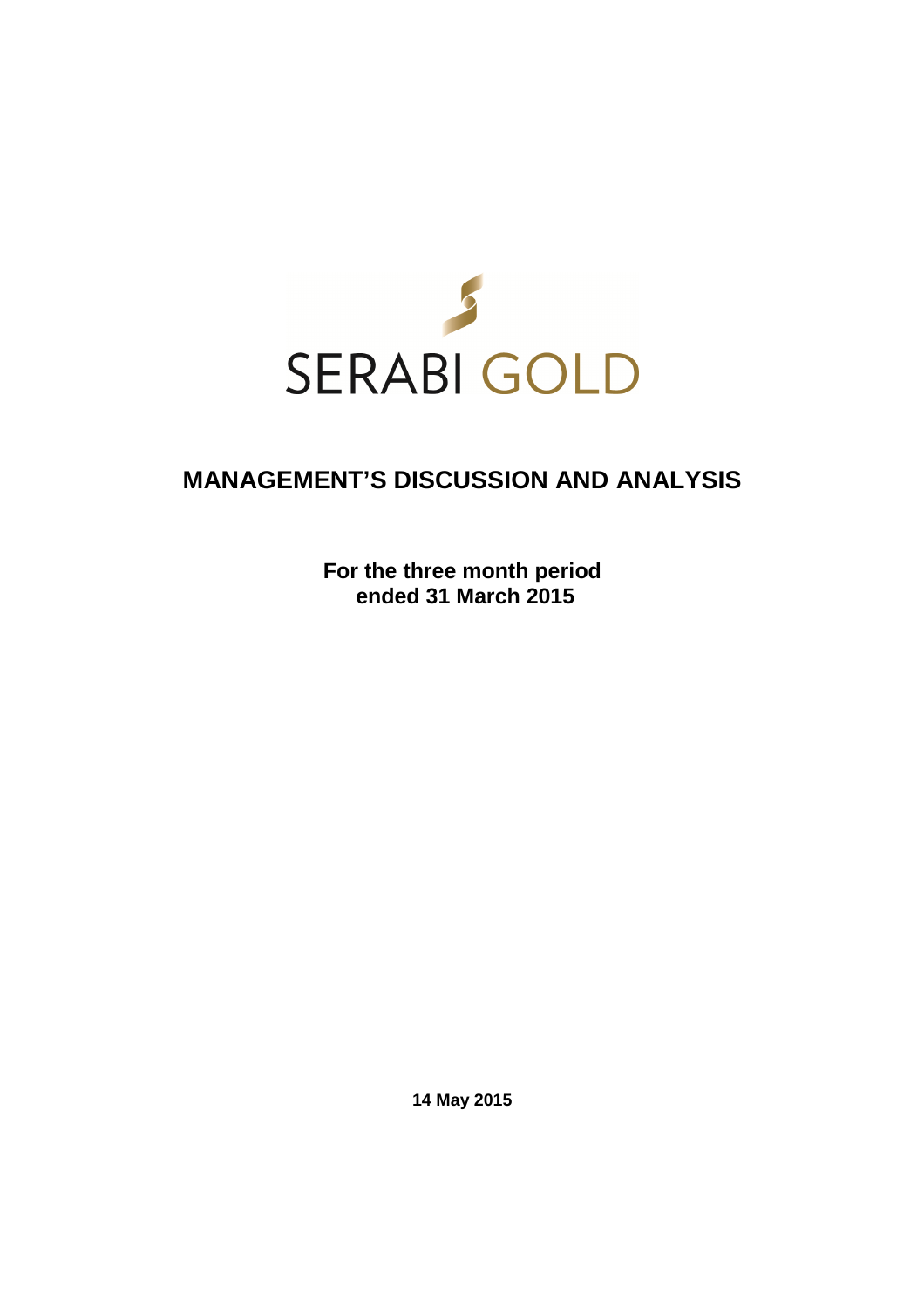# **SERABI GOLD PLC Management's Discussion and Analysis for the three month period ended 31 March 2015**

#### **Introduction**

This Management's Discussion and Analysis ("MD&A") dated 14 May 2015 provides a review of the performance of Serabi Gold plc ("Serabi", the "Company" or the "Group"). It includes financial information from, and should be read in conjunction with, the interim unaudited condensed financial statements of the Group for the three month period ended 31 March 2015 and also read in conjunction with the Group's annual report and audited consolidated financial statements and the Group's MD&A for the twelve month period ended 31 December 2014.

For further information on the Group, reference should be made to its public filings (including its most recently filed annual information form ("AIF") which is available on SEDAR at www.sedar.com. Technical reports, press releases and other information including the AIF are also available on the Group's website www.serabigold.com

Please refer to the cautionary notes at the end of this MD&A.

The Group reports its financial position, results of operations and cash flows in United States dollars (unless otherwise stated) and in accordance with International Financial Reporting Standards ("IFRS") in force at the reporting date and their interpretations issued by the International Accounting Standards Board ("IASB") and adopted for use within the European Union and with IFRS and their interpretations issued by the IASB. The consolidated financial statements have also been prepared in accordance with those parts of the UK Companies Act 2006 applicable to companies reporting under IFRS.

#### **Overview**

The Company is a United Kingdom registered and domiciled gold mining and development company based in London, England. The Group's principal focus centres upon its gold projects in the Jardim do Ouro area of the Tapajos region of the State of Para in Brazil, which it holds through its wholly owned subsidiaries Serabi Mineração S.A. and Gold Aura do Brasil Mineração Ltda.

The Group's primary interests are the wholly owned Palito Gold Mine ("Palito") and the Sao Chico Gold Mine ("Sao Chico") both of which are located in the Tapajos region of northern Brazil. These two properties lie within the larger Jardim do Ouro Gold Project ("JDO Project") which comprises a series of contiguous exploration licences of approximately 43,000 hectares, and lies on the 50km wide NW-SE trending Tocantinzinho Trend, which is the major controlling structural feature in the Tapajos region. The vast majority of the hard rock mineral resources discovered to date in the Tapajos region lie on this trend.

Work commenced at Palito in October 2012 to remediate and develop the existing underground mine and renovate the process plant with a view to commencing gold production by the end of 2013. The commissioning of the process plant started in December 2013 and during the first half of 2014 the planned production ramp-up has been on-going, with the first consignments of gold/copper concentrate transported from the mine in February 2014. On 23 July 2014, the Group declared that Palito had achieved commercial production with effect from 1 July 2014. The Palito Mine is fully permitted and has a mining licence covering 1,150 hectares which was issued in October 2007.

Sao Chico is a high-grade deposit located approximately 25 kilometres by existing road from Palito. The Group will truck ore that is mined at Sao Chico across and be processed using the existing gold recovery plant at Palito. Work commenced early in 2014 on earthworks to allow the Group to expose the bedrock and construct a mine portal. The portal was established shortly prior to the end of September 2014 and during the fourth quarter of 2014 the decline ramp was advanced towards the first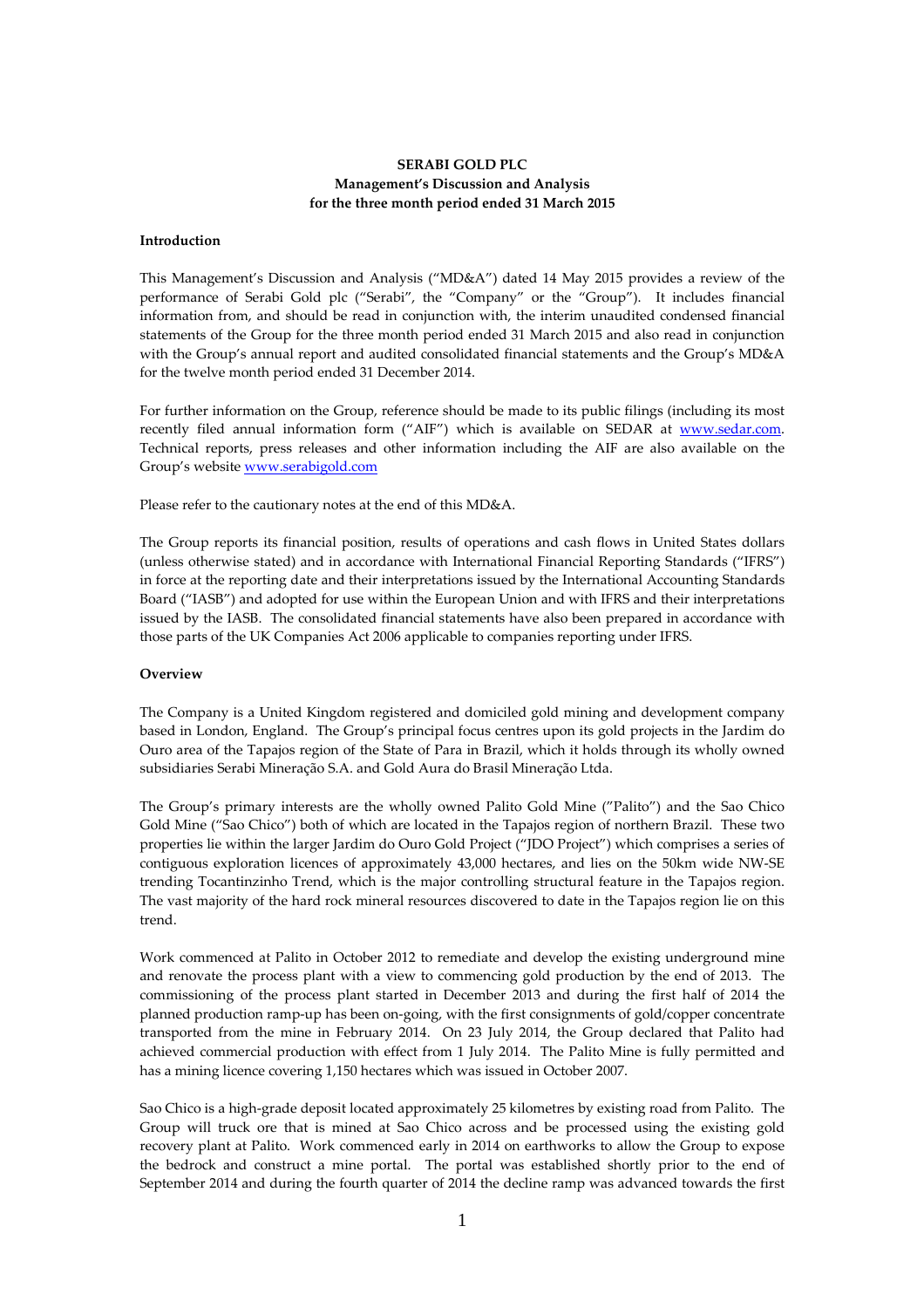two underground development levels. The Main Vein was intersected in January 2015, and by the end of April 2015 approximately 440 horizontal metres of ore development has been completed. At the end of March 2015 the high grade stockpile of ore awaiting the commissioning of the Sao Chico production line at the Palito process plant, stood at approximately 2,900 tonnes. The first of this stockpiled ore was transported to Palito during March and April 2015 and the processing of this first development ore from Sao Chico started in the last two weeks of April.

The Group holds further exploration licences within the Tapajos region covering approximately 38,000 hectares. Exploration work undertaken by the Group on these licences is at an early stage.

On 3 March 2014, the Group completed a placement of shares and warrants to raise gross proceeds of UK£10 million. These proceeds are being used in part to finance the next stage of evaluation and development of the Sao Chico project in advance of a decision to enter into commercial mining operations. On 26 September 2014, the Group entered into a credit facility for US\$8 million with the Sprott Resource Lending Partnership to provide development and working capital for Palito and Sao Chico.

The Company's shares trade on the Toronto Stock Exchange ("TSX") under the symbol "SBI" and on AIM, a market operated by the London Stock Exchange, under the symbol "SRB". The Company is incorporated under the laws of England and Wales and is a reporting issuer in British Columbia, Alberta and Ontario.

# **Key Financial Information**

|                                                 | 3 months to 31    | 3 months to 31 |
|-------------------------------------------------|-------------------|----------------|
|                                                 | <b>March 2015</b> | March 2014     |
|                                                 | US\$              | US\$           |
| Revenue                                         | 7,484,215         |                |
| Cost of Sales                                   | (4,859,909)       |                |
| Depreciation and amortisation charges           | (1,117,720)       |                |
| Gross profit                                    | 1,506,586         |                |
|                                                 |                   |                |
| Profit / (loss) before and after tax            | 191,398           | (1, 257, 621)  |
| Profit / (loss) per ordinary share (basic)      | 0.029c            | (0.241c)       |
|                                                 |                   |                |
|                                                 | As at $31$        | As at $31$     |
|                                                 | <b>March 2015</b> | December 2014  |
| Cash and cash equivalents                       | 5,794,982         | 9,813,602      |
| Net assets                                      | 56,197,442        | 66,918,551     |
|                                                 |                   |                |
|                                                 |                   |                |
| <b>Cash Costs and All-In Sustaining Costs</b>   |                   |                |
|                                                 |                   | Q1 2015        |
| Gold ounces produced                            |                   | 7,759          |
|                                                 |                   |                |
|                                                 |                   | Q1 2015        |
| Total Cash Cost of production (per ounce)       |                   | <b>US\$599</b> |
| Total All-In Sustaining Cost of production (per |                   | <b>US\$759</b> |
| ounce)                                          |                   |                |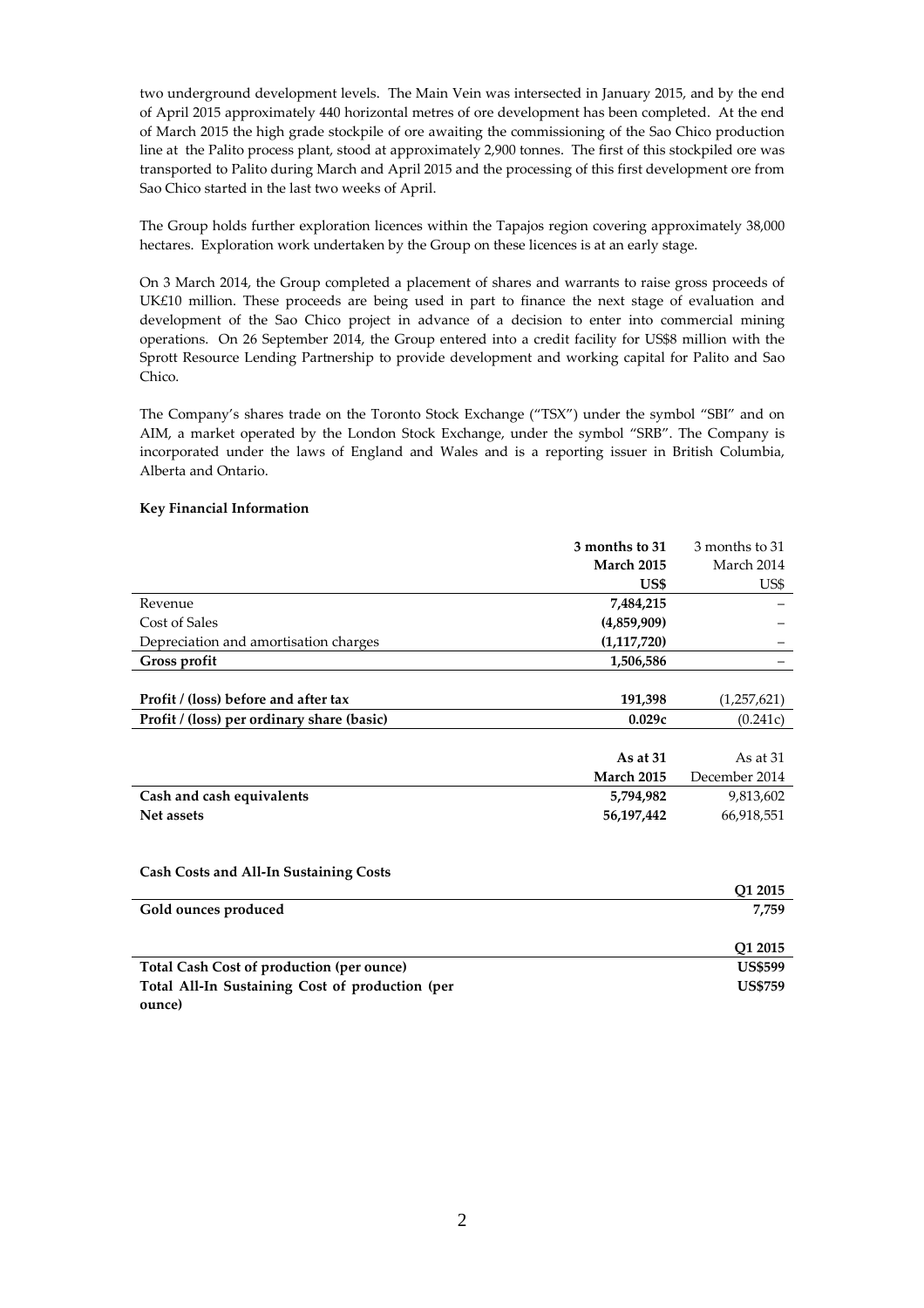|                                |                  | Quarter 1 |
|--------------------------------|------------------|-----------|
| Horizontal<br>development      | <b>Metres</b>    | 1,491     |
| Mined ore                      | <b>Tonnes</b>    | 25,812    |
|                                | Gold grade (g/t) | 10.90     |
| Milled ore                     | <b>Tonnes</b>    | 31,412    |
|                                | Gold grade (g/t) | 8.52      |
| Gold production <sup>(1)</sup> | Ounces           | 7,759     |

#### **SUMMARY PRODUCTION STATISTICS FOR THE QUARTER ENDING 31 MARCH 2015**

#### **Financial Highlights**

- All-In Sustaining Costs for the first quarter of 2015 of US\$759
- Cash holdings of US\$5.8 million at 31 March 2015.
- The Brazilian Real has devalued by approximately 13% since 31 December 2014, providing potential cost benefits for 2015.
- Average gold price of US1,212 received on gold sales in the first quarter of 2015.

#### **Operational Highlights**

- Gold production for the quarter totaled 7,759 ounces<sup>(1)</sup>, with March production of 3,005 ounces<sup>(1)</sup>, the highest monthly production level to date with steady production now reached.
- Current forecast for gold production in 2015 remains at approximately 35,000 ounces.
- Processing of ore from Sao Chico commenced at the end of April 2015.

#### Palito

- Mine production for the quarter totaled  $25,812$  tonnes of ore averaging 10.90 g/t gold, containing 9,040 ounces.
- Mill throughput for the quarter totaled 31,412 tonnes at a grade of 8.52 g/t.
- Gold recoveries were approximately  $91\%$ <sup>(1)</sup> with Copper recovery estimated at  $92\%$ <sup>(1)</sup>.
- Over 300 ounces<sup>(1)</sup> of gold production from the processing  $6,300$  tonnes of the surface stockpile of flotation tailings at a grade of 2.64 g/t. A further 50,000 tonnes at approximately 2.5 g/t remains, and this material will be treated through the Carbon in Pulp ("CIP") plant over the next 6 to 8 months.
- At the end of the quarter, the Palito surface stockpiles of coarse ore were estimated at approximately 8,000 tonnes at 5.0 g/t gold.

(1) Gold production figures are subject to amendment pending final agreed assays of the gold content of the copper/gold concentrate and gold dore that is delivered to the refineries.

Sao Chico

- Over 773 metres of sub-horizontal development has now been completed at Sao Chico, 440 metres of which has been in ore through the development of the Main Vein on the first 216mRL development level.
- The Main Vein was initially intersected in January this year exhibiting a true thickness of 3.6 metres at 42.0 g/t gold.
- The main ramp is being driven to the next planned development level and is currently midway between the 216mRL and the next planned 178mRL main level.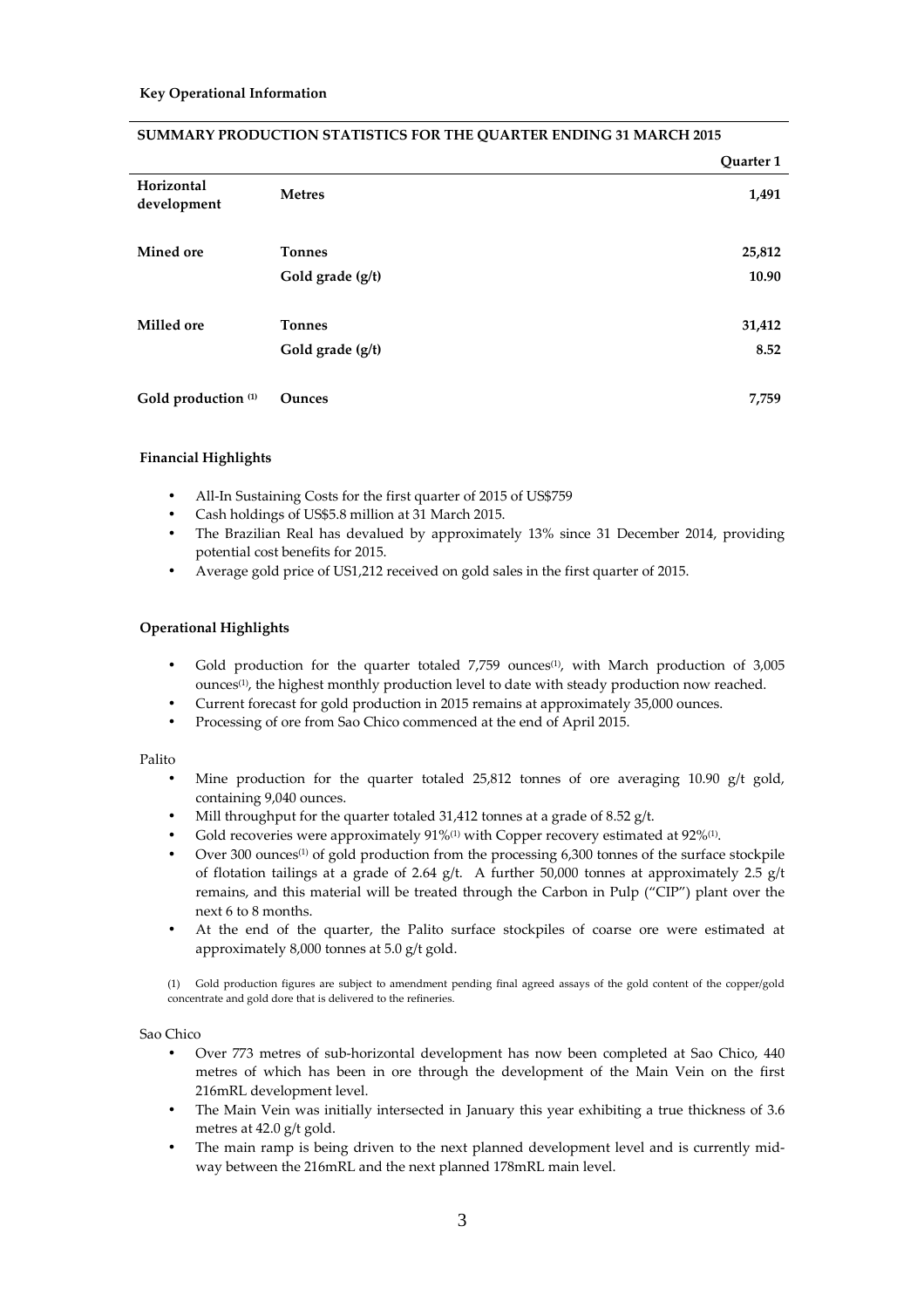- During the first quarter of 2015, a high grade stockpile of 2,900 tonnes at 9.75 g/t gold was generated and the transportation of this material to Palito commenced in March 2015. The Sao Chico ore is now being processed concurrently with Palito ore.
- A new surface diamond drill programme at Sao Chico commenced in late March 2015 with 2,200 metres completed to date out of approximately 5,000 metres that are planned. The Company intends to issue a new resource estimation by the end of the third quarter of 2015.

### **Outlook and Strategy**

# Palito

The Palito Mine has now reached a relatively steady state of operations with mining activities in a balanced cycle of development and production and expected to generate some 90,000 tonnes of ore at around 8.50 g/t of gold during 2015. The gold production generated from this mined ore will be supplemented during 2015 by running down surface stockpiles of ore that have been established over the first 12 months of operations and by the reprocessing, through the Carbon in Pulp ("CIP") recovery circuit, of the stockpiled tailings accumulated from the initial flotation recovery process during the first three quarters of 2014.

As at the beginning of March 2015 the mine has been developed to the 24 metre relative level ("mRL") and whilst the Group plans to undertake further ramp development during the year to access the next level at -19mRL, significant focus will be given to accessing and mining known parallel vein structures on the existing mine production levels. These include the Chico da Santa zone which lies to the north of the primary G1, G2 and G3 veins. In addition, the Group is planning to introduce a new development access into the Senna structure which is located to the south of the Palito West vein complex and which during 2008 and 2009 produced oxide material of between 2.0 to 3.0g/t.

The Group has, during 2014 and in the course of its development mining activity, encountered high grade ore shoots as the underground development was driven in the direction of the Palito South area. Development into these ore shoots is ongoing primarily on the 114mRL, where the Group now has onlode development some 700m beyond any area that has previously been mined. These payable zones indicate depth continuity, similar to that seen elsewhere at Palito and as a result the Group is incorporating into its future mine plans production of ore from these ore shoots in the upper levels which have to date never been developed but represent a potential good source of additional ore.

#### Sao Chico

At Sao Chico, the fourth quarter of 2014 saw the underground development commence and over 775 metres of development has now been achieved. Five previously unidentified veins were intersected in the cutback and a further three in the ramp, with all eight of these previously unknown structures exhibiting mineable widths and grades and all of which lie outside the current geological resource. In January 2015 the ramp development intersected the Main Vein, the principal currently identified structure at Sao Chico, approximately 30 vertical metres below the portal entrance, in a four metre high and four metre wide gallery, crossing the ore perpendicular to its strike. The initial sampling confirmed a payable intersection with a true width of 3.6 metres and a gold grade of 42 g/t gold.

Approximately 2,900 tonnes of high grade ore development material had been extracted by the end of March 2015, with over 1,100 tonnes processed through the gold recovery plant located at Palito during April 2015.

During 2015, the Main Vein will continue to be developed and evaluated by 'on-lode' development. The vein is sampled with each advance. The deepening of the main ramp which is being driven at a 12% gradient, is also continuing to the next level, planned at 178 mRL, where the Main Vein will be intersected once again and similarly evaluated by 'on-lode' development. The Group plans to undertake over 750 metres of ramp development and 2,700 metres of ore development at Sao Chico during the course of 2015.

With the notification of the approval of the Final Exploration Report ("FER") being issued in November 2014, the Group is continuing to progress the conversion of the Exploration License at Sao Chico to a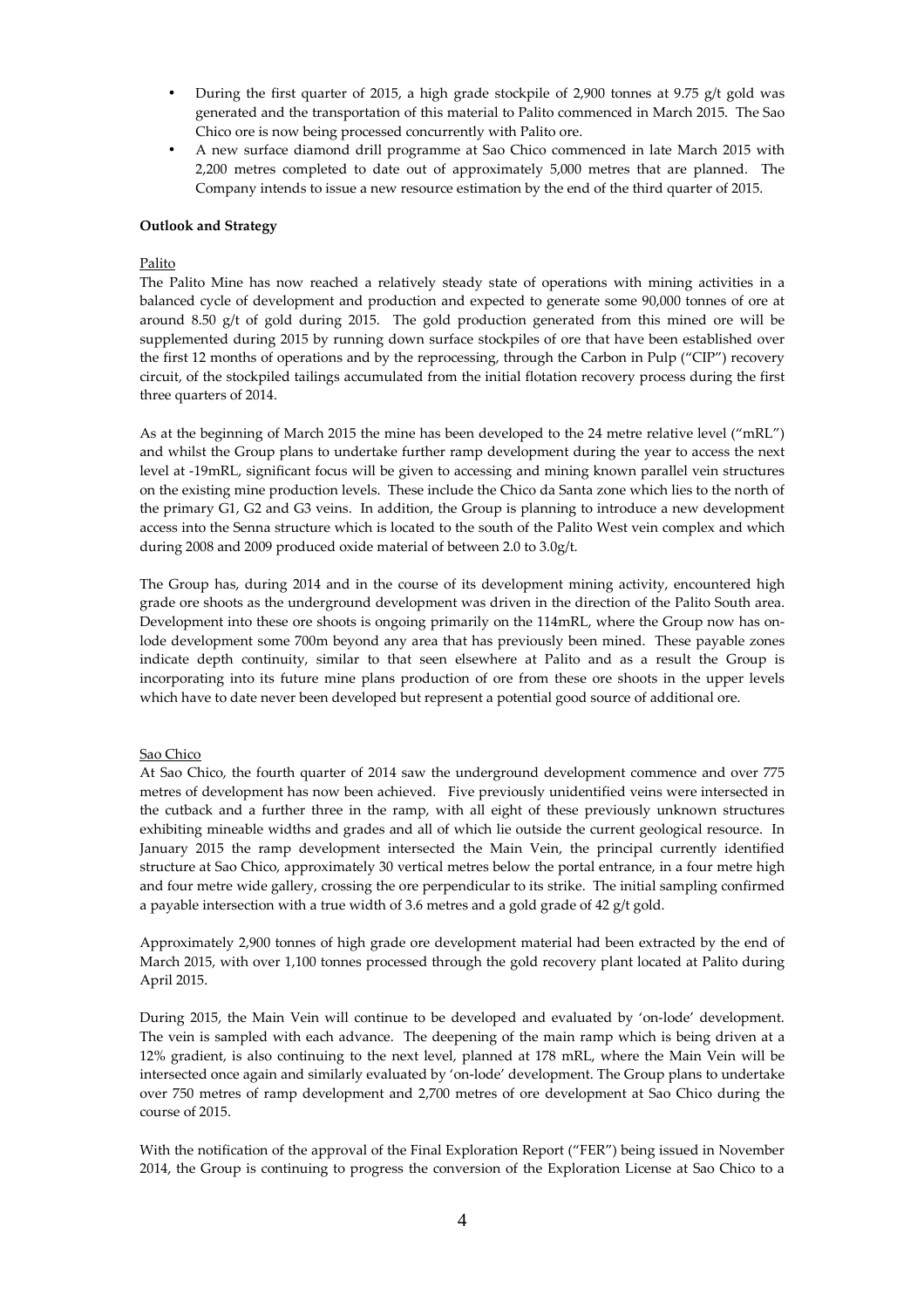Mining License. As the next major step in the conversion procedure, Serabi is in the process of completing and submitting the Plano Approvimiento Economico, a form of economic assessment prepared in accordance with Brazilian legislation. However, with the Guia de Utilização (a trial mining license) already in place, all mining operations can continue in parallel. The issuing of the mining licence will also require submissions of a risk assessment and management plan, safety assessments, environmental and social impact studies, closure and remediation plans although the detailed scope of these reports is still to be confirmed by the relevant government bodies.

The Sao Chico Mine, whilst contributing to the Group's gold production during 2015, will be primarily in development and is not expected to achieve its full production potential until 2016. A 5,000 metre diamond drilling programme commenced in March 2015 and the results from this in conjunction with the on-lode development mining that will take place during 2015 will help the understanding of the ore body and facilitate the mine planning for 2016. The results will also be used to calculate a new global resource estimation in accordance with Canadian Securities Administrators National Instrument 43-101 ("NI 43-101"). Serabi hopes to be in a position to issue this new NI 43-101 compliant technical report before the end of the third quarter of 2015.

#### 2015 Production Guidance

The Group is currently forecasting gold production for 2015 of approximately 35,000 ounces with an All-In Sustaining Cost of between US\$900 and US\$950 per ounce.

#### Longer Term Growth Opportunities

As well as the potential that exists to grow resources at Sao Chico, the Palito South, Currutela and Piaui prospects still provide excellent opportunities for identifying additional resources which could both enhance current production levels as well as extend the mine life. With the exception of the planned 2015 drilling programme that is underway at Sao Chico, no drilling or other exploration activity is currently planned on the other three discoveries. However once adequate cash flow is being generated the Group will step up its exploration activity and will be looking to add to its resource base and production potential through establishing additional satellite high-grade gold mines in relatively close proximity to Palito which will be a centralised processing facility. In this way the Group expects to be able to grow its production base at low capital cost, avoid the need for major infrastructure improvements to be in place for new operations to be commercially viable and have low environmental impact.

Management has and will continue to evaluate other opportunities within Brazil that it considers could increase the resource base and longer term production potential of the Group as well as having the potential to be value enhancing for its shareholders.

#### **Palito Gold Project – Para State, Brazil**

#### History

The Palito gold mine is wholly owned by the Group, through its 100% owned subsidiary Serabi Mineração S.A. The Palito Mine and infrastructure lies some 4.5km south of the village of Jardim do Ouro and approximately 15km via road. Jardim do Ouro lies on the Transgarimpeira Road some 30km west/south west of the town of Moraes de Almeida, located on the junction of the Transgarimpeira and the BR 163 (the Cuiabá - Santarém Federal Highway). Moraes de Almeida is approximately 300km south-east by paved road of the city of Itaituba which is also the municipal capital.

Palito is a high-grade, narrow vein, underground mine which was operated by the Group from late 2003 until the end of 2008. Between the beginning of 2005 until the end of 2008 the Group processed a total of 480,000 tonnes of ore through the plant at an average gold head grade of 6.76 g/t. Average gold recovery during the period was 90%, with copper recovery around 93%, providing total production over this period of approximately 100,000 ounces of gold.

In December 2010 the Group released a technical report (the NI 43-101 Technical Report for the Jardim do Ouro Project, Para State, Brazil) prepared by its consultants, NCL Brasil Ltda ("NCL"). The report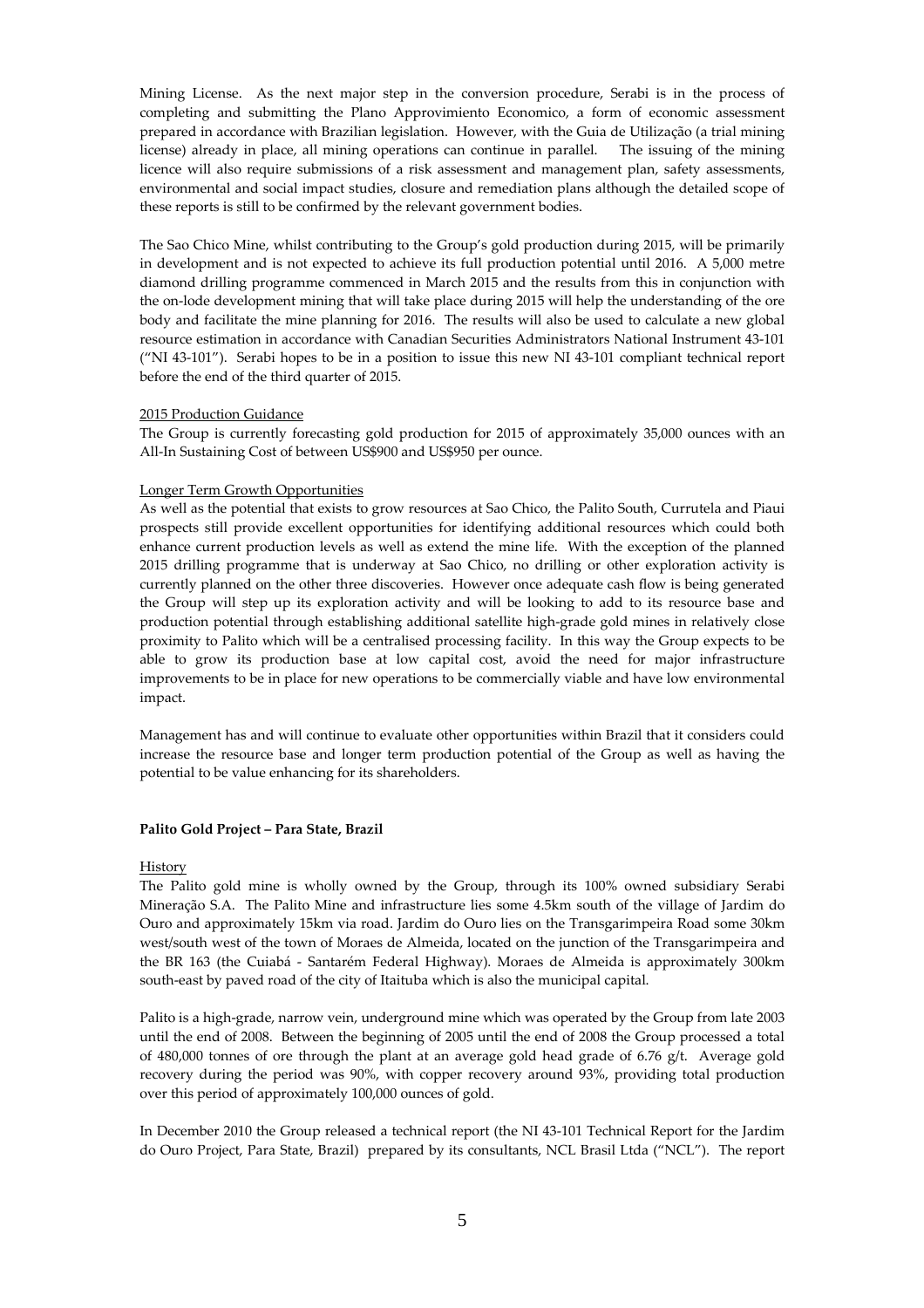estimated an NI 43-101 compliant Measured and Indicated mineral resource of 206,466 ounces of gold and Inferred mineral resources of 392,817 ounces of gold.

|                  |           |                    |                  |                           | Contained      |
|------------------|-----------|--------------------|------------------|---------------------------|----------------|
|                  |           |                    |                  | Contained                 | Gold           |
| <b>Mineral</b>   |           | Gold               | Copper           | Gold                      | Equivalent     |
| <b>Resources</b> | Tonnage   | $(g/t \text{ Au})$ | $\frac{6}{6}$ Cu | $(Qunces)$ <sup>(1)</sup> | $(Qunces)$ (2) |
| Measured         | 97,448    | 9.51               | 0.26             | 29.793                    | 32,045         |
| Indicated        | 753,745   | 7.29               | 0.23             | 176,673                   | 192,228        |
| Measured and     |           |                    |                  |                           |                |
| Indicated        | 851,193   | 7.54               | 0.23             | 206,466                   | 224,272        |
|                  |           |                    |                  |                           |                |
| Inferred         | 2,087,741 | 5.85               | 0.27             | 392,817                   | 443,956        |
|                  |           |                    |                  |                           |                |

(1) Mineral resources are reported at a cut-off grade of 1.0 g/t.

(2) Equivalent gold is calculated using an average long-term gold price of US\$700 per ounce, a long-term copper price of US\$2.75 per pound, average metallurgical recovery of 90.3% for gold and 93.9% for copper.

(3) Addition errors arise through rounding differences.

The operation was placed on care and maintenance in 2008, but the Group kept as much of the infrastructure intact as possible. This included a process plant comprising flotation and carbon-in-pulp ("CIP") gold recovery circuits which had historically been treating up to 600 t/day (200,000 t/year) of ore and a camp that had housed over 200 employees and maintenance and workshop facilities. The site is supplied with mains power sourced from a 25 mW hydroelectric generating station located approximately 100 km north east of the town of Novo Progresso on the Curuá (Iriri) River.

In January 2012, the Group commissioned NCL to undertake a Preliminary Economic Assessment ("PEA") in compliance with NI 43-101 into the viability of re-establishing underground mining operations at the Palito Mine. The results of the PEA were announced by the Group on 13 June 2012 and the complete NI 43-101 compliant technical report was issued on 29 June 2012. On 17 January 2013, a placement of new shares raising gross proceeds of UK£16.2 million was completed to finance the development of the project in line with the plans and scope outlined in the PEA.

#### Palito operational review for the first three months of 2015

Management considers that Palito is now in a steady state of operation. Production during the first quarter of 2015 was 7,759 ounces<sup>(1)</sup> with 3,005 ounces<sup>(1)</sup> being produced during March 2015, the highest monthly production level to date. Ore and tailings material from Palito remained the sole production source for the Group during the quarter with the processing of run of mine ("ROM") ore from the Palito Mine, combined with the Palito surface coarse ore stockpiles, and the stockpiled flotation tailings established during 2014.

Performance of the mining operations has exceeded target levels during the quarter with over 25,800 tonnes being extracted during the first quarter of 2015, approximately 14% above projected levels. This additional ore is arising from higher levels of payability in those areas currently being mined than was forecast. The gold grade of the ore being mined during the quarter of 10.90 g/t has also been higher that projected levels. The Group has adopted selective mining (re-suing) in some of the development drives and this has reduced dilution and resulted in higher grades of development ore being extracted from development mining activities.

A total of 1,491 metres of horizontal development was completed during the period which compares with an average of 1,471 per quarter for the last two quarters of 2014. Management remains focused on ensuring that development mining rates are maintained to ensure that adequate stopes are generated each quarter to maintain ore production rates.

The better than forecast mining performance at Palito has resulted in the surface ore stockpiles not being run down to the levels initially forecast and at the end of the first quarter of 2015 , this surface stockpile was 7,500 tonnes with an estimated average grade of 5.00 g/t.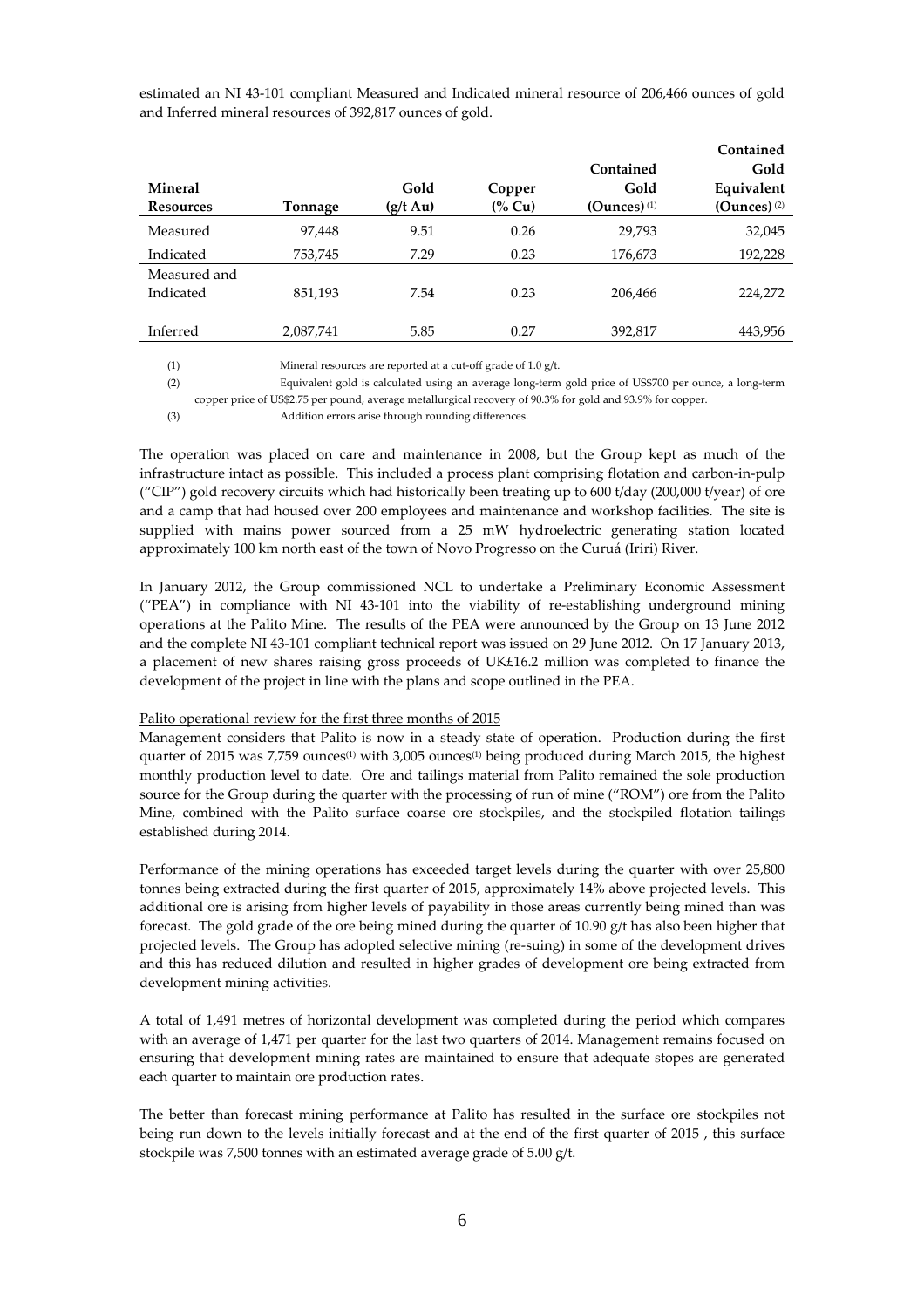Total volumes processed during the quarter were 31,400 tonnes equivalent to an average daily rate of approximately 350 tonnes per day. Milling performance at the start of the quarter was affected by power stoppages resulting from an inconsistent electricity supply CELPA, the regional power supply company. The Group has, in the short term and during the rainy season when grid power is particularly subject to interruption, taken the decision to commit to the use of diesel generated power for the operation of the plant. Management expects that the benefits of increased plant availability will significantly outweigh the increased operational costs.

The Group has also commenced processing of the flotation tailings that were produced during the first three quarters of 2014 through the CIP plant. This material generated prior to the completion and commissioning of the CIP plant at the start of the fourth quarter of 2014, is being used as top-up feed for the CIP plant as and when the opportunity arises. A stockpile of more than 50,000 tonnes of material which management anticipates has an average grade of approximately 2.5  $g/t$  had been established at the start of 2015 and management hopes to be able to process this material during the course of 2015 although this will be dependent of adequate capacity being available in the CIP plant. Priority will always be given to higher grade material and in particular the treatment through the CIP plant of Sao Chico ore.

| <b>FIFTEEN MONTHS TO 31 MARCH 2015</b> |                      |         |                |         |         |                 |         |
|----------------------------------------|----------------------|---------|----------------|---------|---------|-----------------|---------|
|                                        |                      |         |                | 2014    |         |                 | 2015    |
|                                        |                      | Ouarter | Ouarter        | Ouarter | Ouarter |                 | Ouarter |
|                                        |                      | 1       | 2              | 3       | 4       | FY 2014         | 1       |
| Horizontal                             |                      |         |                |         |         |                 |         |
| development                            | Metres               | 1,491   | 1,804          | 1,594   | 1,348   | 6,237           | 1,491   |
| Mined ore                              | Tonnes<br>Gold grade | 9,666   | 9,072          | 32,454  | 25,308  | 76,500          | 25,812  |
|                                        | (g/t)                | 5.03    | 10.55          | 11.77   | 9.28    | 9.95            | 10.90   |
| Milled ore                             | Tonnes<br>Gold grade | 13,766  | 18,929         | 24,533  | 28,759  | 85,987          | 31,412  |
|                                        | (g/t)                | 7.43    | 8.33           | 9.88    | 8.95    | 8.84            | 8.52    |
| Gold production <sup>(1)</sup>         | Ounces               | 1,882   | 3,236          | 5,515   | 7,819   | 18,452          | 7,759   |
| Average realised<br>price              | US\$                 | (2)     | (2)            | \$1,199 | \$1,220 | \$1,230         | \$1,212 |
|                                        |                      |         |                |         |         | Average<br>July |         |
|                                        |                      | Quarter | Quarter        | Quarter | Ouarter | to Dec          | Quarter |
|                                        |                      | 1       | $\overline{2}$ | 3       | 4       | 2014            | 1       |
| Total cash cost of<br>production (per  |                      |         |                |         |         |                 |         |
| ounce)<br>All-In Sustaining            | US\$                 | (2)     | (2)            | \$908   | \$712   | \$793           | \$599   |
| $C$ octe (par ounce)                   | <b>TICC</b>          | (2)     | (2)            | \$1192  | QQ22    | \$1021          | \$750   |

# **SUMMARY PRODUCTION STATISTICS FOR THE**

Costs (per ounce) US\$ –

(1) Gold production figures are subject to amendment pending final agreed assays of the gold content of the copper/gold concentrate and gold dore that is delivered to the refineries.

(2) \$1,192 \$922 \$1,034 \$759

(2) The Group only declared commercial production to be effective from 1 July 2014 and data for these first two quarters of 2014 is therefore not presented.

The mining fleet at Palito is relatively new and comprises four 20 tonne trucks, three underground drilling jumbo rigs and four underground scooptram/loaders. A fourth 20 tonne truck is deployed at Sao Chico on the preparatory works involved in the development of this deposit. The Group also owns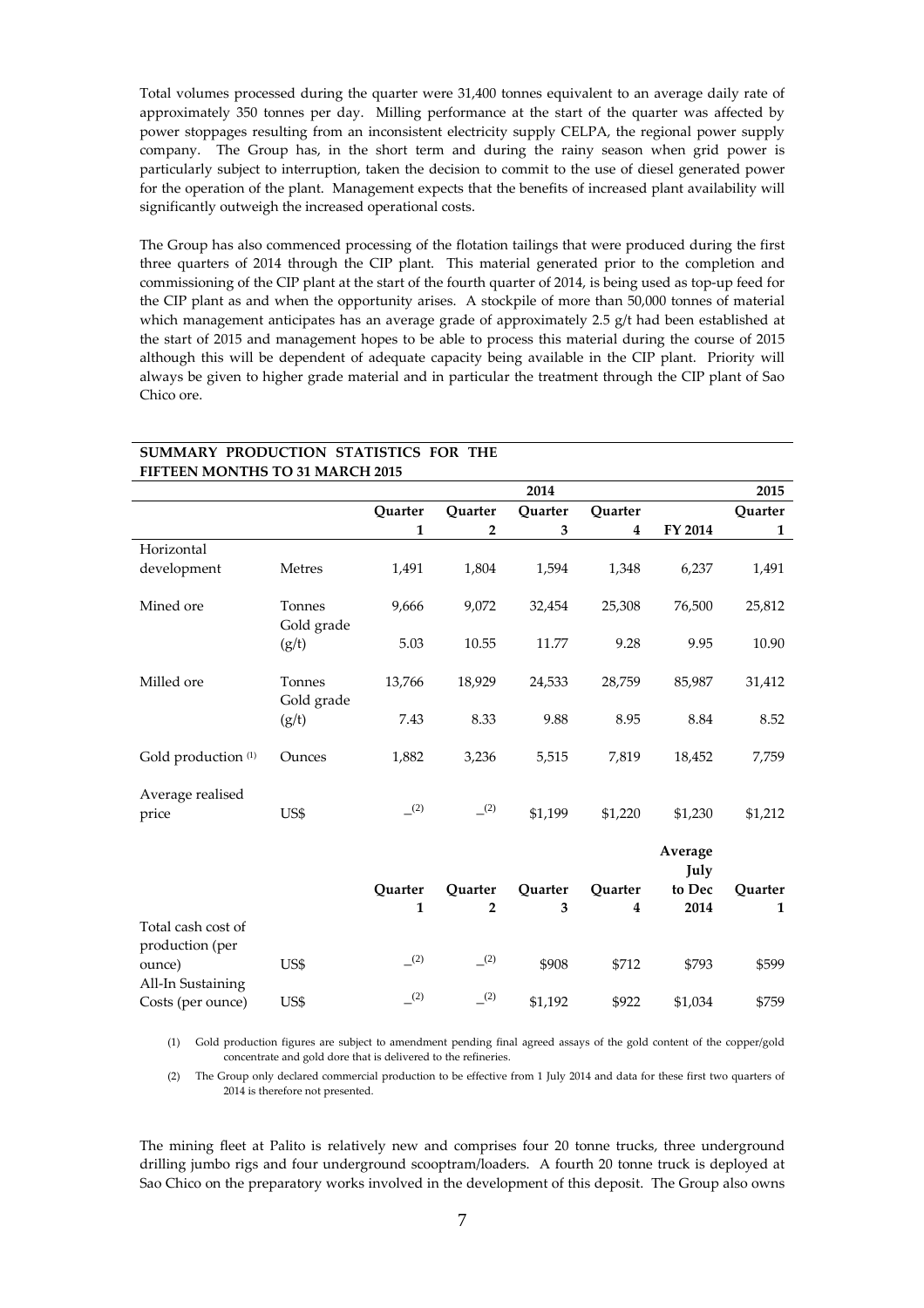various other mobile equipment including three front end loaders, a bulldozer and other smaller vehicles. Whilst further equipment purchases are planned during 2015 these will primarily be dedicated to Sao Chico and from time to time the Group will transfer equipment between the two locations to supplement capacity as required.

#### **Sao Chico Gold Project – Para State, Brazil**

#### History

Sao Chico, acquired by the Group in July 2013 as part of the acquisition of Kenai Resources Ltd ("Kenai"), is represented by a single exploration licence area (AP 12836). Sao Chico is a small but very high grade gold deposit some 25km to the south west, along the Transgarimpeiro Highway, from Palito. The Sao Chico exploration licence was in force until 14 March 2014 and the Group, prior to its expiry, commenced the process of converting the concession to a full mining licence. A trial mining licence has also been issued for the property valid to 20 November 2015.

Sao Chico is a historic garimpo mining operation but exploration over the area has been limited. Prior to the acquisition of the project by the Group, the most significant recent exploration was a 22 hole programme extending to about 3,300 metres of diamond drilling conducted by Kenai during 2011. Following this drilling programme, Kenai commissioned Exploration Alliance Limited to produce a NI 43-101 compliant technical report including a mineral resource statement.

The report, issued on 15 October 2012, estimated a NI 43-101 compliant Measured and Indicated mineral resource of 25,275 ounces of gold and Inferred mineral resources of 71,385 ounces of gold. Since the acquisition of the property by Serabi, the Group has undertaken an infill and step out diamond drilling programme totalling 4,950 metres to enhance the existing resource in terms of both resource confidence and size. The drill programme was supplemented by ground geophysics, and a further 1,120 metre diamond drilling to test initial geophysical anomalies. The results from the ground geophysics have established other potential areas of interest within the Sao Chico exploration licence but the Group will undertake other confirmatory exploration work, including geochemistry, over these identified anomalies before embarking on any further drilling activity of these anomalies. The current Sao Chico gold resource which has grades in excess of 26 g/t considers only three vein structures, with a further ten more veins identified.

|                          |         | Gold               | <b>Contained Gold</b> |
|--------------------------|---------|--------------------|-----------------------|
| <b>Mineral Resources</b> | Tonnage | $(g/t \text{ Au})$ | (Ounces)              |
| Measured                 | 5,064   | 32.46              | 5,269                 |
| Indicated                | 21,423  | 29.14              | 20,006                |
| Measured and Indicated   | 26.487  | 29.77              | 25,275                |
|                          |         |                    |                       |
| Inferred                 | 85,577  | 26.03              | 71,385                |

• The effective date of the Mineral Resource is 30 May 2012.

• No cut-off grades have been applied to the block model in deriving the Mineral Resource reported above given insufficient drilling data.

• The Mineral Resource Estimate for the Sao Chico Gold Project was constrained within lithological and grade based solids. No optimisation studies have been applied to this high-grade, steeply dipping mineralisation.

#### Sao Chico operational review for the first three months of 2015

With the completion of the portal in October 2014, the fourth quarter saw underground development begin and by the end of the first quarter 2015 over 550 metres of development had been completed. In January 2015 the ramp development intersected the Main Vein, the principal currently identified structure at Sao Chico, approximately 30 vertical metres below the portal entrance, in a four metre high and four metre wide gallery, crossing the ore perpendicular to its strike. The initial sampling confirmed a payable intersection with a true width of 3.6 metres and a gold grade of 42 g/t gold.

Whilst the Group is continuing to drive the ramp down to the next level at 178mRL where it will intersect the Main Vein again, development of the Main Vein itself on the initial level at 216mRL has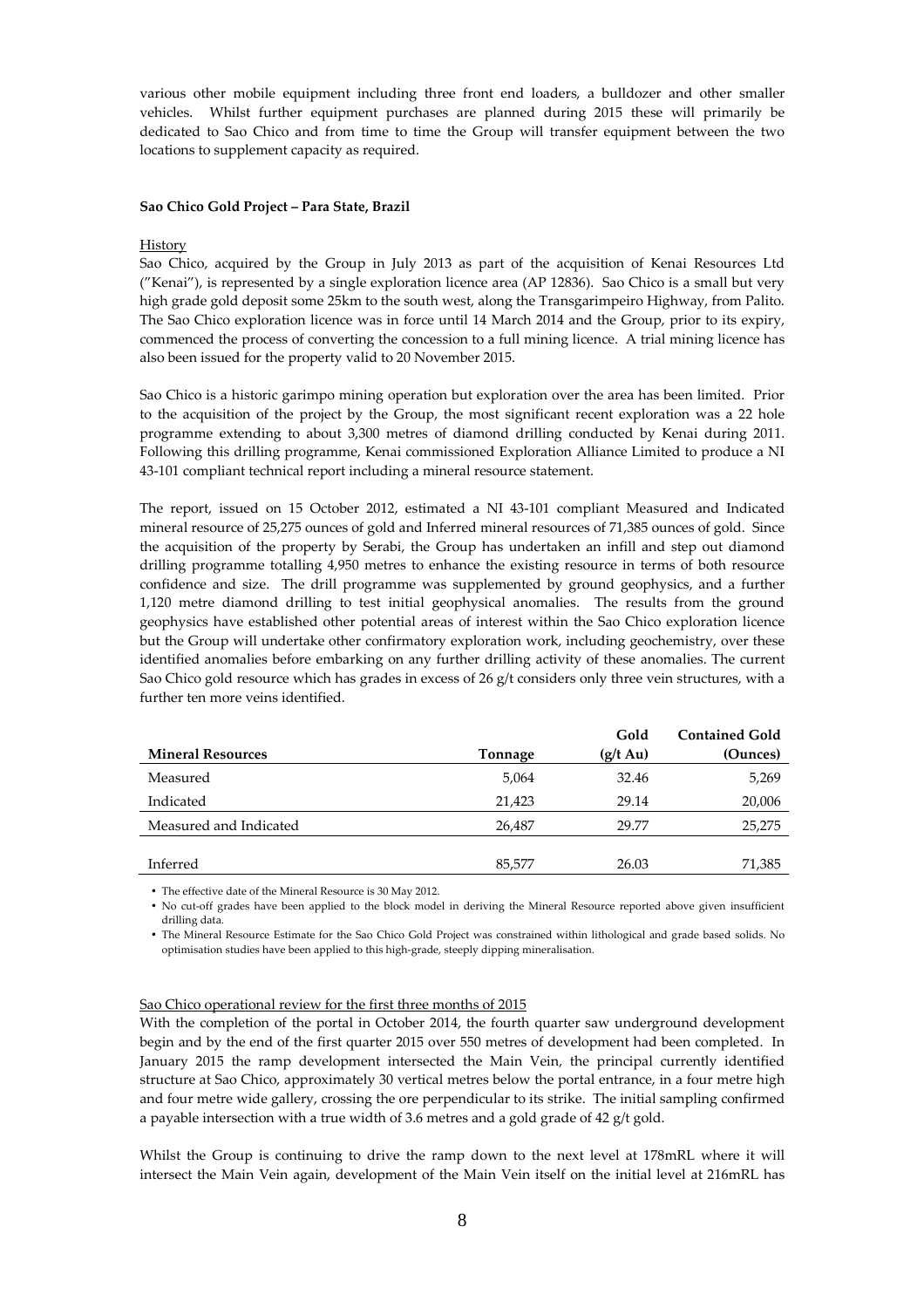been ongoing since the initial intersection. Over 400 metres of development following the Main Vein to the east and west of the initial intersection had been completed at the end of April 2015 producing a total ore stock of both low grade and high grade ore in excess of 9,000 tonnes.

This ongoing development has demonstrated reasonable continuity with over 100 metres exhibiting the mineralised widths encountered in the initial intersection of the Main Vein. The Group is reconsidering the existing geological model for Sao Chico and will use data gathered from the current 5,000 meters diamond drill programme which commenced late in March 2015 in conjunction with historic data to review its existing understanding of Sao Chico.

The decline ramp is being driven at a 12% gradient initially to two development levels, at the 216 mRL and the 178mRL respectively, 30 vertical metres and 70 vertical metres below the surface. The development levels will follow the Main Vein to its strike extents to the East and West. This work will allow the Group to better evaluate the continuity and payability of the mineralisation. The Group plans to undertake over 750 metres of ramp development and 2,700 metres of ore development at Sao Chico during the course of 2015.

With all the mining and fixed fleet required for the 2015 mine plan in place along with the initial workforce, the Group expects to see continued good progress at Sao Chico. Ore transportation to Palito began in February and processing of Sao Chico ore commenced in April 2015.

To enable processing of the Sao Chico ore through the Palito gold recovery plant, a separate process line has been established with a dedicated feed hopper which can feed one of the two mills with a dedicated feed of Sao Chico ore. The construction of the hopper was completed at the end of the first quarter 2015 and after an initial commissioning period using ore from Palito, the processing of the Sao Chico ore commenced in the last two weeks of April. Over 9,000 tonnes of high grade and low grade development ore had been extracted by the end of April 2015, and during the same month over 1,100 tonnes of Sao Chico ore was processed through the gold recovery plant located at Palito.

The Group commenced a 5,000 metre drill programme in March 2015 and to date a total of 1,200 metres have been completed in 22 holes. The drilling campaign is a combination of in-fill and step-out drilling and the results from this, in conjunction with the on-lode development mining that will take place during the remainder of 2015 will help the understanding of the ore body and facilitate the mine planning for 2016 as well as the preparation of a new NI 43-101 compliant global resource estimation for the Sao Chico project.

In February 2014, the Final Exploration Report ("FER") for Sao Chico was completed and submitted to the Departamento Nacional de Produção Mineral ("DNPM") who issued notification of their approval of this report in November 2014. This represented the first part of the process of transforming the Sao Chico exploration licence into a mining licence. Work is now underway on the preparation of the Plano de Approveimento Economico which is the next major requirement in the conversion process.

In undertaking the initial earthmoving and development of the mine portal five previously unidentified veins were intersected in the cutback and a further three in the ramp, with all eight of these previously unknown structures exhibiting mineable widths and grades and all of which lie outside the current geological resource. In January 2015 the ramp development intersected the Main Vein, the principal currently identified structure at Sao Chico, approximately 30 vertical metres below the portal entrance, in a four metre high and four metre wide gallery, crossing the ore perpendicular to its strike. The initial sampling confirmed a payable intersection with a true width of 3.6 metres and a gold grade of 42 g/t gold.

During 2015, the Main Vein will continue to be developed and evaluated by 'on-lode' development. The vein is sampled with each advance. The deepening of the main ramp which is being driven at a 12% gradient, is also continuing to the next level, planned at 178 mRL, where the Main Vein will be intersected once again and similarly evaluated by 'on-lode' development. The Group plans to undertake over 750 metres of ramp development and 2,700 metres of ore development at Sao Chico during the course of 2015.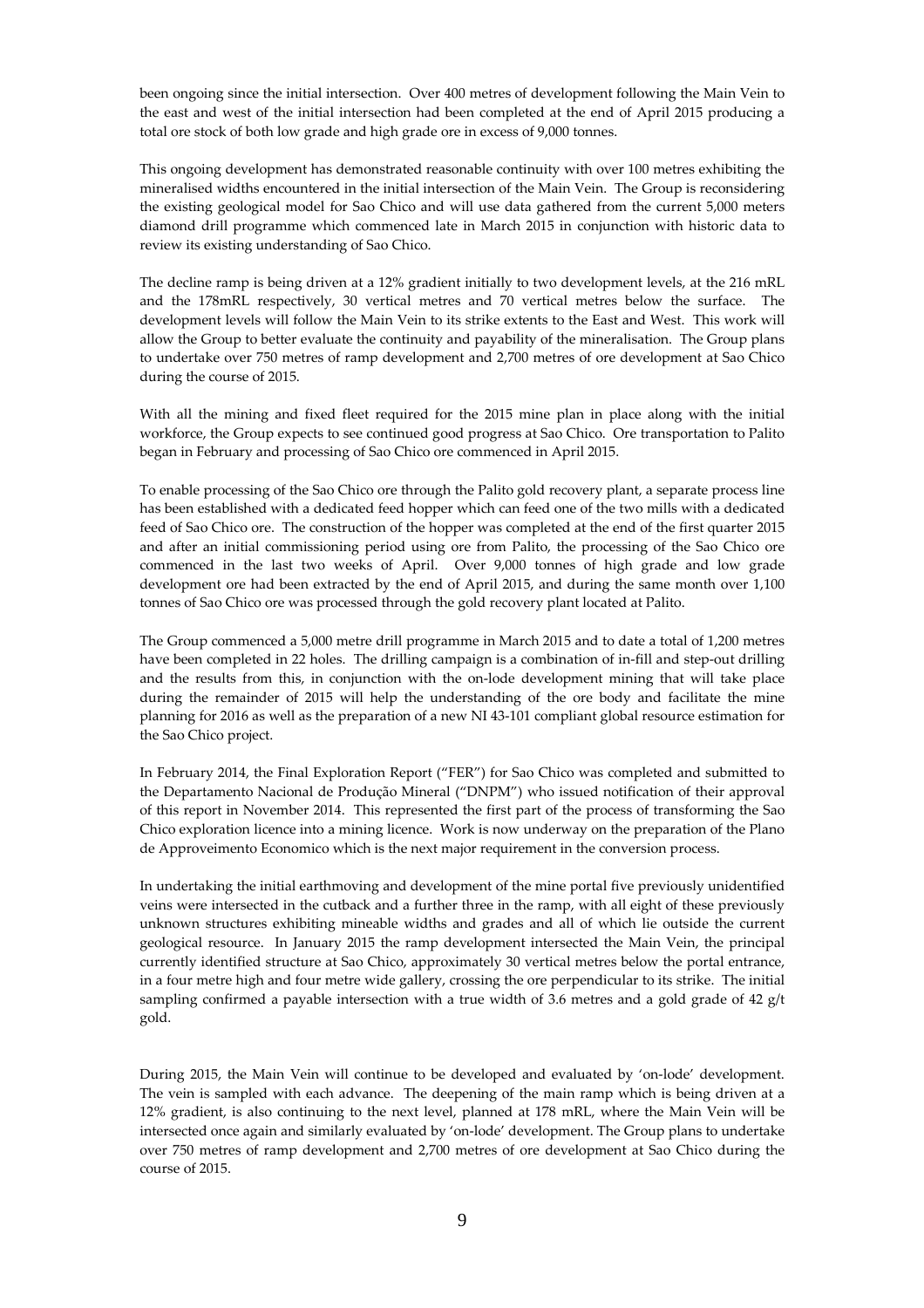#### **Jardim do Ouro Exploration**

The Jardim do Ouro exploration area ("JDO Project") covers a total area of approximately 41,000 hectares, incorporating the Palito mining licence granted on 23 October 2007 covering an area of 1,150 hectares, with three exploration licences and five applications for exploration licences covering the remaining area. The JDO Project is located in the Tapajós Mineral Province in the south east part of the Itaituba Municipality in the west of Pará State in central north Brazil.

The recent focus of the Group has been on the identification and development of satellite ore deposits located in close proximity to Palito. The Group completed two air-borne electro-magnetic ("VTEM") surveys in 2008 and 2010 over a total area of 14,500 hectares. From these surveys the Group identified a number of geophysical anomalies which it considers worthy of further investigation. During 2010 and 2011 the Group undertook a 12,000 metre drilling campaign over nine of these anomalies which resulted in the discovery of the Palito South, Currutela and Piaui prospects.

#### Palito – Near Mine Exploration

The underground development of Palito is being driven towards the Palito South area but the Group has no plans during 2015 to undertake further exploration on either this or the Currutela and Piaui prospects or undertake further investigation of other anomalies. Once adequate cash-flow is being generated from production operations, the Group intends to use some of this cash flow to advance these exploration opportunities.

# Sao Chico Exploration

Sao Chico is located in the South West corner of the JDO Project. During 2013 the Group completed a 6,000 metre drilling programme which more than doubled the known 150 metre strike extension of the principal mineralised structure ("the Main Vein") at Sao Chico and confirmed the presence of a number of parallel mineralised structures. The development mining activities planned during 2015 in conjunction with the planned 5,000 metre surface drilling programme will further evaluate the Main Vein and the immediate parallel structures. At this time no additional work is planned in the wider area around Sao Chico, although the Group has identified a number of other prospective zones. Once adequate cash-flow is being generated from production operations, the Group intends to use some of this cash flow to advance these exploration opportunities.

#### **Other Exploration Prospects**

The Group has two other project areas, although activity on both of these projects has been limited in recent periods.

The Sucuba Project is located in the state of Para, and the Group has submitted two applications for exploration permits covering an area of 10,815 hectares. The Pizon Project, located in the state of Amazonas, represents 14,712 hectares, in two exploration licences, one granted and one in application. The Group has not engaged in any exploration activity at the Sucuba or Pizon projects during the past 12 months and has currently not budgeted for any exploration activity during the next 18 months.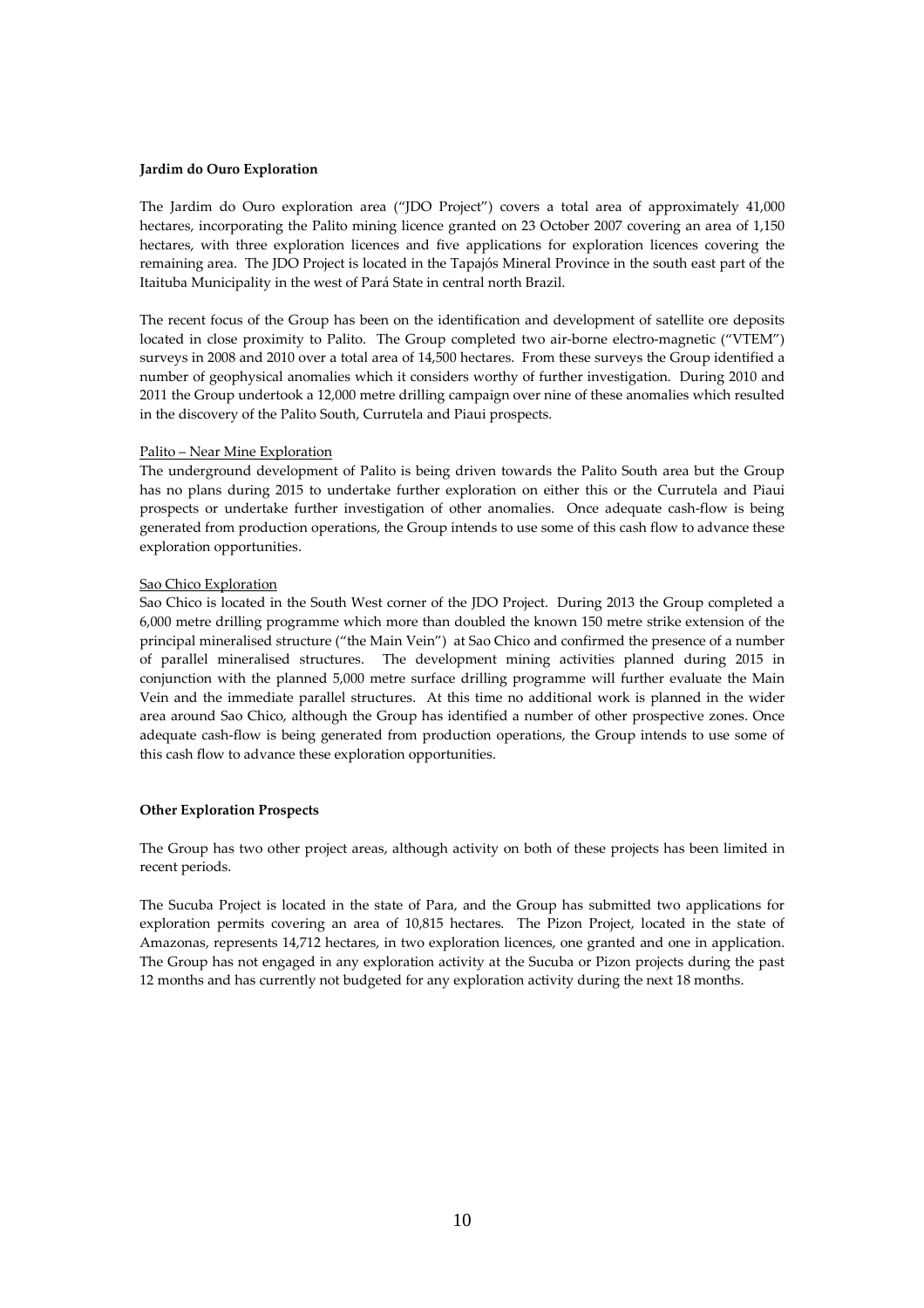# **SELECTED FINANCIAL INFORMATION**

The data included herein is taken from the Group's annual audited financial statements and unaudited interim financial information. The audited financial statements are prepared in accordance with International Financial Reporting Standards ("IFRS") in force at the reporting date and their interpretations issued by the International Accounting Standards Board ("IASB") and adopted for use within the European Union and with IFRS and their interpretations adopted by the IASB. The consolidated financial statements have also been prepared in accordance with those parts of the Companies Act 2006 applicable to companies reporting under IFRS. Whilst the unaudited interim financial statements are compiled in accordance with IFRS, they do not contain sufficient financial information to comply with IFRS.

#### **Three month period ended 31 March 2015 compared to the three month period ended 31 March 2014**

The three month period ended 31 March 2015 represents the first financial quarter of the first full year that the Palito Mine will be in full commercial production following the announcement by the Group on 23 July 2014 that the Palito Mine had achieved commercial production effective as of 1 July 2014. As the Palito Mine operation was in a construction phase during the same period in 2014 there were no sales revenues or operating expenses relating to gold production activities reported in the Income Statement for the three month period ended 31 March 2014 and all costs related to the Palito Mine during this three month period ended 31 March 2014 were capitalised. The Group's Sao Chico Mine is currently in development and all costs related to this operation are being capitalised until commercial production is declared.

The Group has recognised a gross profit for the quarter of US\$1,506,586 (three months to 31 March 2014: US\$nil) and a profit after taxation for the three month period ended 31 March 2015 of US\$191,398 in comparison to a loss of US\$1,257,621 for the three months ended 31 March 2014. The Group has reported total revenue of US\$7,484,215 during the three month period to 31 March 2015 (three months to 31 March 2014: US\$nil).

The gross profit of US\$1,506,586 can be analysed as follows:

|                                       | US\$        | US\$        |
|---------------------------------------|-------------|-------------|
| <b>Revenue from Ordinary Activity</b> |             |             |
| Gold Concentrate                      | 4,987,504   |             |
| Gold Bullion                          | 1,993,738   |             |
| Copper                                | 476,393     |             |
| Silver                                | 26,580      |             |
| <b>Total Sales</b>                    |             | 7,484,215   |
| Costs of sales                        |             |             |
| Operational costs                     | (4,103,140) |             |
| Shipping costs                        | (457, 035)  |             |
| Treatment charges                     | (214, 602)  |             |
| Royalties                             | (85, 132)   |             |
| Amortisation of Mine Property         | (964, 901)  |             |
| Depreciation of Plant & Equipment     | (152, 819)  |             |
| <b>Total Operating costs</b>          |             | (5,977,629) |
| Gross profit                          |             | 1,506,586   |

The Group can only recognise revenues in accordance with IFRS at such time as the risks and rewards of ownership of the goods transfers to the buyer. This is considered to be the date on which the copper/gold concentrate arrives in Hamburg where the Group's designated smelter is located.

During the first quarter of 2015 the Group recognised total sales of US\$7,484,215. The sales can be separated between sales of copper/gold concentrate of US\$5,490,477 and sales of gold bullion of US\$1,993,738. During the three months to 31 March 2015 the Group produced 459 wet tonnes of copper/gold concentrate, (an estimated 5,048 ounces) but revenue has only been recognised for 420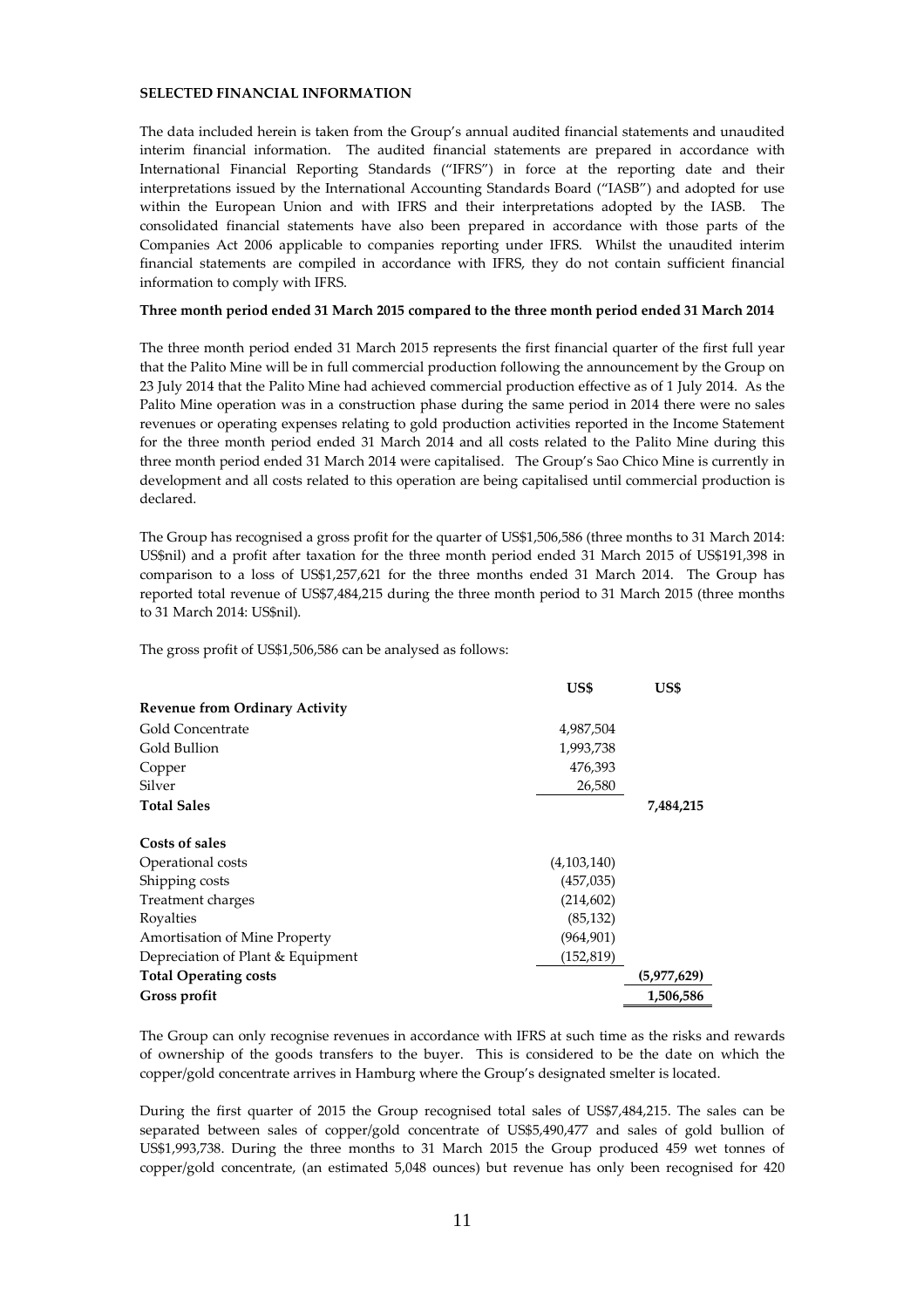tonnes, (an estimated 4,242 ounces) which had been delivered to the refinery in Hamburg. The unsold material is held as inventory.

The Group also sold 1,667 ounces of gold bullion earning total revenue of US\$1,993,738 during the first quarter of 2015.

Operating costs of US\$4,103,140 relate to all mining and plant processing costs, as well as all general site costs incurred at Palito during the period to produce the final product sold. Labour costs for the three month period amounted to approximately US\$2.0 million, mining consumables including maintenance costs amounted to US\$0.95 million and plant consumables amounted to US\$0.73 million. General site costs of approximately US\$0.4 million make up the balance of the costs.

Shipping costs of US\$457,035 includes all domestic road and river freight in Brazil from the Palito Mine to the international port at Belem and also international sea freight from Belem to Hamburg in Germany.

Treatment Charges of US\$214,602 include US\$198,579 relating to the treatment of the copper concentrate and levied by the refinery in Hamburg, Germany and US\$16,023 for the cost of weighing, sampling and assay analysis carried out by a third party on behalf of the Group.

Royalty payments of US\$85,132 comprise statutory levies payable in Brazil. Rates are uniform across all mining operations and currently comprise a 1% royalty on gold production and a 2% royalty on copper production.

Following the commencement of commercial production on 1 July 2014, the Group has begun to amortise the capitalised value of the Palito Mine property. The cost base for the Mine Property is US\$38.97 million, (including a provision for future mine development of US\$5.2m), which has given rise to an amortisation charge for the period of US\$964,901 (three months to 31 March 2014: US\$nil). This charge is calculated by reference to the number of mined ounces during the period compared with the total expected recoverable ounces during the currently anticipated life of the Palito Mine. There was also a deprecation charge of US\$152,819 charged during the period on mining plant and equipment which is an increase of US\$26,836 on the charge of US\$125,983 incurred during the first quarter of the previous year. This is due to the increase in plant and equipment on site as the Group completed the development of the Palito Mine.

The Group has recognised an operating profit before interest and other income of US\$500,062 after incurring US\$905,505 in administrative expenses as well as US\$101,019 on share based payments. The deemed value assigned to these share options is amortised over the expected option life and is calculated using the Black Scholes model. The charge for the three months to 31 March 2015 is in respect of options granted between January 2012 and 31 March 2015.

Administration costs of US\$905,505 for the three month period ended 31 March 2015 are roughly in line with administration costs of US\$911,979 incurred during the period ended 31 March 2014.

- (i) Administration costs incurred in Brazil have decreased by US\$30,300. The main reason for this decrease is due to the movement in the foreign exchange rate between the US Dollar and the Brazilian Real. Administration costs in Brazil in local currency have actually increased by approximately 11% due to the increased level of activity. The decrease is also due in part, to a once off tax charge incurred of US\$35,949 (including fines & penalties) during the first quarter of 2014 in respect of ICMS (a sales related tax) relating to the period 2004-2010. There was no similar charge during the same period of 2015.
- (ii) Corporate costs in London have increased by US\$23,848 for the period ended 31 March 2014 in comparison to the same period the previous year. The primary reasons for this increase are the following:
	- a. The Group incurred legal and arrangement fees during the period relating to the negotiation and documentation for the Sprott loan facility. The total value of these costs of approximately US\$365,000 was incurred during the third quarter of 2014 but accounting convention requires the Group to amortise these cost over the life of the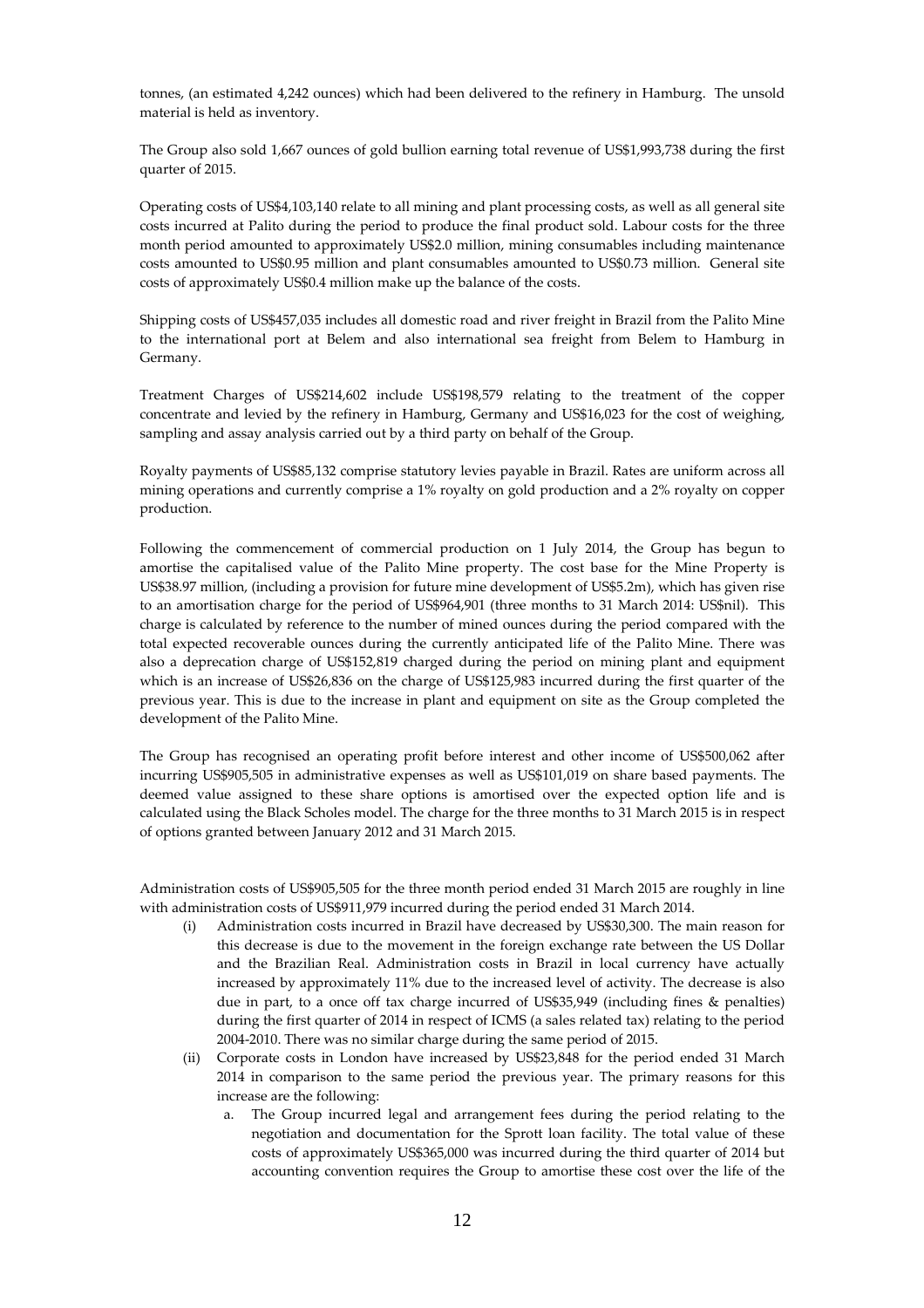loan. The amortisation charge for the quarter to 31 March 2015 was US\$75,610. There was no similar expense during the quarter ended 31 March 2014.

- b. During the first quarter of 2015, a pension cost of US\$83,725 was incurred in relation to the Group's Chief Executive as part of remuneration arrangements. No corresponding payment was made during the same period in the previous year.
- c. During the first quarter of 2014 the Group incurred professional fees in relation to the share placement which occurred to raise capital of £10 million. The total decrease in professional fees as a result of this share placement was US\$219,468.
- d. During the first quarter of 2014 the Group also recovered costs of approximately US\$85,000 relating to the acquisition of Kenai Resources Ltd which were set off against other administrative costs.

The Group recorded a foreign exchange gain of US\$228,663 in the three month period to 31 March 2015 which compares with a foreign exchange loss of US\$9,918 recorded for the three month period ended 31 March 2014. These foreign exchange gains and losses primarily arise in respect of the cash holdings of the Group in currencies other than US Dollars as at the period end and do not necessarily reflect actual realised profits or losses. The Group holds funds in certain currencies in anticipation of future expenditures that are anticipated to be settled in those currencies.

Net finance expenses for the three month period to 31 March 2015 were US\$537,907 compared with a net finance cost of US\$180,154 for the same period of 2014. An analysis of the composition of these charges is set out in the table below:

|                                            | <b>March 2015</b> | March 2014 |
|--------------------------------------------|-------------------|------------|
|                                            | US\$              | US\$       |
| Charge on revaluation of warrants          | 287,590           |            |
| Interest expense on Sprott loan            | 184,932           |            |
| Interest on trade finance facility         | 88,342            |            |
| Finance cost on Sprott loan                | 64,000            |            |
| Finance arrangement fee                    | 42,500            | 25,000     |
| Interest expense on convertible loan stock | 22,796            | 20,247     |
| Interest on short term loan                |                   | 104,877    |
| Asset finance charges                      | 7,255             | 30,030     |
|                                            | 697,415           | 180,154    |
| Finance income                             | (106, 961)        |            |
| Gain on revaluation of derivative          | (52, 932)         |            |
| Interest income                            | (194)             |            |
| Net finance expense                        | 537,327           | 180,154    |

As part of the share placing completed by the Group on 3 March 2014, the Group issued 100,000,000 warrants at an exercise price of 6 pence. At the date of issue the Group valued these warrants using a Black-Scholes model at US\$ 1.68 million. Warrants are normally considered as part of equity but in this instance because the exercise price of the warrant is denominated in UK Sterling and the functional currency of the Group is US Dollars, under IAS 32 the warrants are not considered to be equity but instead a liability of the Group at the time of issue. At 31 December 2014, the value of these warrants was US\$332,173. At 31 March 2015, the Group has revalued the warrants in accordance with fair value accounting principles to US\$619,763 and determined that the value of the warrants loss on this revaluation amounting to US\$287,590 has been recorded as a finance expense and the derivative provision liability increased by the same value.

The interest on the Sprott loan of US\$184,932 is the cost of three months of interest paid in relation to funds advanced under the credit agreement with Sprott Resource Lending Partnership LLP.

The interest on trade finance loans of US\$88,342 is the interest charged at source by Auramet Trading LLC who provide a working capital and gold trading facility secured against the debts due to the Group in respect of the sale of copper/gold concentrates.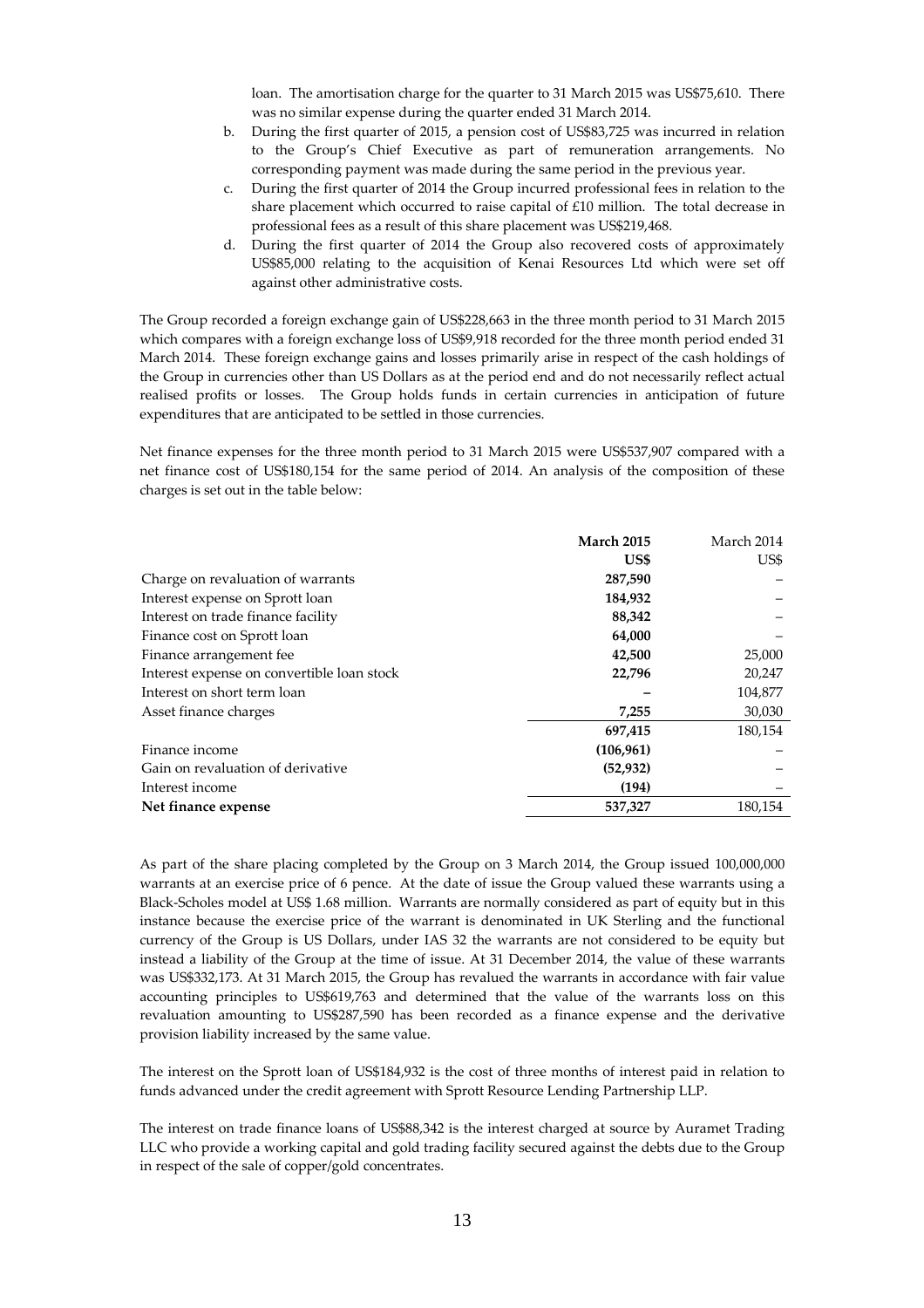The finance cost of US\$64,000 relating to the Sprott loan relates to the amortisation charge for the quarter of the fair value ascribed to the call option granted to Sprott over 4,812 ounces of gold at a price of US\$1,285 per ounce.

The arrangement fee of US\$42,500 is in relation to the renewal of the trade finance facility provided by Auramet Trading LLC in respect of the sales of copper/gold concentrate.

Asset finance charges relate to mining equipment acquired under supplier credit terms. The lease terms are for a three year period and bear interest at the rate of 6.45% per annum. Lease interest charges are reducing as the capital element of the financing is paid down in monthly instalments.

The finance income receivable of US\$106,961 relates to the income due to the Group arising from short term movements in the gold price between the contractual pricing arrangements with the designated refinery and the price ruling when the Group draws down on the trade finance arrangement that it has in place.

The finance income of US\$52,932 relates to the gain on the period-end revaluation of the fair value of the call options provided to Sprott Resource Lending Partnership LLP (as noted above).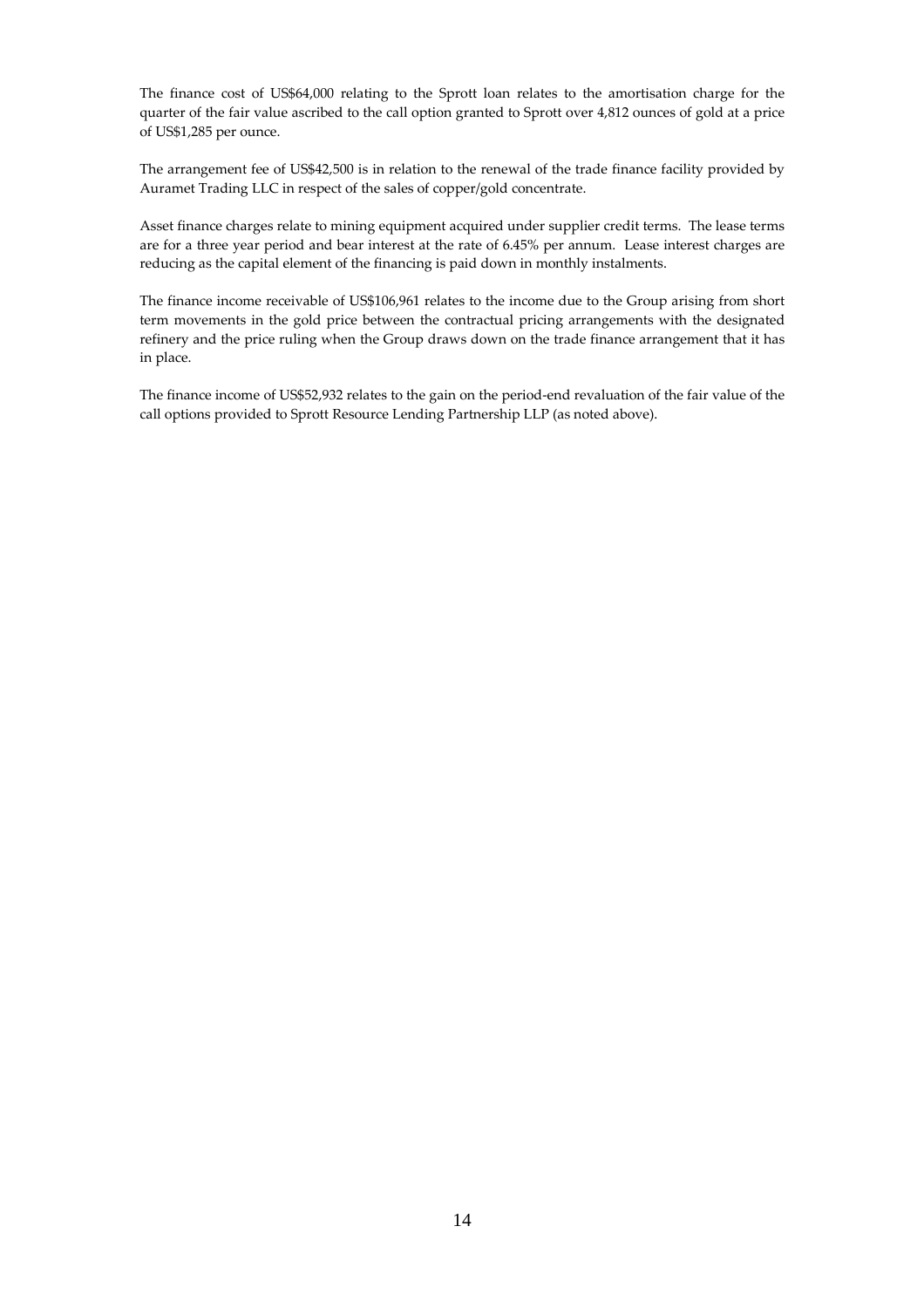| Summary of quarterly results                | Quarter ended         | Quarter ended  | Quarter ended  | Quarter ended  |
|---------------------------------------------|-----------------------|----------------|----------------|----------------|
|                                             | 31 March              | 31 December    | 30 September   | 30 June        |
|                                             | 2015                  | 2014           | 2014           | 2014           |
|                                             | US\$                  | US\$           | US\$           | US\$           |
| Revenues                                    | 7,484,215             | 7,374,461      | 5,253,323      |                |
| Operating expenses                          | (4,859,909)           | (6,319,134)    | (3,378,532)    |                |
| Amortisation of mine property               | (964, 901)            | (1,657,307)    | (677, 555)     |                |
| Depreciation of plant and equipment         | (152, 819)            | 207,438        | (239, 849)     |                |
| Gross profit / (loss)                       | 1,506,586             | (394, 542)     | 957,387        |                |
| Administration expenses                     | (905, 505)            | (619, 941)     | (1,243,580)    | (1,482,040)    |
| Depreciation of plant and equipment         |                       |                |                | (140, 322)     |
| Option costs                                | (101, 019)            | (109, 165)     | (76,006)       | (43, 840)      |
| Write-back of provision for contingencies   |                       | 298,088        |                |                |
| Write-back of provision for impairment      |                       | 2,590,532      |                |                |
| Operating profit / (loss)                   | 500,062               | 1,764,972      | (362, 199)     | (1,666,202)    |
| Exchange                                    | 228,663               | 25,419         | (68,037)       | 18,794         |
| Net finance (cost) / income                 | (537, 327)<br>191,398 | 1,366,995      | 24,806         | (21, 329)      |
| Profit / (loss) before taxation             |                       | 3,157,386      | (405, 430)     | (1,668,737)    |
| Profit / (loss) per ordinary share (basic)  | $0.029$ cents         | $0.48$ cents   | $(0.06)$ cents | $(0.25)$ cents |
| Deferred exploration costs                  | 9,769,327             | 11,799,271     | 24,888,399     | 26,508,924     |
| Property, plant and equipment               | 47,508,148            | 54,103,898     | 39,381,145     | 43,412,368     |
| Total current assets                        | 22,792,315            | 27,159,740     | 21,878,828     | 18,040,230     |
| Total assets                                | 80,069,790            | 93,062,909     | 86,148,372     | 87,961,522     |
|                                             |                       |                |                |                |
| <b>Total liabilities</b>                    | 23,872,348            | 26,144,358     | 16,259,911     | 10,614,015     |
| Shareholders' equity                        | 56,197,442            | 66,918,551     | 69,888,461     | 77,347,507     |
|                                             |                       |                |                |                |
| Summary of quarterly results                | Quarter ended         | Quarter ended  | Quarter ended  | Quarter ended  |
|                                             | 31 March              | 31 December    | 30 September   | 30 June        |
|                                             | 2014                  | 2013           | 2013           | 2013           |
|                                             | US\$                  | US\$           | US\$           | US\$           |
| Revenues                                    |                       |                |                |                |
| Operating expenses                          |                       |                |                |                |
| Gross profit / (loss)                       |                       |                |                |                |
| Administration expenses                     | (911, 979)            | (872, 677)     | (816, 887)     | (655, 607)     |
| Provision for indirect taxes                |                       | (213, 220)     | (263, 250)     | (150,026)      |
| Option costs                                | (29, 587)             | (161, 226)     | (47, 846)      | (47, 846)      |
| Write-off of past exploration expenditures  |                       | (1,007,233)    |                |                |
| Depreciation of plant and equipment         | (125, 983)            | (186,000)      | (127, 850)     | (112, 974)     |
| Operating loss                              | (1,067,549)           | (2,440,356)    | (1,255,833)    | (966, 453)     |
| Exchange                                    | (9,918)               | (36, 618)      | 98,078         | 23,400         |
| Net finance cost                            | (180, 154)            | (268, 589)     | (44, 174)      | (14, 462)      |
| Loss before taxation                        | (1, 257, 621)         | (2,745,563)    | (1,201,929)    | (957, 515)     |
| Loss per ordinary share (basic and diluted) | $(0.24)$ cents        | $(0.60)$ cents | $(0.27)$ cents | $(0.27)$ cents |
| Deferred exploration costs                  | 25,607,411            | 24,659,003     | 25,950,041     | 16,375,076     |
| Property, plant and equipment               | 38,549,235            | 36,008,318     | 36,603,692     | 30,228,704     |
| Total current assets                        | 19,954,894            | 9,020,774      | 10,134,384     | 17,758,039     |
| Total assets                                | 84,111,540            | 69,688,095     | 72,688,117     | 64,361,819     |
|                                             |                       |                |                |                |
| Total liabilities                           | 6,936,353             | 9,653,388      | 7,504,716      | 5,432,817      |
| Shareholders' equity                        | 77,175,187            | 60,034,707     | 65,183,401     | 58,929,002     |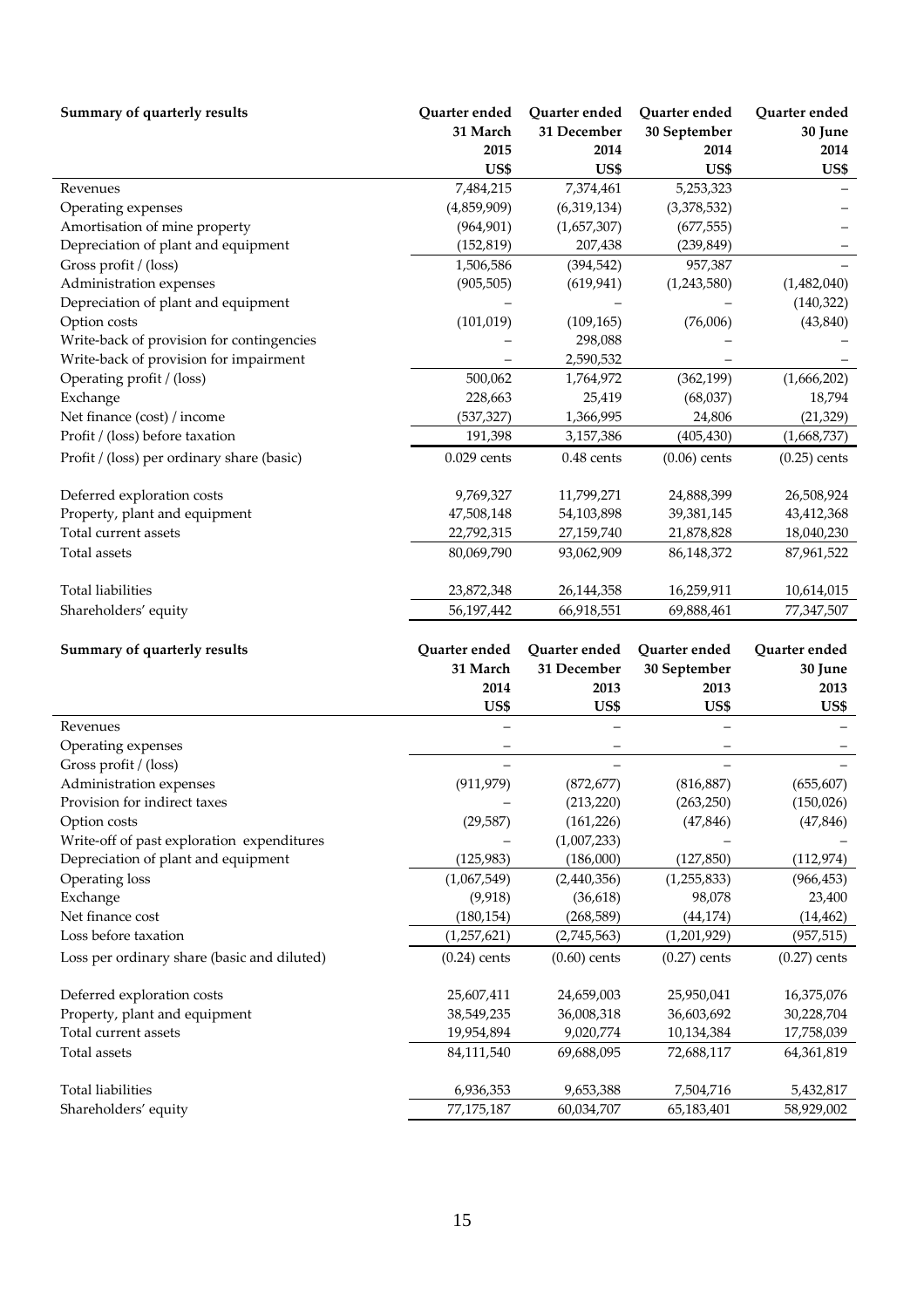#### **Liquidity and Capital Resources**

On 31 March 2015, the Group's net assets amounted to US\$56.20 million which compares to US\$66.92 million as reported at 31 December 2014. This decrease primarily reflects the effect of a weakening of the Brazilian Real between 31 December 2014 when the rate was BrR\$2.6556 to US\$1.00, and 31 March 2014, when the rate was BrR\$3.2074 to US\$1.00. Whilst the Group has reported a small profit after taxation, it has incurred a loss of US\$11.01 million on the re-translation of the results of its Brazilian operations. Subsequent to the period end the Brazilian Real has strengthened and has been trading around the range of BrR\$3.00 to US\$1.00 in the first ten days of May 2015.

Non-current assets totalling US\$57.28 million at 31 March 2015 (31 December 2014: US\$65.90 million), are comprised of property, plant and equipment, which as at 31 March 2015 totalled US\$47.50 million (31 December 2014: US\$54.10 million) of which US\$27.65 million (31 December 2014 : US\$41.07 million) is attributable to the Palito Mine property and US\$12.90 million (31 December 2014 : US\$13.03 million) is attributable to the Sao Chico Mine property. Net losses of \$8.54 million arising on the retranslation of the underlying values from Brazilian Reais to US Dollars account for much of the reduction in value. The Group has acquired additional plant and machinery to the value of US\$0.88 million in the quarter, capitalised US\$0.23 million for oin-going capital development of the Palito Mine and capitalised costs in relation to development operations at the Sao Chico Mine of US\$1.84 million. The gross value ascribed to the Palito Mining Property is now being amortised over the expected recoverable ounces, a figure derived from the Preliminary Economic Assessment issued in June 2012.

The capitalised costs incurred in the redevelopment of the Sao Chico project will be amortised on a unit of production basis when the project is completed and following an announcement by the Group that commercial production has been achieved.

Deferred exploration costs as at 31 March 2015 totalled US\$9.77 million (31 December 2014: US\$11.8 million) which relates to capitalised exploration expenditures around the Palito Mine and the wider Jardim Do Ouro project area. Whilst the Group has incurred no expenditure on these projects during the quarter, the carrying value has reduced by US\$2.03 million as a result of the variation in the exchange rates.

On 26 September 2014, Serabi Gold plc entered into a US\$8 million credit facility (the "Sprott Facility") with the Sprott Resource Lending Partnership ("Sprott") to be used to provide additional funding for the continued development of the Palito Mine and the Sao Chico gold project, to finance an additional drilling programme at Sao Chico and for general corporate purposes. The Sprott Facility is for a term expiring on 31 March 2016 and carries interest at a rate of 10% per annum.

The Group had a working capital position of US\$3.21 million at 31 March 2015 compared to US\$5.63 million at 31 December 2014, the movements being detailed in the table below:

|                                  | March      | December   |               |
|----------------------------------|------------|------------|---------------|
|                                  | 2015       | 2014       | Variance      |
|                                  | US\$       | US\$       | US\$          |
| <b>Current assets</b>            |            |            |               |
| Inventories                      | 8,701,256  | 8,070,215  | 631,041       |
| Trade and other receivables      | 5,596,179  | 6,772,046  | (1, 175, 867) |
| Prepayments                      | 2,699,898  | 2,503,877  | 196,021       |
| Cash and cash equivalents        | 5,794,982  | 9,813,602  | (4,018,620)   |
| Total current assets             | 22,792,315 | 27,159,740 | (4,367,425)   |
| <b>Current liabilities</b>       |            |            |               |
| Trade and other payables         | 4,803,134  | 4,601,337  | 201,797       |
| Interest bearing liabilities     | 13,886,719 | 16,228,220 | (2,341,501)   |
| Derivative financial liabilities | 763,171    | 528,503    | 234,668       |
| Accruals                         | 133.376    | 167,377    | (34,001)      |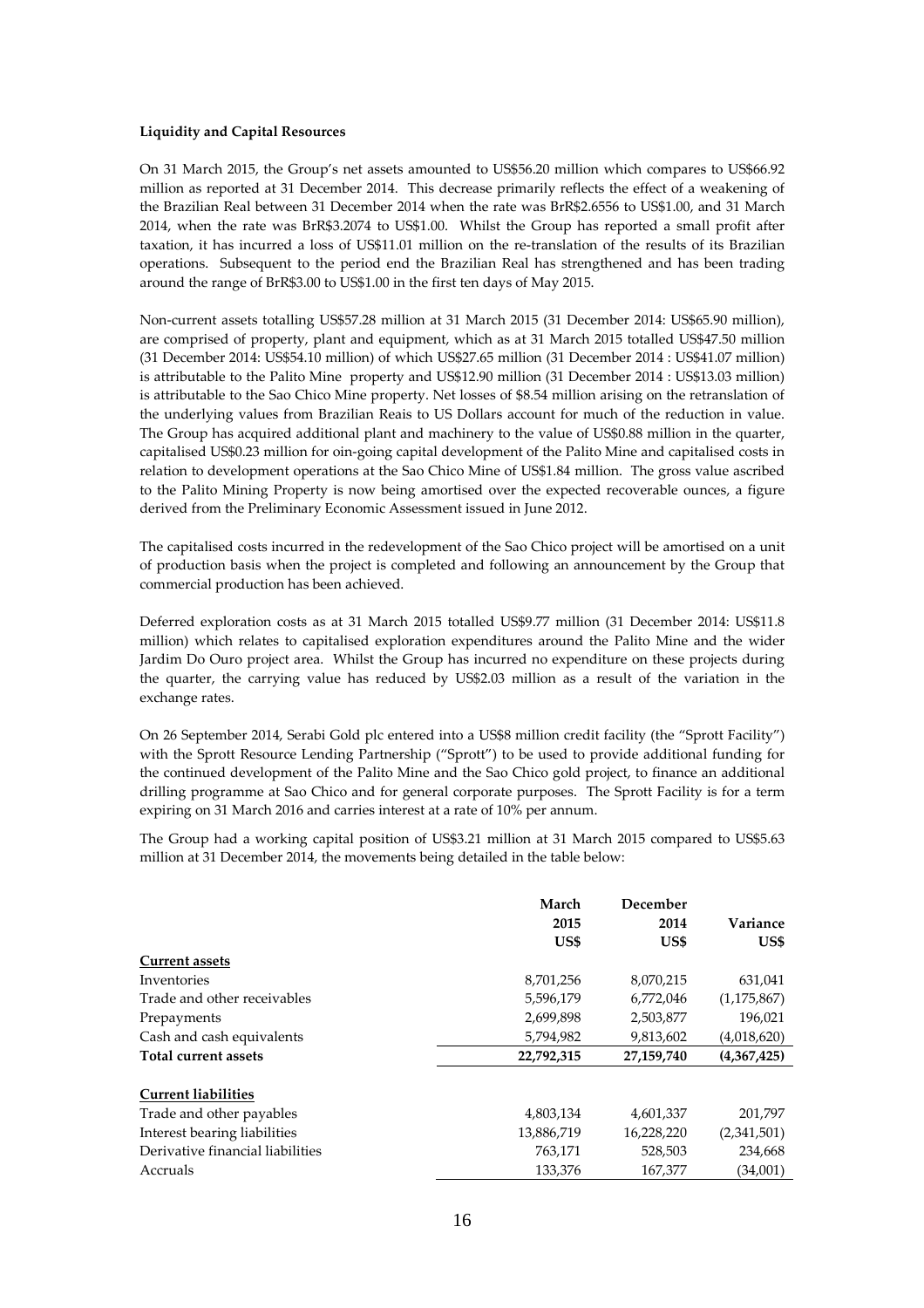|                                  | March      | December   |             |
|----------------------------------|------------|------------|-------------|
|                                  | 2015       | 2014       | Variance    |
|                                  | US\$       | US\$       | US\$        |
| <b>Total current liabilities</b> | 19,586,400 | 21,525,437 | (1,939,037) |
|                                  |            |            |             |
| Working capital                  | 3,205,915  | 5,634,303  | (2,428,388) |
|                                  |            |            |             |
| Non-current liabilities          |            |            |             |
| Trade and other payables         | 1,738,040  | 1,424,798  | 313,242     |
| Provisions                       | 2,342,687  | 2,829,468  | (486,781)   |
| Interest bearing liabilities     | 205,221    | 364,655    | (159,434)   |
| Total non-current liabilities    | 4,285,948  | 4,618,921  | (332, 973)  |

In accordance with IFRS, revenues may only be recognised at such time as the risks and rewards of ownership transfers to the buyer. In relation to the copper/gold concentrate produced by the Group from its operation at the Palito Mine, this is considered to be the date on which the copper/gold concentrate arrives in Hamburg where the Group's designated smelter is located. In accordance with normal industry practice, initial payments from the smelter only occur after specified contractual periods following the arrival of the material at the smelter. Unsold production is held as inventory at the lower of attributable production costs and net realisable value.

The levels of inventory held by the Group have increased by US\$0.63 million compared with 31 December 2014. The inventory is calculated in Brazilian Reais and converted into US Dollars using the exchange rate at the balance sheet date. Whilst in Brazilian Real terms the value of inventory of goods in progress and finished goods has increased by some 27% between 31 December 2014 and 31 March 2015, this increase has been offset by the effect of the weakening of the Brazilian Real. The increase in product inventory results from increased levels of production and also the establishment of a stockpile of coarse ore from the Sao Chico Mine.

At 31 December 2014, the Group valued at US\$1.05 million, the stockpile of coarse ore from the Palito Mine of approximately 10,150 tonnes that had been established on surface in preparation for processing. At the 31 March 2015 this coarse ore stockpile was approximately 7,989 tonnes with a value of US\$0.87 million. The valuation of the ore is calculated by reference to the most recent months of activity and unit cost variances from one period to the next will therefore reflect the mix between production ore, development ore and development waste and also the relative rates of productivity. The mine is now considered to have settled into a steady pattern and it is expected that recent unit costs of inventory should remain relatively constant going forward.

During 2014 the Group had established a 54,000 tonne stockpile of material that had passed through the flotation processing circuit but retained a gold grade of approximately 2.5g/t. The Group has during the first quarter of 2015 commenced the processing of these flotation tailings through the CIP plant and expects that it will process this stockpile over the course of 2015. The value ascribed to this stockpile as at 31 March 2014 is US\$1.72 million which compares to the valuation at 31 December 2014 of US\$2.34 million. The reduction reflects the volume of material that has been processed during the quarter as well as the exchange rate movements.

At the 31 March 2015, the Group had on hand an inventory of approximately 406 wet metric tonnes of copper/gold concentrate of which 26 tonnes was located at Palito (31 December 2014: 87 tonnes), 160 tonnes was en route to the port of Belem (31 December 2014: 120 tonnes) and the remaining 220 tonnes was en route to Hamburg, Germany (31 December 2014: 160 tonnes). The value of this inventory of copper/gold concentrate awaiting sale was approximately US\$3.06 million (31 December 2014: US\$3.59 million).

The valuation attributable to gold locked up the processing plant of waiting to be smelted or in the process of being sold has increased to US\$1.32 million as at 31 March 2014, whilst the Company has also ascribed a valuation to the stockpile of coarse ore extracted at Sao Chico of US\$0.58 million.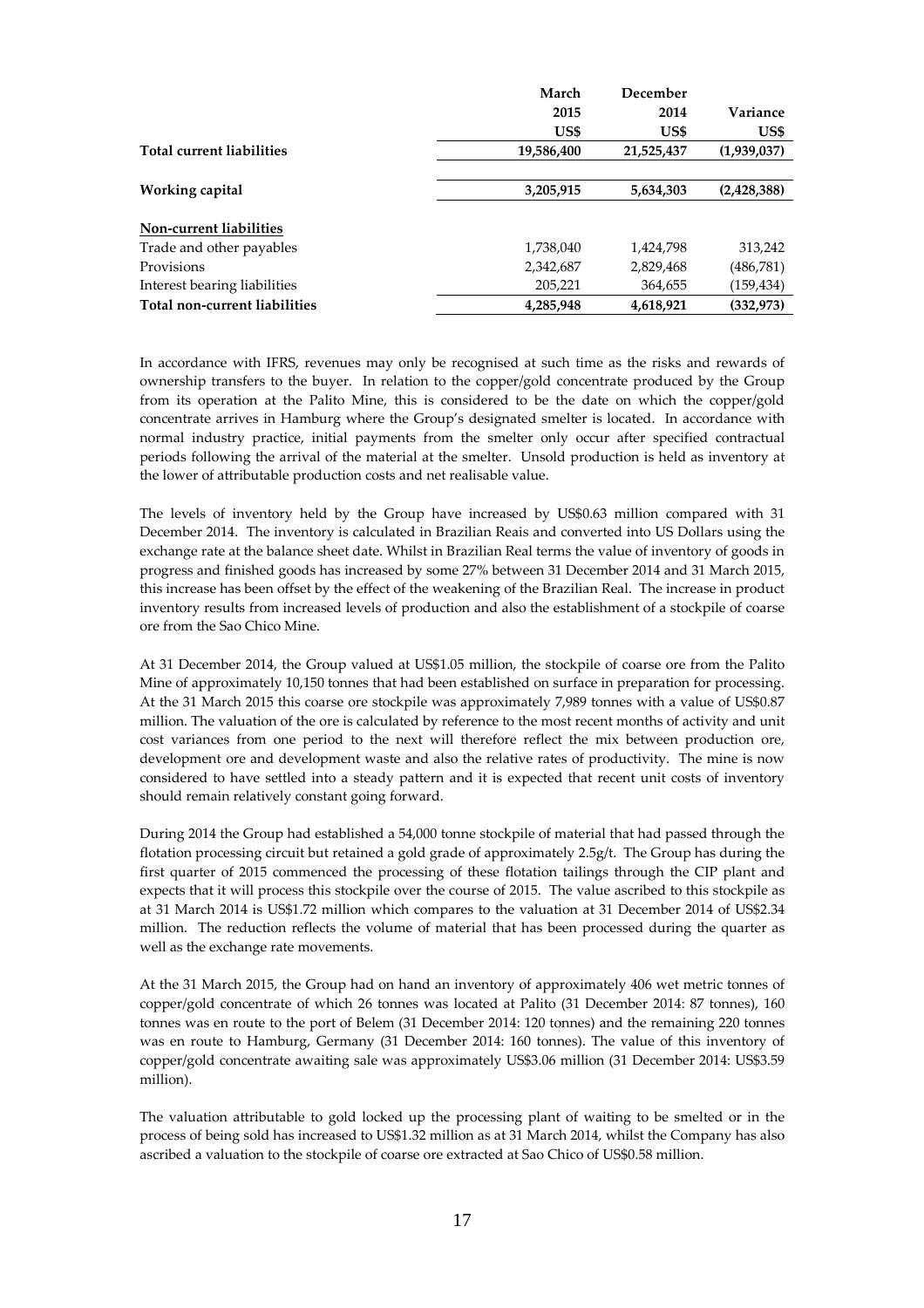Inventories of consumables (fuel, spare parts, chemicals, explosives etc.) at 31 March 2015 of US\$1.15 million had increased by approximately US\$0.24 million in comparison the same inventory of consumables at 31 December 2014 (US\$0.91 million). The Group acquires stocks of certain materials including reagents and explosives and other consumables in quantities that are sufficient for up to 3 to 4 months consumption requirements to minimise freight and other logistics costs and improve pricing. The levels of inventory will also reflect the increased activity at Sao Chico as this operation continues to develop. As all consumable stock is valued in Brazilian Reais, the valuation is also subject to exchange rate fluctuations.

The reduction in trade and other receivables reflects a lower level of gold and copper awaiting settlement from the smelter at 31 March 2015 compared to 31 December 2014. As at 31 March 2015, the Group was owed US\$5.33 million (2014: US\$6.20 million) in respect of shipments of concentrate that had been made to the refinery but in accordance with the contractual payment terms remained outstanding at that date. Under the terms of the contract the Group receives instalments against the total value of each shipment on pre-determined dates with the final settlement only being made once the final metal content has been agreed between the Group and the refinery which may be up to 120 days after the date of arrival.

Monthly shipments of copper/gold concentrate which account for the bulk of the trade receivables, vary according the timing of collections from site and sailing dates, as well as reflecting normal production fluctuations resulting in higher or lower grade material being produced and shipped. The variation in volumes shipped in each month will therefore result in fluctuations in the level of gold and cooper recognised as revenue each month and the corresponding debtor balance in addition to prevailing metal prices. At the end of March 2015 the company was awaiting settlement for approximately 4,200 ounces of gold compared with a settlement outstanding at the end of December 2015 of almost 5,000 ounces resulting in a reduced level of debt owed of approximately US\$900,000.

Cash balances have reduced by approximately US\$4.0 million reflecting the repayment of financing arrangements of approximately US\$2.6 million and capital and development expenditure in the period of a further US\$2.0 million. Of the financing arrangements that have been settled the company has repaid US\$2.0 million of the loan received from Sprott during the quarter ended 31 March 2015, experienced a reduction in the liability due under the short term trade finance facility of US\$420,000 and settled finance lease arrangements of US\$156,000. Capital expenditure on plant and equipment and capitalised development costs of the Sao Chico Mine were US\$1.8 million during the quarter ended 31March 2015 with a further US\$0.23 million spent on capital mine development at the Palito Mine.

Other items which have impacted on the Group's current asset position include the following.

- (i) The level of prepayments has increased by US\$0.20 million from US\$2.50 million at 31 December 2014 to US\$2.70 million at 31 March 2015. The prepayments represent:
	- a. The Group has incurred transaction costs in respect of the negotiation of a US\$8 million loan facility with Sprott Resource Lending. These transaction costs are being amortised over the life of the loan facility. As at 31 March 2015 the amount remaining to be amortised during the remainder of the loan term was US\$395,000 (31 December 2014: US\$526,000).
	- b. Prepaid taxes in Brazil amounting to US\$1.32 million (31 December 2014: US\$1.3 million), of which the majority is federal and state sales taxes which the Group expects to recover either through off-set against other federal tax liabilities or through recovery directly.
	- c. Supplier down-payments reflect the timing and level of development and construction activity that are being undertaken at the Group's operations to complete the additional works around the gold process plant in readiness for commencing the processing of ore from Sao Chico in the second quarter of 2015. The Group has made advances to suppliers in respect of goods purchased (including down payment on new machinery), items being fabricated and supplies of services of US\$0.67 million (31 December 2014: US\$0.54 million).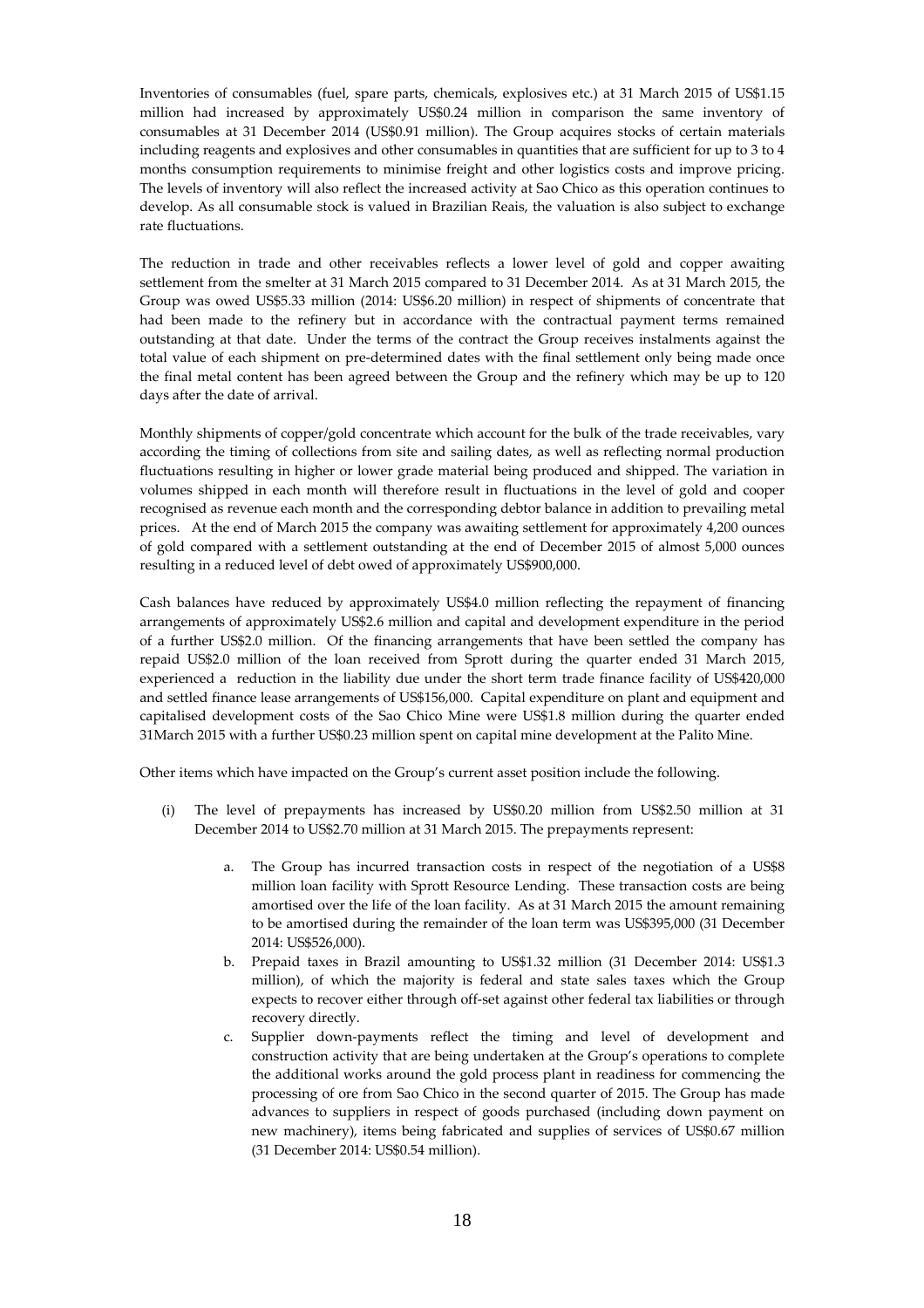Current liabilities have decreased from US\$21.52 million at 31 December 2014 to US\$19.59 million at 31 March 2015.

Trade and other payables amounting to US\$4.80 million at 31 March 2015 compare with an amount owed by the Group of US\$4.60 million at 31 December 2014; a increase of US\$0.20 million. The Group has made a fair value provision for a property acquisition payment that is due to a past owner of the Sao Chico property that is currently valued at US\$2.75 million (31 December 2014: US\$2.26 million) and which the Group will pay by instalments with the first payment being due in 2015. Of this amount US\$1.21 million (31 December 2014: US\$1.09 million) is due within one year and the remainder of the payment valued at US\$1.54 million (31 December 2014: US\$1.17 million) will be paid in instalments commencing in 2016. In addition to this liability, Trade Creditors have decreased by US\$0.22 million in comparison to 31 December 2014. The level of creditors in Brazil has increased reflecting the increasing activity levels in part reflecting the start-up of Sao Chico. This increase is, however, more than offset by the weaker exchange rate of the Brazilian Real.

The liability for derivatives of US\$0.76 million (31 December 2014: US\$0.53 million) represents US\$0.14 million (31 December 2014: US\$0.20 million) in respect of the fair value of a call option over 4,812 ounces of gold at a strike price of US\$1,285 per ounce, granted to Sprott as part of the US\$8 million loan facility. The fair value of this call option is being amortised over the life of the loan. The remaining US\$0.62 million (31 December 2014: US\$0.33 million) relates to the valuation of 100,000,000 warrants with an exercise price of 6 pence, issued as part of the share placing completed by the Group on 3 March 2014. At the date of issue the Group valued these warrants using a Black-Scholes model at US\$ 1.68 million. Warrants are normally considered as part of equity but in this instance because the exercise price of the warrant is denominated in UK Sterling and the functional currency of the Group is US Dollars, under IAS32 the warrants are not considered to be equity but instead a liability of the Group at the time of issue. At 31 March 2015, the Group has revalued the warrants in accordance with fair value accounting principles and determined that the value of the warrants at 31 March 2015 has increased to US\$619,763 (31 December 2014: US\$332,173). The loss on this revaluation amounting to US\$0.29 million has been recorded as a finance expense and the liability increased by the same value.

Interest-bearing liabilities due within one year have decreased by US\$2.34 million from US\$16.23 million at 31 December 2014 to US\$13.89 million at 31 March 2015. The primary component of this decrease is the repayment of US\$2.0 million to Sprott during the quarter. In addition the Group has continued to pay down liabilities under finance lease obligations and the amount due under the financing facility for copper/gold concentrate sales has reduced slightly, reflecting the timing of sales and fluctuations in the prevailing prices of gold and copper.

To minimise the effect on the working capital of the Group caused by the delay between production of copper/gold concentrate and payments for the material from the refinery, the Group has entered into a facility with a precious metals trading group whereby the Group can obtain an advance payment for the copper/gold concentrate once it has left the port in Belem, Brazil, secured against the debt due from the refinery. During the three months ended 31 March 2015 the total funds received by the Group under this facility were US\$5.42 million with US\$5.84 million having been repaid out of the receipts from the sale of copper and gold following refining. As at 31 March 2015 an amount of US\$7.34 million is owed by the Group (31 December 2014: US\$7.76 million) and will be repaid from the sale of the copper and gold extracted from the concentrate when the refining of the unprocessed material is completed.

The Group acquired certain assets during 2013 and 2014 under finance leases. At 31 March 2015 the Group had liabilities under these financial leases of US\$0.73 million due within one year (31 December 2014: US\$0.72). The leases are for a term of three years and carry interest at a rate of 6.45% per annum. (See below for further details on the amounts owed in more than one year).

Non-current liabilities have decreased by US\$0.33 million from US\$4.62 million at 31 December 2014 to US\$4.29 million at 31 March 2015. This mostly reflects the effects of the weaker Brazilian Real exchange rate.

Liabilities under lease finance arrangements have reduced by US\$0.16 million as the lease agreements continue to mature.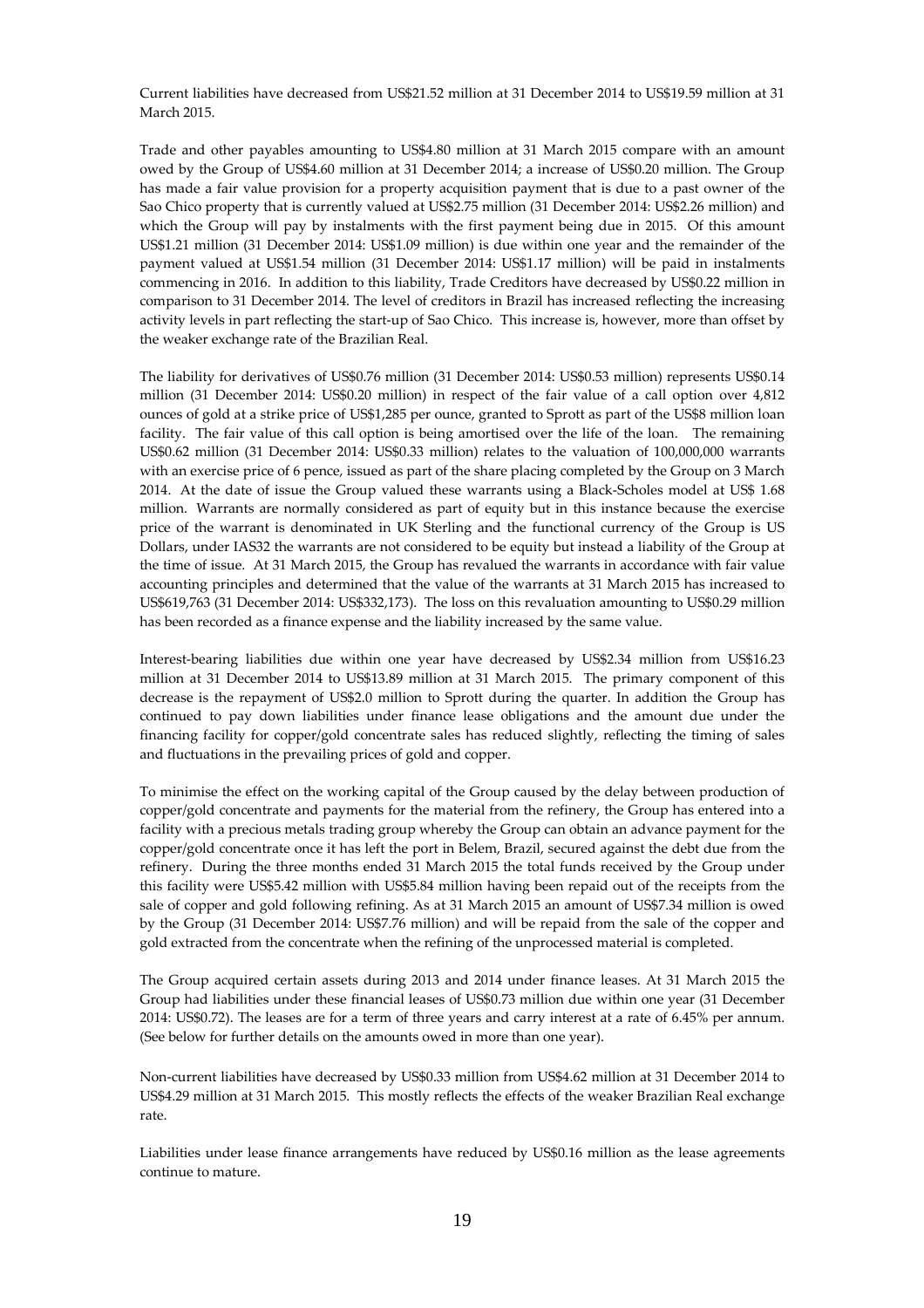The Group makes provision for the future estimated rehabilitation costs for its mine sites at Palito and Sao Chico. The value of the provision carried by the Group at 31 December 2014 was US\$2.83 million. The value at 31 March 2015 is US\$2.34 million representing exchange rate movements during the period. The Group carried out a review of the underlying cost assumptions as at 31 December 2014 and does not anticipate carrying out a further review until the end of 2015 unless there is some significant event including, for example, a legislative change which the Group considers could materially affect the current assumption used in the estimation.

The Group does not have any asset backed commercial paper investments.

#### **Non-IFRS Financial Measures**

The gold mining industry has sought to establish a common voluntary standard to enable investors to assess and compare the performance of companies engaged in gold mining activities. The Group has elected to provide calculations of Cash Costs and All-In Sustaining Costs and has conformed its calculation of these performance measurements with the guidance notes released by the World Gold Council. The measures seek to capture all of the important components of the Group's production and related costs. In addition, management utilizes these and similar metrics as a valuable management tool to monitor cost performance of the Group's operations. These measures and similar measures have no standardised meaning under IFRS and may not be comparable to similar measures presented by other companies. This measure is intended to provide additional information and should not be considered in isolation or as a substitute for measures of performance prepared in accordance with IRFS.

#### *Total cash cost and all-in sustaining cost*

The following table provides reconciliation between non-IFRS cash cost and non IFRS all-in sustaining cost to production costs included in cost of sales as disclosed in the consolidated statement of comprehensive income. Data is only provided for the period since the declaration of commercial production which was effective as of 1 July 2014.

|                                                            |            | Average July to |
|------------------------------------------------------------|------------|-----------------|
|                                                            | O1 2015    | December 2014   |
|                                                            | (US\$)     | (US\$)          |
| Total operating costs (calculated on a sales basis)        | 4,859,909  | 9,697,665       |
| Add/(subtract)                                             |            |                 |
| Finished goods and WIP inventory stock adjustment          | 112,615    | 1,738,765       |
| Grossing up of revenue for metal deductions                | 181,680    | 424,654         |
| Adjustment for refining, treatment, shipping and royalties |            |                 |
| on a production basis                                      |            | 178,324         |
| By-product credits                                         | (502, 973) | (1,465,252)     |
| Total cash cost of production                              | 4,651,231  | 10,574,156      |
|                                                            |            |                 |
| Corporate G&A                                              | 905,505    | 2,391,759       |
| Share-based remuneration                                   | 101,019    | 185,172         |
| Capitalised cost for mine development                      | 227,750    | 632,587         |
| All-In Sustaining cost of production                       | 5,885,505  | 13,783,674      |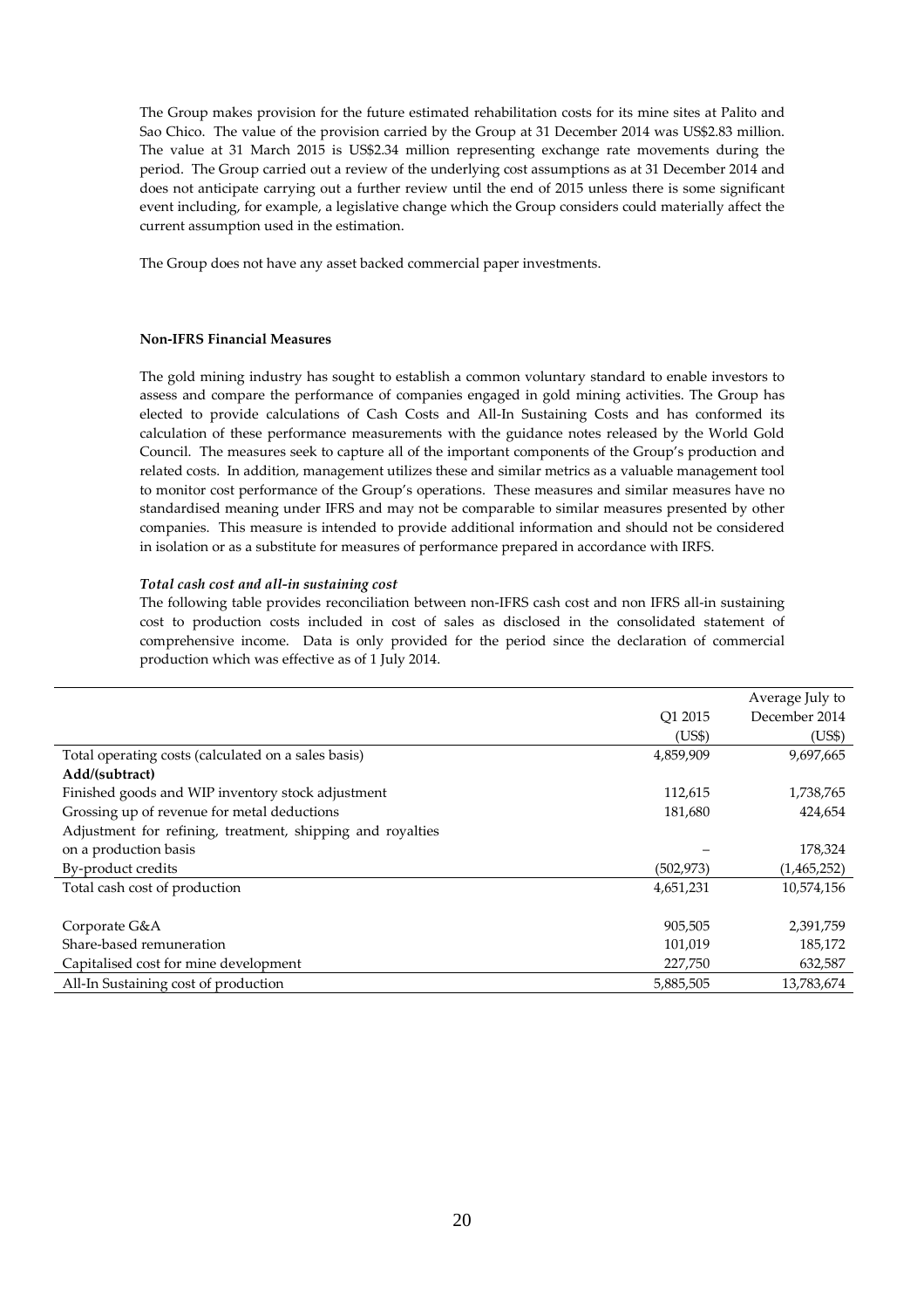|                                                        |                | Total to        |
|--------------------------------------------------------|----------------|-----------------|
|                                                        | O1 2015        | December 2014   |
|                                                        | (ounces)       | (ounces)        |
| Gold ounces produced                                   | 7,759          | 13,334          |
|                                                        |                |                 |
|                                                        |                | Average July to |
|                                                        | O1 2015        | December 2014   |
|                                                        | (US\$)         | (US\$)          |
| Total Cash Cost of production (per ounce)              | <b>US\$599</b> | <b>US\$793</b>  |
| Total All-In Sustaining Cost of production (per ounce) | <b>US\$759</b> | US\$1,034       |
|                                                        |                |                 |

#### **Contractual commitments**

The Group has operating leases in respect of office premises in London, England and Belo Horizonte and Belem in Brazil.

The Group holds certain exploration prospects which require the Group to make certain payments under rental or purchase arrangements allowing the Group to retain the right to access and undertake exploration on these properties. Failure to meet these obligations could result in forfeiture of any affected prospects.

Management estimates that the cost over the next twelve months of fulfilling the current contracted commitments on these exploration properties in which the Group has an interest is US\$90,000 (31 December 2014: US\$92,000).

|                               | Payments due by period |           |           |           |         |  |
|-------------------------------|------------------------|-----------|-----------|-----------|---------|--|
| Contractual obligations       | Total                  | Less than | 1-3 years | 4-5 years | After 5 |  |
|                               |                        | 1 year    |           |           | years   |  |
|                               | \$                     | S         | S         | \$        | \$      |  |
| Long term debt                | 6,250,776              | 6,250,776 |           |           |         |  |
| Capital lease obligations     | 939,315                | 734,094   | 205,221   |           |         |  |
| Operating leases              | 158,415                | 130,717   | 27.698    |           |         |  |
| Purchase obligations          |                        |           |           |           |         |  |
| Other long term obligations   |                        |           |           |           |         |  |
| Total contractual obligations | 7,348,506              | 7,115,587 | 232.919   |           |         |  |

#### **Transactions with related parties of the Group**

The following transactions have been undertaken with related parties in the 24 months prior to 31 March 2015.

On 3 March 2014, the Company completed a placing of 200 million units at a price of UK£0.05 per unit raising gross proceeds of UK£10 million. The share placement was pursuant to a conditional subscription agreement entered into on 20 December 2013 between the Company and Fratelli Investments Limited ("Fratelli") to subscribe for a minimum of 125 million units and a maximum of 162.5 million units to finance initial development and underground drilling at the Sao Chico project and to provide further working capital to the business during the start-up phase of gold production at Palito. The final form of the investment by Fratelli comprised of (a) a subscription for 125 million units at the Subscription Price of 5 pence per unit; and (b) a further subscription for 27.5 million units at a subscription price of 5 pence per unit. The Group procured third party investment not deemed to be acting in concert with Fratelli for 47.5 million units.

Each unit comprises one new ordinary share and one half of a warrant. Each whole warrant entitles the holder to subscribe for one new ordinary share at a price of 6p for a period of two years from the date of issue.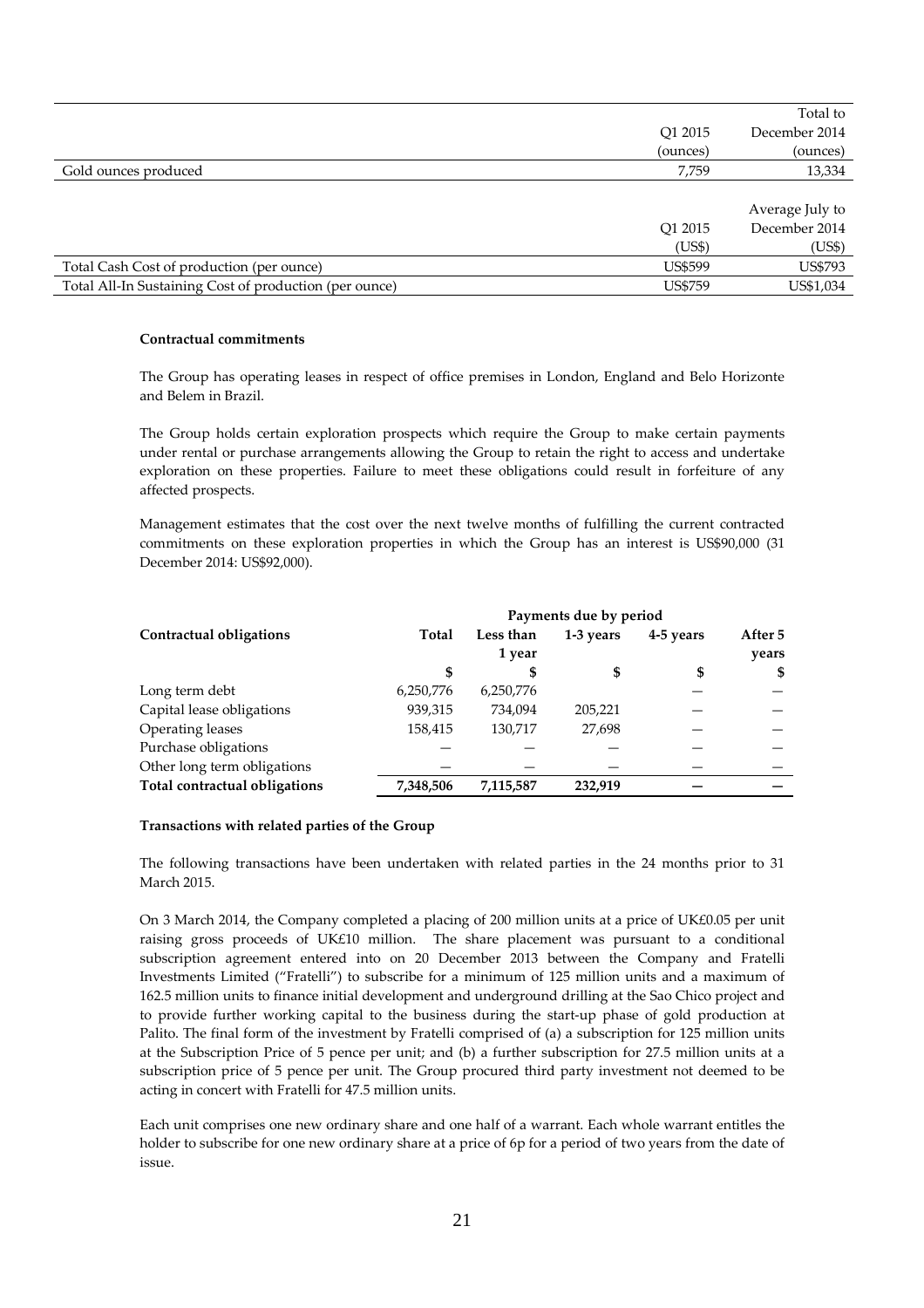As a result of their subscription, Fratelli acquired a direct interest of 51.4% in the share capital of the Group and became a controlling party.

#### **Financial and other instruments**

The Group's financial assets at 31 March 2015 which comprise other receivables and cash, and in the case of the Group include amounts due from subsidiaries, are classified as loans and receivables. All of the Group's financial liabilities which comprise trade and other payables and interest bearing liabilities, are classified as liabilities measured at amortised cost.

The Group, through its arrangements with Auramet Trading LLC and with Sprott Resource Lending, entered into the following derivative transactions.

Under its arrangements with Auramet it enters into short term hedging of a significant portion (90 to 95%) of its gold sales protecting the ability of the Group against price variations between the date that it secures loan advances from Auramet for a specific shipment and the pricing that it will received under its contractual arrangements with the refinery to whom the gold is finally sold. The arrangements are revalued at fair value at the period end and any income or expense arising taken to the income statement.

The Group granted a call option to Sprott over 4,812 ounces of gold at a price of US\$1,285 for a period expiring on 31 December 2015. The fair value at the date of the grant of these options is charged to the income statement over the option period. The option was revalued at the period end and any gain or loss arising on the revaluation has been taken to the income statement.

The main financial risks arising from the Group's activities remain unchanged from the previous financial year namely commodity prices, currency, liquidity, credit and interest rates. The Board reviews and agrees policies for managing each of these risks and these are summarised below:

# *Commodity price risk*

By the nature of its activities the Group is exposed to fluctuations in commodity prices and in particular the price of gold and copper as these could affect its ability to raise further finance in the future, its future revenue levels and the viability of its projects. It is not currently the Group's intention to enter into any arrangements to protect itself from changes in the prices of these commodities. The Group does however closely monitor the prices of these commodities and will consider the use of hedging contracts, where appropriate, in future.

Whilst not representing a financial instrument at 31 March 2015, the Group carried inventory valued at US\$7.54 million (31 December 2014: US\$7.16 million) including US\$3.06 million of copper/gold concentrate representing 406 tonnes of material awaiting sale (31 December 2014: US\$3.59 million) and US\$4.49 million of other material in process (31 December 2014: US\$3.57 million). Of the copper/gold concentrate, the Group had, at the end of the quarter ended 31 March 2015, entered into arrangements fixing prices for approximately 95% of the gold content within 380 tonnes of this material. However all other inventory as at 31 March 2015 which is unsold is subject to future variation in commodity prices and accordingly the results for the year and the equity position of the Group may be affected by any change in commodity prices subsequent to the end of the year.

#### *Interest rate risk*

 During 2013 and 2014 the Group has taken out fixed rate finance leases for the acquisition of some equipment and have utilised floating rate short term trade finance in respect of sales of copper/gold concentrate production.

The Group has entered into an agreement with Auramet Trading LLC, for a facility of USS\$7.5 million under which Auramet will provide advance payment for shipments of copper/gold concentrate for the period between shipments leaving Brazil and settlement from the refinery. The advance payments bear interest at 3 month US\$ LIBOR plus 5%.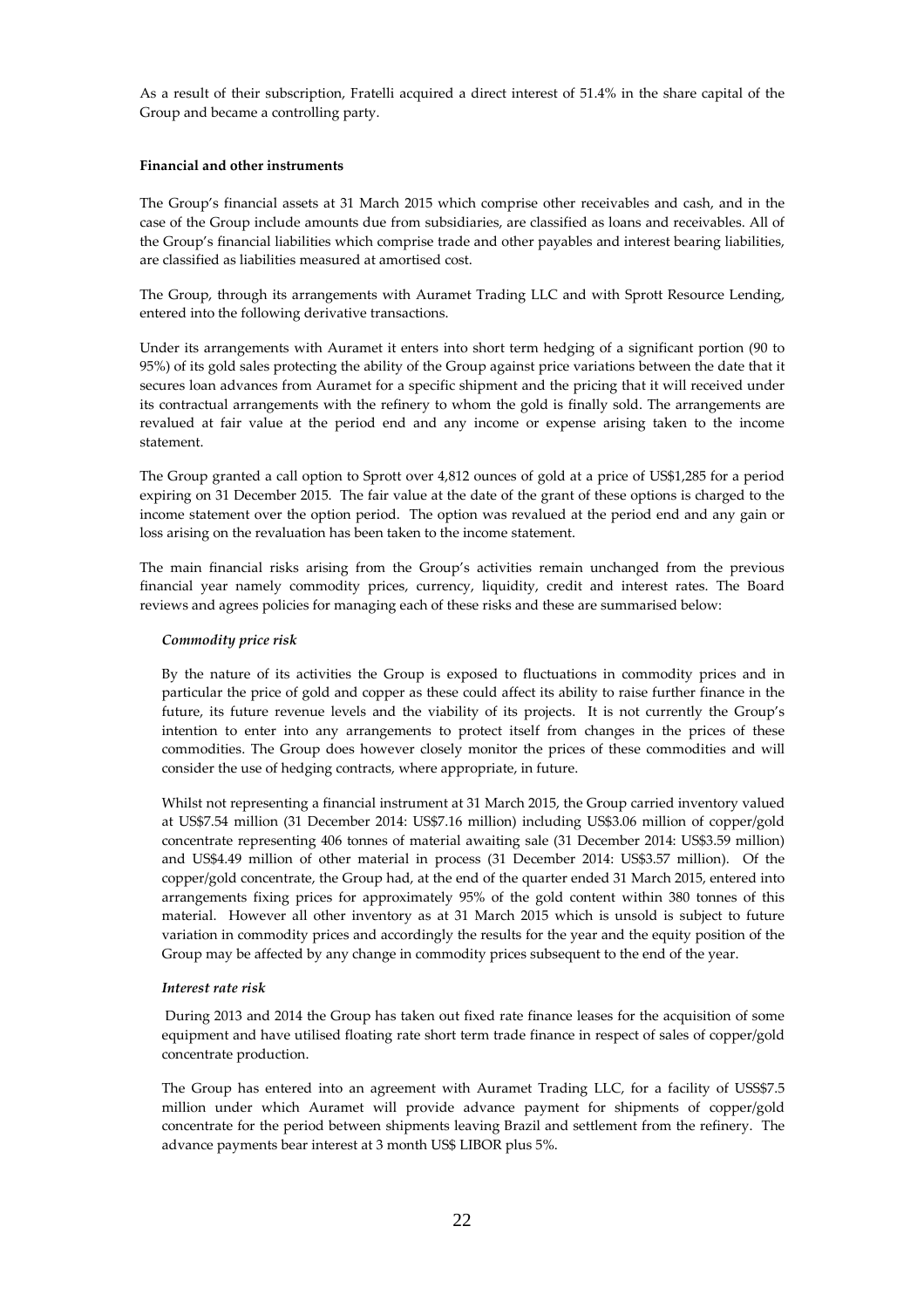Serabi Gold plc has also entered into a US\$8 million credit facility (the "Sprott Facility") with the Sprott Resource Lending Partnership ("Sprott") to be used to provide additional funding for the continued development of the Palito Mine and the Sao Chico gold project, to finance an additional drilling programme at Sao Chico and for general corporate purposes. The Sprott Facility is for a term expiring on 31 March 2016 and carries interest at a rate of 10% per annum. The amount outstanding under the Sprott Facility at 31 March 2015 was US\$6.0 million (excluding future interest).

# *Liquidity risk*

Historically the Group has relied primarily on funding raised from the issue of new shares to shareholders but has also received short term loans from its shareholders. It also uses floating rate short-term trade finance and fixed rate finance leases to finance its activities.

On 26 September 2014, Serabi Gold plc and the Sprott Resource Lending Partnership ("Sprott") entered into a US\$8 million credit facility ("the Sprott Facility"). The Sprott Facility is for a term expiring on 31 March 2016 and carries interest at a rate of 10% per annum. The Sprott Facility will be used to provide additional funding for the continued development of the Palito Mine and the Sao Chico gold project, to finance an additional drilling programme at Sao Chico and for general corporate purposes.

Serabi may prepay in whole or part any amount of the Facility prior to 31 March 2016 without penalty provided that not less than six months of interest on the amount prepaid, has been paid to Sprott.

The Group has a trade financing arrangement for up to US\$7.5 million with Auramet Trading LLC for the sale of its copper/gold concentrate production which is sold to a European refinery. Under the terms of this financing arrangement Auramet will advance to Serabi up to 95% of the gold content of a shipment of copper/gold concentrate secured against the final sale proceeds from the refinery. The period between the date of advance and settlement varies depending on the date of arrival at the refinery but is between 100 and 120 days. Interest is charged at 5.0% above 3 month US\$ LIBOR. The arrangements oblige the Group to fix the price of the gold that is subject to an advance payment and in so doing eliminate the pricing risk between the date of the advance and the contractual settlement terms with the refinery.

As at 31 March 2015, in addition to the Sprott Facility and the Auramet facility, the Group had obligations under fixed rate finance lease amounting to US\$0.94 million (31 December 2014: US\$1.09 million).

The Group's objectives when managing its capital are to maintain financial flexibility to achieve its development plans, safeguard its ability to continue to operate as a going concern through management of its costs whilst optimising its access to capital markets by endeavouring to deliver increases in value of the Group for the benefit of shareholders. In establishing its capital requirements the Group will take account of the risks inherent in its plans and proposed activities and prevailing market conditions. Gold production operations at the Palito Mine commenced at the start of 2014 and during the first six months of 2014 the site was in a commissioning and ramp-up phase. On 1st July 2014 the Group commenced Commercial Production. During 2014 it commenced development of the Sao Chico Mine and in April 2015 started initial tests for the processing of this ore through the gold recovery plant at Palito. The cash flow generated from gold production operations at Palito and Sao Chico are expected to be sufficient to allow the Group to meet its ongoing operational obligations as and when they fall due and to provide working capital to develop other exploration projects that the Group controls. The Group, where appropriate, will use fixed rate finance arrangements for the purchase of certain items of capital equipment and use short term trade finance particularly in respect of its projected sales of copper/gold concentrate. It will seek to raise debt finance where possible to finance further capital development of its projects taking due consideration of the ability of the Group to satisfy the obligations and undertakings that would be imposed in connection with such borrowings.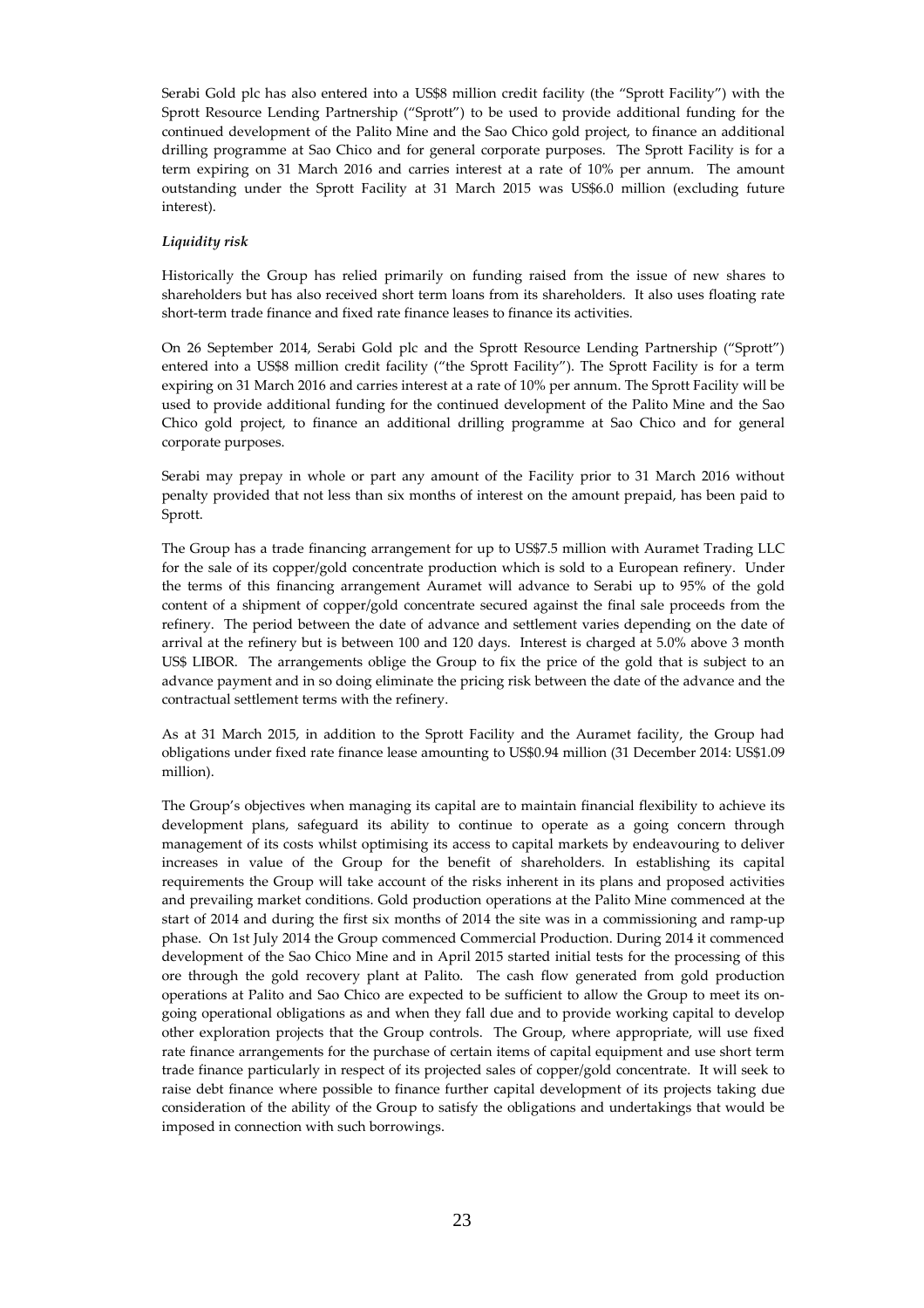The following table sets out the maturity profile of the financial liabilities as at 31 March 2015:

|                                 | 31 March   | 31 December  |  |
|---------------------------------|------------|--------------|--|
|                                 | 2015       | 2014         |  |
|                                 | Group      | Group        |  |
|                                 | US\$       | US\$         |  |
| Due in less than one month      | 3,893,129  | 4,934,049    |  |
| Due between one month and three | 8,401,294  | 5,376,028    |  |
| months                          |            |              |  |
| Due between three months and    | 7,158,601  | 11,047,983   |  |
| one year                        |            |              |  |
| Total due within one year       | 19,453,024 | 21,358,060   |  |
| Due more than one year          | 1,943,261  | 1,789,453    |  |
| Total                           | 21,396,285 | 23, 147, 513 |  |

#### *Currency risk*

Although the Group is incorporated in the United Kingdom, its financial statements and those of the Group are presented in US Dollars which is also considered to be the functional currency of the Group as funding of activities of its subsidiaries is generally made in US Dollars, all sales for the Group are denominated in US Dollars and future remittances of dividends, loans or repayment of capital are expected to be received in US Dollars.

Share issues have historically been priced solely in Sterling but the issue of Special Warrants undertaken in December 2010 and the issue of new Ordinary Shares and Warrants on 30 March 2011 were priced in Canadian Dollars. The Group expects that future issues of Ordinary Shares may be priced in Sterling or Canadian Dollars. Expenditure is primarily in Brazilian Real and also in US Dollars, Sterling, Euros and Australian Dollars.

The functional currency of the Group's operations is US Dollars, which is also the reporting currency. The Group's cash holdings at the balance sheet date were held in the following currencies:

|                   | Group     |           |
|-------------------|-----------|-----------|
|                   |           | 31        |
|                   | 31 March  | December  |
|                   | 2015      | 2014      |
|                   | US\$      | US\$      |
| US Dollar         | 4,872,709 | 8,586,208 |
| Canadian Dollar   | 27,182    | 106,031   |
| Sterling          | 547,524   | 361,406   |
| Australian Dollar | 21,563    | 29,479    |
| Euro              | 133,658   | 250,737   |
| Brazilian Real    | 192,346   | 479,741   |
| Total             | 5,794,982 | 9,813,602 |

The cash is held at floating rates prevailing at the balance sheet date.

The Group is exposed to foreign currency risk on monetary assets and liabilities, including cash held in currencies other than the functional currency of operations.

The exposure to this risk is managed through the majority of expenditure and cash holdings being denominated in the same currency as the functional currency of individual subsidiaries within the Group. Income is generated in US Dollars. However this exposure to currency risk is managed where the income is generated by subsidiary entities whose functional currency is not US Dollars by either being settled within the Group or in the same month that the sale is transacted where settlement is with a third party.

The Group does not presently utilise swaps or forward contracts to manage its currency exposures, although such facilities are considered and may be used where appropriate in the future.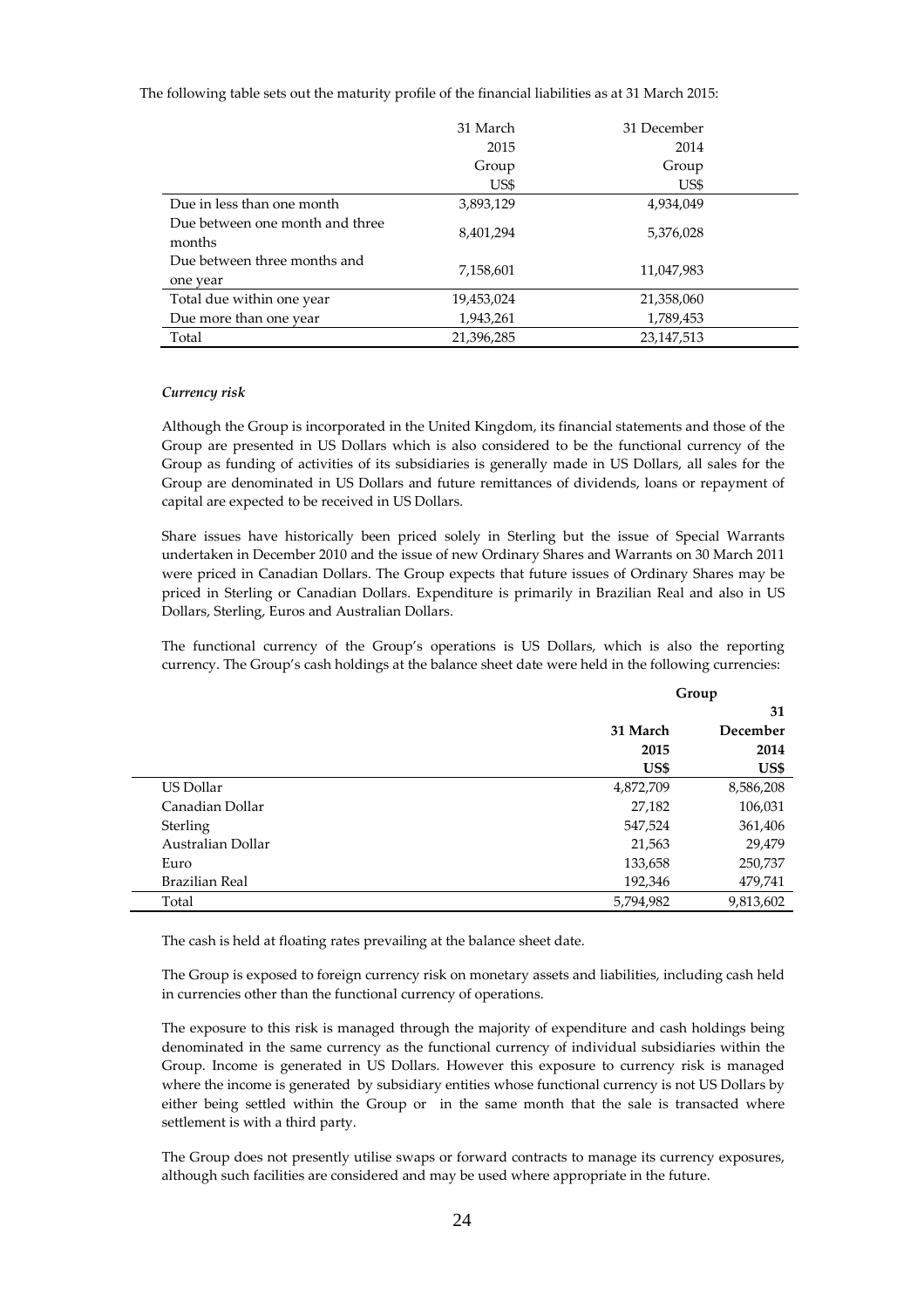The Group seeks to minimise its exposure to currency risk by closely monitoring exchange rates and holding surplus funds in currencies considered most appropriate to their expected future utilisation.

# *Credit risk*

The Group's exposure to credit risk is limited to its cash and cash equivalents and trade and other receivables amounting to US\$11,391,161 (31 December 2014: US\$16,585,648). It is the Group's policy to only deposit surplus cash with financial institutions that hold acceptable credit ratings.

The Group currently sells all of its gold bullion to a single customer. The Group seeks to receive full settlement by bank transfer on delivery of its product to the purchaser to minimise its exposure to any credit risk on that customer.

The Group sells all of its copper/gold concentrate production to a single customer, a publicly quoted major copper smelter located in Europe. Settlement terms are in accordance with industry norms. The customer has a strong reputation within the industry and has a good credit risk history. As at the balance sheet date there were no amounts owed to the Group that were overdue.

#### **Subsequent events**

Between the end of the financial period and the date of this management discussion and analysis, the Brazilian Real, the national currency of Brazil, has appreciated in value in comparison to the United States dollar, the reporting currency of the Group by approximately 7%, having suffered a reduction in its value in the period between 31 December 2014 and 31 March 2015 of approximately 20%. On 31 December 2014 the exchange rate for US\$1.00 was BrR\$2.6556. As at 31 March 2015 the exchange rate for US\$1.00 was BrR\$3.2074. As at 11 May 2015 the exchange rate for US\$1.00 was BrR\$3.055. Many of the Group's assets and liabilities and in particular the value attributed to non-current assets are recorded in Brazilian Reais. The value of the Group's net assets and liabilities were significantly impacted by the devaluation of the Brazilian Real during the first quarter of 2015. The Group sources the majority of its operational consumables in Brazilian Reais and salaries of all its Brazilian employees are denominated and paid in Brazilian Reais and therefore the Group's operating costs are subject to variation as a result of movements in the exchange rate between the United States Dollar and the Brazilian Real. With this exception there has been no item, transaction or event of a material or unusual nature likely, in the opinion of the Directors of the Group, to affect significantly the continuing operations of the entity, the results of these operations, or the state of affairs of the entity in future financial periods.

#### **Changes in accounting policies**

The Group has not adopted any standards or interpretations in advance of the required implementation dates. There has been no significant measurement impact on the consolidated financial statements from new standards or interpretations effective in 2015.

It is not anticipated that the adoption in the future of the new or revised standards or interpretations that have been issued by the International Accounting Standards Board will have a material impact on the Group's earnings or shareholders' funds.

#### **Off-balance sheet arrangements**

As of the date of this Management's Discussion and Analysis, the Group does not have any off-balance sheet arrangements that have, or are reasonably likely to have, a current or future effect on the results of operations or financial condition of the Group, including, and without limitation, such considerations as liquidity and capital resources.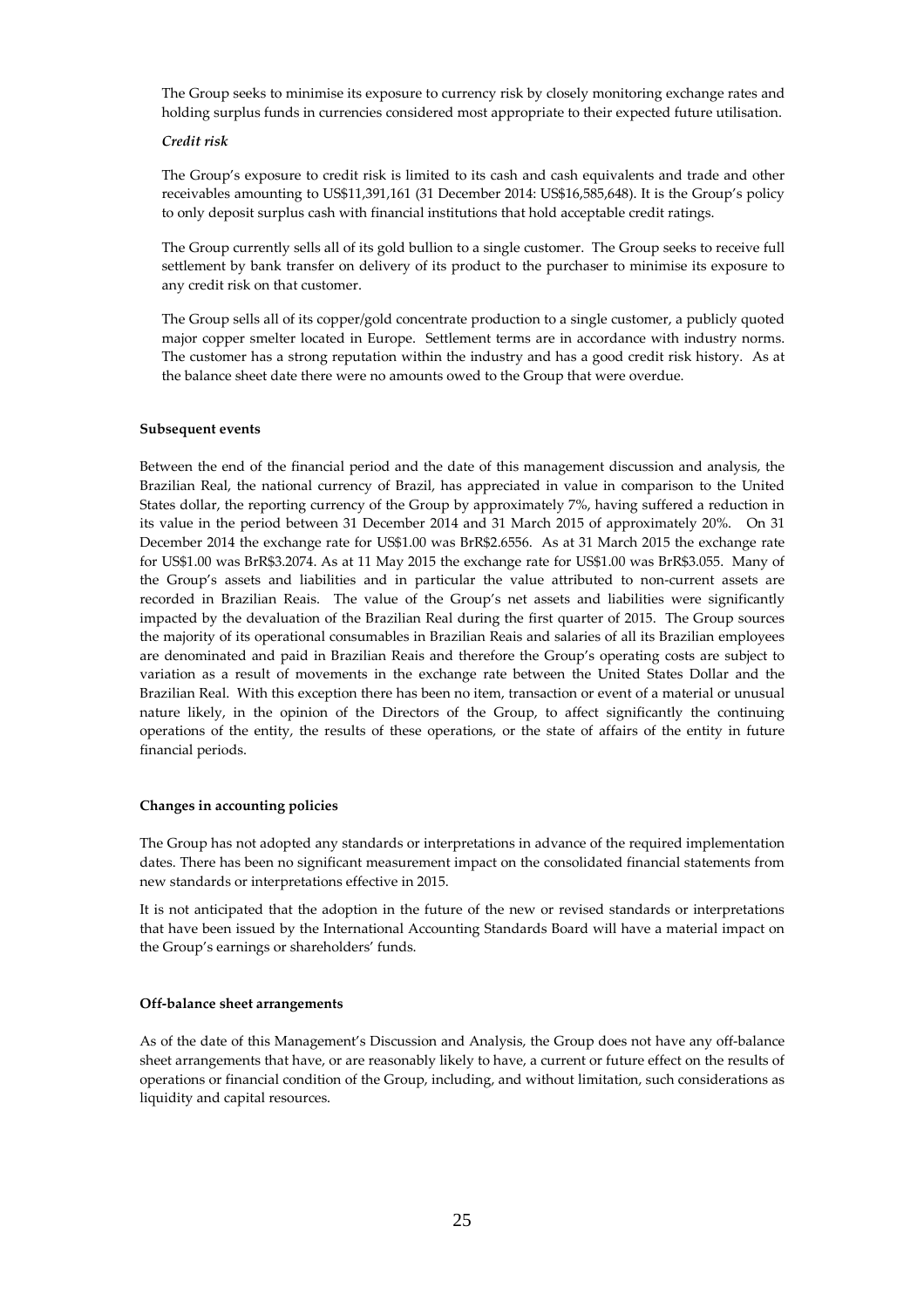#### **Critical accounting estimates**

The preparation of financial statements requires management to make judgements and assumptions about the future in the use of accounting estimates. These are based on management's best knowledge of the relevant facts and circumstances. However these judgements and estimates regarding the future are a source of uncertainty and actual results may differ from the amounts included in the financial statements and adjustment will consequently be necessary. Estimates are continually evaluated, based on experience and reasonable expectations of future events.

Accounting estimates are applied in assessing and determining the carrying values of significant assets and liabilities.

The estimates and underlying assumptions are reviewed on an on-going basis. Revisions to accounting estimates are recognised in the period in which the estimate is revised if the revision affects only that period or in the period of the revision and future periods if the revision affects both current and future periods.

The following are the critical judgements that management has made in the process of applying the entity's accounting policies and that have the most significant effect on the amounts recognised in financial statements.

#### *Impairment of mining assets and other property, plant and equipment*

Determining whether mining assets are impaired requires an estimation of the value in use of the cash-generating units ("CGU's). The value in use calculation requires the entity to estimate the future cash flows expected to arise from a CGU and a suitable discount rate in order to calculate present value. A CGU is a group of assets that generates cash inflows from continuing use. Given their interdependences and physical proximity, the Palito and Sao Chico mines are considered to be a single CGU.

As described in note 1(d) (iv), of the 2014 Financial Statement for the Group, the Group reviews the estimated useful lives of property, plant and equipment at the end of each annual reporting period. Further disclosure is provided in note 19 of the 2014 Financial Statements for the Group regarding the key assumptions made in assessing the value in use.

#### *Provisions and contingent liabilities*

The Group reviews estimates of provisions for potential liabilities at the end of each reporting period where applicable taking into account the circumstances of the potential liability, the availability and confidence of information used to calculate the potential liability and, where applicable, past history regarding the actual liability incurred in similar situations.

#### *Mineral resources*

Quantification of mineral resources requires a judgement on the reasonable prospects for eventual economic extraction. These judgements are based on assessments made in accordance with the provisions of Canadian National instrument 43-101. These factors are a source of uncertainty and changes could result in an increase or decrease in mineral resources and changes to the categorisation or mineral resources between Ore Reserves, Measured and Indicated Resources and Inferred Resources. This would in turn affect certain amounts in the financial statements such as depreciation and closure provisions, which are calculated on projected life of mine figures, and carrying values of mining property and plant which are tested for impairment by reference to future cash flows based on projected life of mine figures.

#### *Development and deferred exploration expenditure*

The recoverability of exploration expenditure capitalised within intangible assets is assessed based on a judgement about the feasibility of the project and estimates of its future cash flows. Future gold prices, operating costs, capital expenditure and production are sources of estimation uncertainty. The Group periodically makes judgements as to whether its deferred exploration expenditure may have been impaired, based on internal and external indicators. Any impairment is based on a variety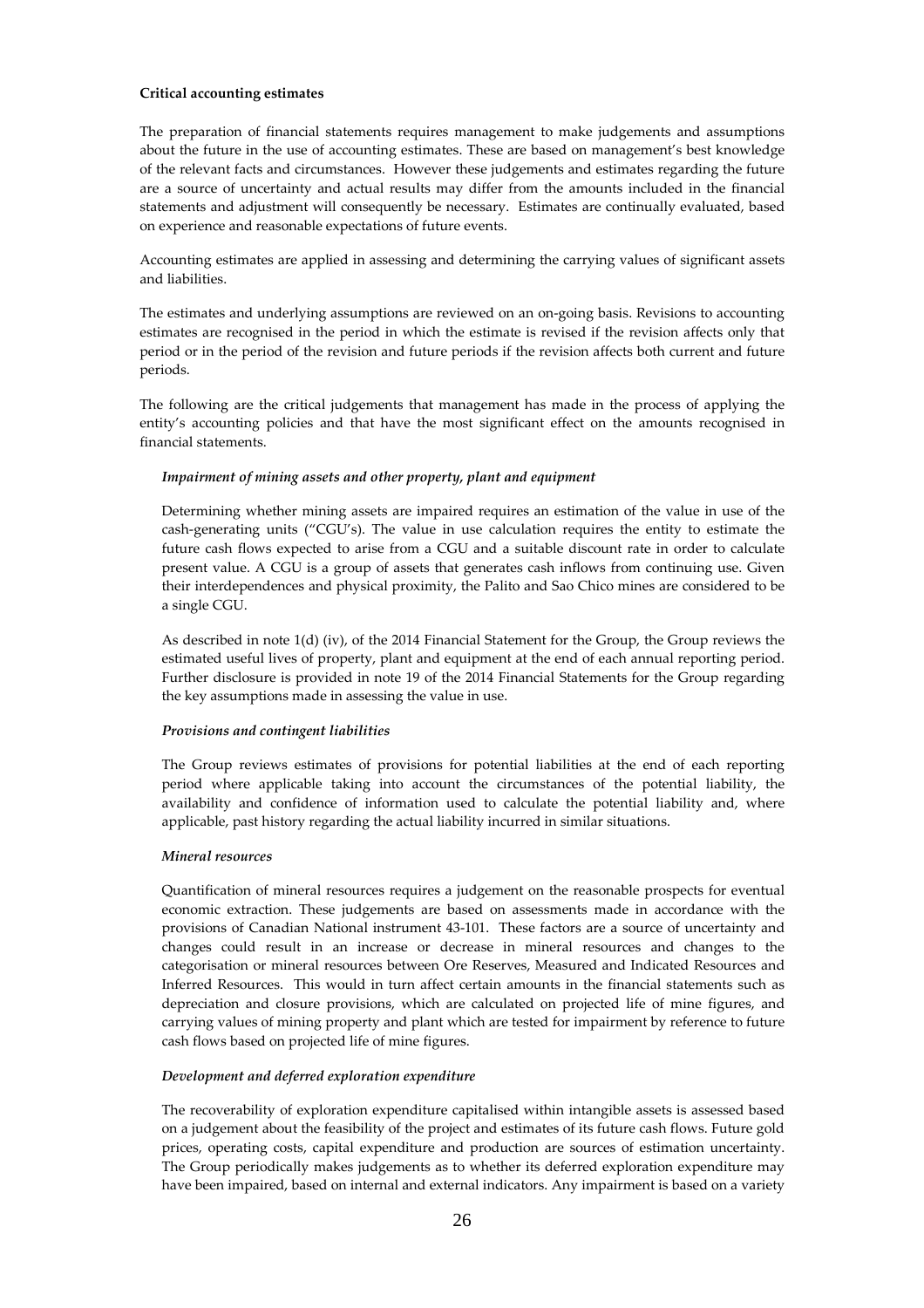of estimates and opinions and may include estimates of future cash flows. In particular, the Group recognises that, if it decides, or is compelled due to insufficient funding, to withdraw from exploration activity at a project, then the Group would need to assess whether an impairment is necessary based on the likely sale value of the property.

# *Inventory valuation*

Valuations of gold in stockpiles and in circuit require estimations of the amount of gold contained in, and recovery rates from, the various work in progress. These estimations are based on analysis of samples and prior experience. A judgement is also required about when stockpiles will be used and what gold price should be applied in calculating net realisable value; these are both sources of uncertainty.

# *Commercial production*

Following the commencement of development and construction work intended to advance a mining project into commercial production, the Board will consider and approve the criteria that they will apply in assessing when that mining project has achieved commercial production. These criteria may be agreed in conjunction with other stakeholders, particularly financing parties and lenders. There are no set regulations or standards to be applied but the criteria set will primarily consider the performance of the project compared to projections and generally these criteria will be measured over a continuous period of time. The judgements made and the relative performance measures will be based on the Board's view of the complexity and the relative importance of certain key activity areas in determining the long term commerciality of the mining project.

# *Restoration, rehabilitation and environmental provisions*

Such provisions require a judgement on likely future obligations, based on assessment of technical, legal and economic factors. The ultimate cost of environmental remediation is uncertain and cost estimates can vary in response to many factors including the timing of expenditure, the discount, inflation ad foreign exchange rates used in calculating the current value of future expenditures and the projected scale of disturbance that is anticipated at the end of the project life.

# **Disclosure controls and procedures**

The Chief Executive Officer and Chief Financial Officer have designed disclosure controls and procedures, or have caused them to be designed under their supervision, in order to provide reasonable assurance that:

- material information relating to the Group is made known to the Chief Executive Officer and Chief Financial Officer by others, particularly during the period in which the interim and annual filings are being prepared; and
- information required to be disclosed by the Group in its annual filings, interim filings or other reports filed or submitted by it under securities legislation is recorded, processed, summarised and reported within the time periods specified in securities legislation.

As at 31 December 2014, an evaluation was carried out, under the supervision of the Chief Executive Officer and Chief Financial Officer, of the design and operating effectiveness of the Group's disclosure controls and procedures. Based on this evaluation, the Chief Executive Officer and Chief Financial Officer concluded that the Group's disclosure controls and procedures were effective as at 31 December 2014.

# **Internal controls over financial reporting**

The Chief Executive Officer and Chief Financial Officer have also designed internal controls over financial reporting, or have caused them to be designed under their supervision, in order to provide reasonable assurance regarding the reliability of financial reporting and the preparation of financial statements for external purposes in accordance with IFRS.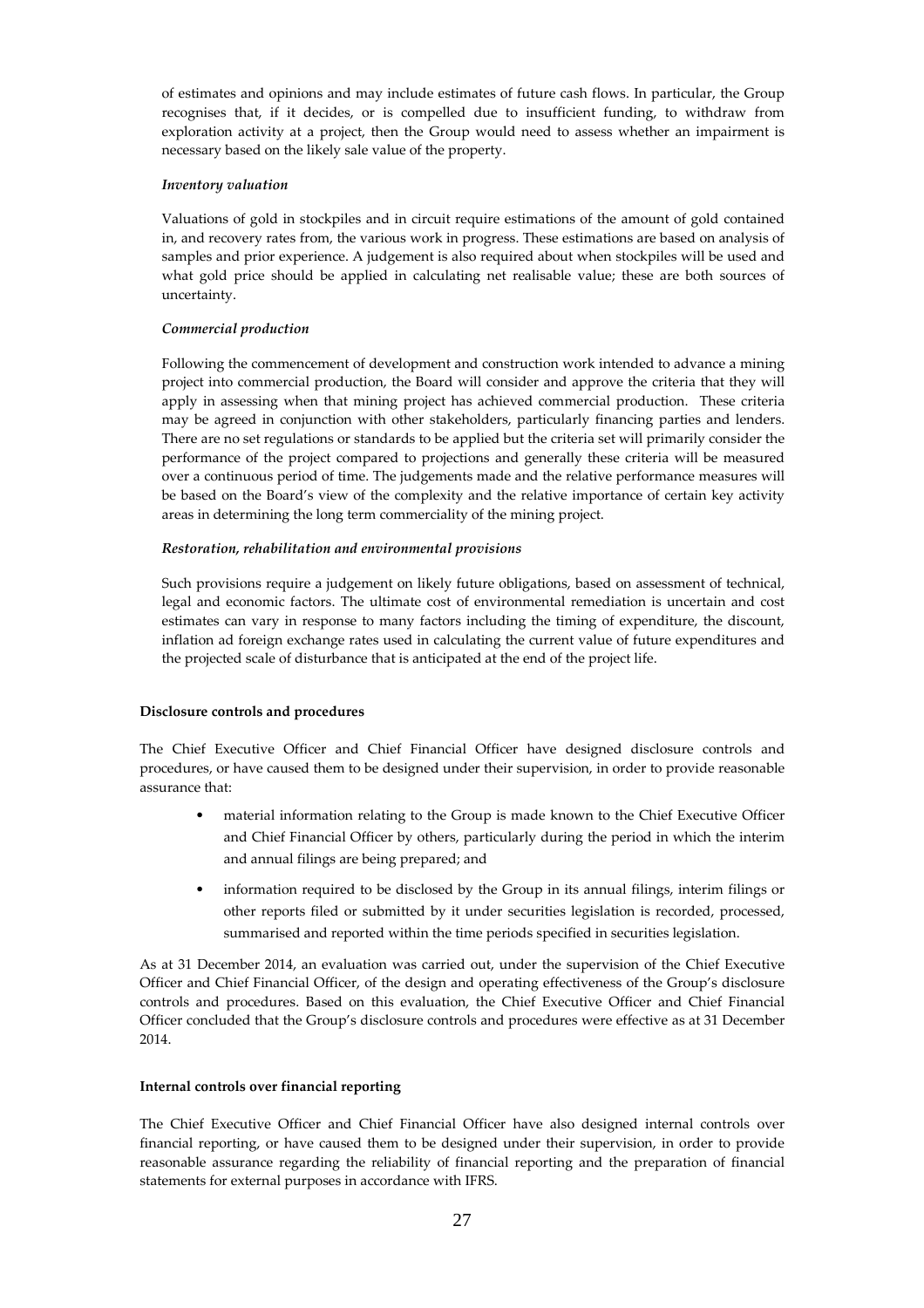As at 31 December 2014, an evaluation was carried out, under the supervision of the Chief Executive Officer and Chief Financial Officer, of the design and operating effectiveness of the Group's internal controls over financial reporting. Based on this evaluation, the Chief Executive Officer and Chief Financial Officer concluded that the internal controls over financial reporting were effective as at 31 December 2014, using the criteria, having taken account of the size and nature of the Group, put forward by the Financial Reporting Council in their revised guidance for directors on internal controls for UK listed companies (issued 2005).

The Group's management, including the Chief Executive Officer and the Chief Financial Officer, does not expect that its disclosure controls and internal controls over financial reporting will prevent or detect all errors and fraud. A cost effective system of internal controls, no matter how well conceived or operated, can provide only reasonable, not absolute, assurance that the objectives of the internal controls over financial reporting are achieved.

#### **Changes in internal controls over financial reporting**

There have been no changes in the Group's internal controls over financial reporting during the twelve month period ended 31 December 2014 that have materially affected, or are reasonably likely to materially affect, the Group's internal controls over financial reporting.

#### **Disclosure of outstanding share data**

The Company had the following Ordinary Shares, Stock Options and Warrants outstanding at 13 May 2015:

| Ordinary Shares                           | 656,389,204 |
|-------------------------------------------|-------------|
| <b>Stock Options</b>                      | 53.846.285  |
| Other Warrants                            | 100,000,000 |
| Fully diluted ordinary shares outstanding | 810,235,489 |

The Group also has in issue 140,139,065 deferred shares of 9.5 pence each and 456,389,205 deferred shares of 4.5 pence each. These deferred shares were issued following re-organisations of the Group's share capital. The deferred shares carry no voting or dividend rights or any right to participate in the profits or assets of the Group and all the deferred shares may be purchased by the Group, in accordance with the Companies Act 2006, at any time for no consideration. In the event of a return of capital, after the holders of the ordinary shares have received in aggregate the amount paid up thereon plus £100 per ordinary share, the holders of deferred shares shall receive an amount equal to the nominal value of the deferred shares and thereafter any further surplus shall be distributed amongst the holders of ordinary shares.

Fratelli Investments Limited holds 343,613,166 Ordinary Shares in the Group and 76,250,000 Warrants. In anticipation of the placing of new Ordinary Shares which closed on 3 March 2014 and as a result of which Fratelli acquired 152,500,000 shares and 76,250,000 warrants, Fratelli entered into a relationship and orderly marketing agreement on 28 January 2014. Under the terms of this agreement Fratelli undertook not to dispose of any of its shares in the Group (save in certain agreed circumstances) prior to 3 March 2015.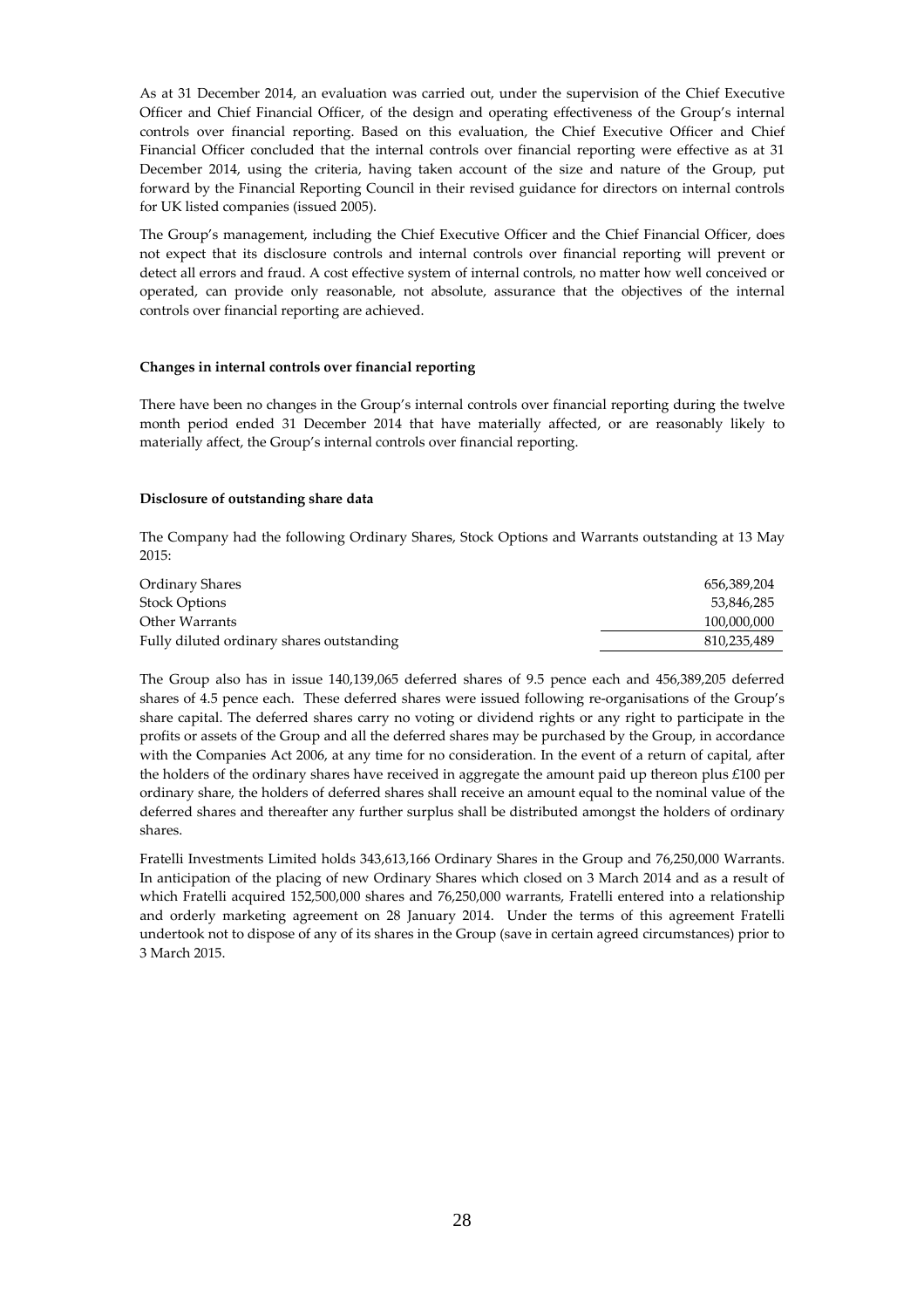#### **Qualified persons statement**

*The technical information contained within this Management Discussion and Analysis has been reviewed and approved by Michael Hodgson, CEO of the Group. Mr Hodgson is an Economic Geologist by training with over 25 years' experience in the mining industry. He holds a BSc (Hons) Geology, University of London, a MSc Mining Geology, University of Leicester and is a Fellow of the Institute of Materials, Minerals and Mining and a Chartered Engineer of the Engineering Council of UK, recognising him as both a Qualified Person for the purposes of Canadian National Instrument 43-101 and by the AIM Guidance Note on Mining and Oil & Gas Companies dated June 2009.* 

#### **Cautionary statement on forward-looking information**

*This management's discussion and analysis contains "forward-looking information" (also referred to as "forwardlooking statements") which may include, but is not limited to, statements with respect to the future financial or operating performance of the Group and its projects, the future price of gold or other metal prices, the estimation of mineral resources, the realisation of mineral resource estimates, the timing and amount of estimated future production, costs of production, capital, operating and exploration expenditures, costs and timing of the development of new deposits, costs and timing of future exploration and/or exploitation, requirements for additional capital, government regulation of mining operations, environmental risks, reclamation expenses, title disputes or claims, limitations of insurance coverage and the timing and possible outcome of regulatory matters, and that reflects management's expectations regarding the Group's future growth, results of operations, performance and business prospects and opportunities. Often, but not necessarily always, the use of words such as "anticipate", "believe", "plan", "estimates", "expect", "intend", "budget", "scheduled", "forecasts" and similar expressions have been used to identify these forward-looking statements or variations (including negative variations) of such words and phrases, or statements that certain actions, events or results "may", "could", "would", "might" or "will" be taken, occur or be achieved. These statements reflect management's current beliefs and are based on information currently available to management. Except for statements of historical fact relating to the Group, information contained herein constitutes forward-looking statements, including any information as to the Group's strategy, plans or financial or operating performance. Forward-looking statements involve significant risks, uncertainties and assumptions and other factors that may cause the actual results, performance or achievements of the Group to be materially different from any future results, performance or achievements expressed or implied by the forward-looking statements. Important factors that could cause actual results to differ from these forward-looking statements include risks related to failure to define mineral resources, to convert estimated mineral resources to reserves, the grade and recovery of ore which is mined varying from estimates, future prices of gold and other commodities, capital and operating costs varying significantly from estimates, political risks arising from operating in Brazil, uncertainties relating to the availability and costs of financing needed in the future, changes in equity markets, inflation, changes in exchange rates, fluctuations in commodity prices, delays in the development of projects, conclusions of economic evaluations, changes in project parameters as plans continue to be refined, uninsured risks and other risks involved in the mineral exploration and development industry. A description of risk factors applicable to the Group can be found in the section "Risks and uncertainties" in this management's discussion and analysis. Although the forward-looking statements contained in this management's discussion and analysis are based upon what management believes to be reasonable assumptions, the Group cannot assure prospective purchasers that actual results will be consistent with these forward-looking statements. These forward-looking statements are made as of the date of this management's discussion and analysis, and the Group assumes no obligation to update or revise them to reflect new events or circumstances, except in accordance with applicable securities laws. There can be no assurance that forwardlooking statements will prove to be accurate, as actual results and future events could differ materially from those anticipated in such statements. Accordingly, readers should not place undue reliance on forward-looking statements.*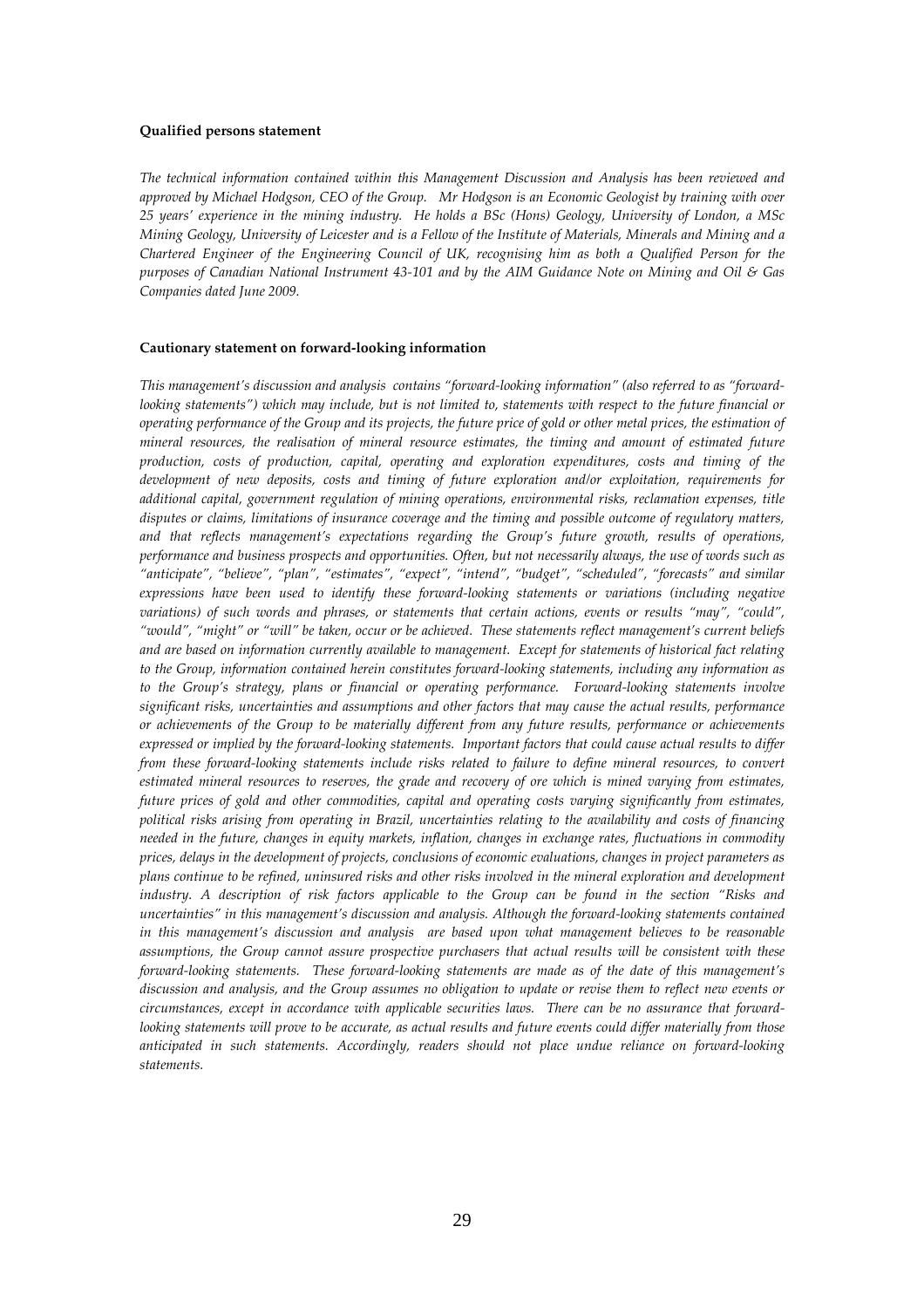# **Risks and uncertainties**

**In addition to the other information set forth in this report, the reader should carefully consider the risk factors below which could materially affect the Group's business, financial condition and/or future results. These risks are not the only risks facing the Group and readers should also refer to the Group's Annual Information Form filed on SEDAR at www.sedar.com and the Group's website at www.serabigold.com which contains additional discussion of risks and in particular risks for investors in the Group's securities. Additionally risks and uncertainties not currently known to the Group or that management currently deems to be immaterial, may also materially affect the Group's business, financial condition and/or future results.** 

| <b>ECONOMIC RISKS</b> |                                                |                 |                                          |
|-----------------------|------------------------------------------------|-----------------|------------------------------------------|
| Risk                  | Comment                                        | <b>Business</b> | Mitigation                               |
|                       |                                                | Impact          |                                          |
| Changes in gold       | The profitability of the Group's operations is | High            | Management closely monitors              |
| prices                | dependent upon the market price of gold.       |                 | commodity prices and economic and        |
|                       | Gold prices fluctuate widely and are affected  |                 | other events that may influence          |
|                       | by numerous factors beyond the control of the  |                 | commodity prices.                        |
|                       | Group.                                         |                 |                                          |
|                       | Reserve calculations and life-of-mine plans    |                 | The Board will use hedging instruments   |
|                       | using significantly lower metal prices could   |                 | if and when it considers it appropriate. |
|                       | result in material write-downs of the Group's  |                 |                                          |
|                       | investment in mining properties and increased  |                 |                                          |
|                       | amortisation, reclamation and closure charges. |                 |                                          |
| Currency              | The Group's major products are traded in       | Medium          | Management closely monitors              |
| fluctuations may      | prices denominated in US dollars. The Group    |                 | fluctuations in currency rates and the   |
| affect the costs of   | incurs most of its expenditures in Brazilian   |                 | Board may, from time to time, make use   |
| doing business and    | Reais although it has a reasonable level of    |                 | of currency hedging instruments.         |
| results of            | expenses in US Dollars and UK Pounds and       |                 |                                          |
| operations.           | other currencies.                              |                 |                                          |
|                       |                                                |                 |                                          |

| <b>OPERATIONAL RISKS</b> |                                                 |                 |                                            |
|--------------------------|-------------------------------------------------|-----------------|--------------------------------------------|
| <b>Risk</b>              | Comment                                         | <b>Business</b> | Mitigation                                 |
|                          |                                                 | Impact          |                                            |
| Future exploration       | Mineral exploration involves significant risks  | Medium          | Management undertakes exploration          |
| may not result in        | over a substantial period of time, which even a |                 | only following careful evaluation of       |
| <i>increased mineral</i> | combination of careful evaluation, experience   |                 | opportunities and designs programmes       |
| resources                | and knowledge may not eliminate. Even if the    |                 | that seek to ensure that expenditure is    |
|                          | Group discovers a valuable deposit of           |                 | carefully controlled and can be ceased at  |
|                          | minerals, it may be several years before        |                 | any time that management considers that    |
|                          | production is possible and during that time it  |                 | the exploration prospect is unlikely to be |
|                          | may become economically unfeasible to           |                 | commercially viable and does not           |
|                          | produce those minerals.                         |                 | warrant further evaluation.                |
| No guarantee that        | There is no guarantee that any application for  | High            | Management maintains on-going              |
| the Group's              | additional exploration licences will be granted |                 | dialogue with the DNPM and other           |
| Applications for         | by the Departamento Nacional do Produção        |                 | relevant government bodies regarding its   |
| exploration licences     | Mineral ("DNPM"). The DNPM can refuse           |                 | operations to ensure that such bodies are  |
| and mining licences      | any application. Persons may object to the      |                 | well informed and also to help ensure      |
| will be granted.         | granting of any exploration licence and the     |                 | that the Group is informed at an early     |
|                          | DNPM may take those objections into             |                 | stage of any issues of concern that such   |
| Existing exploration     | consideration when making any decision on       |                 | bodies may have.                           |
| licences may not be      | whether or not to grant a licence.              |                 |                                            |
| renewed or               | The exploration licence for the Sao Chico       |                 | The Group employs staff and consultants    |
| approved or              | property expired March 2014. The Group has      |                 | who are experienced in Brazilian mining    |
| converted into           | begun the process of applying for a full mining |                 | legislation to ensure that the Group is in |
| mining licences.         | licence and has received no indication that     |                 | compliance with legislation at all times.  |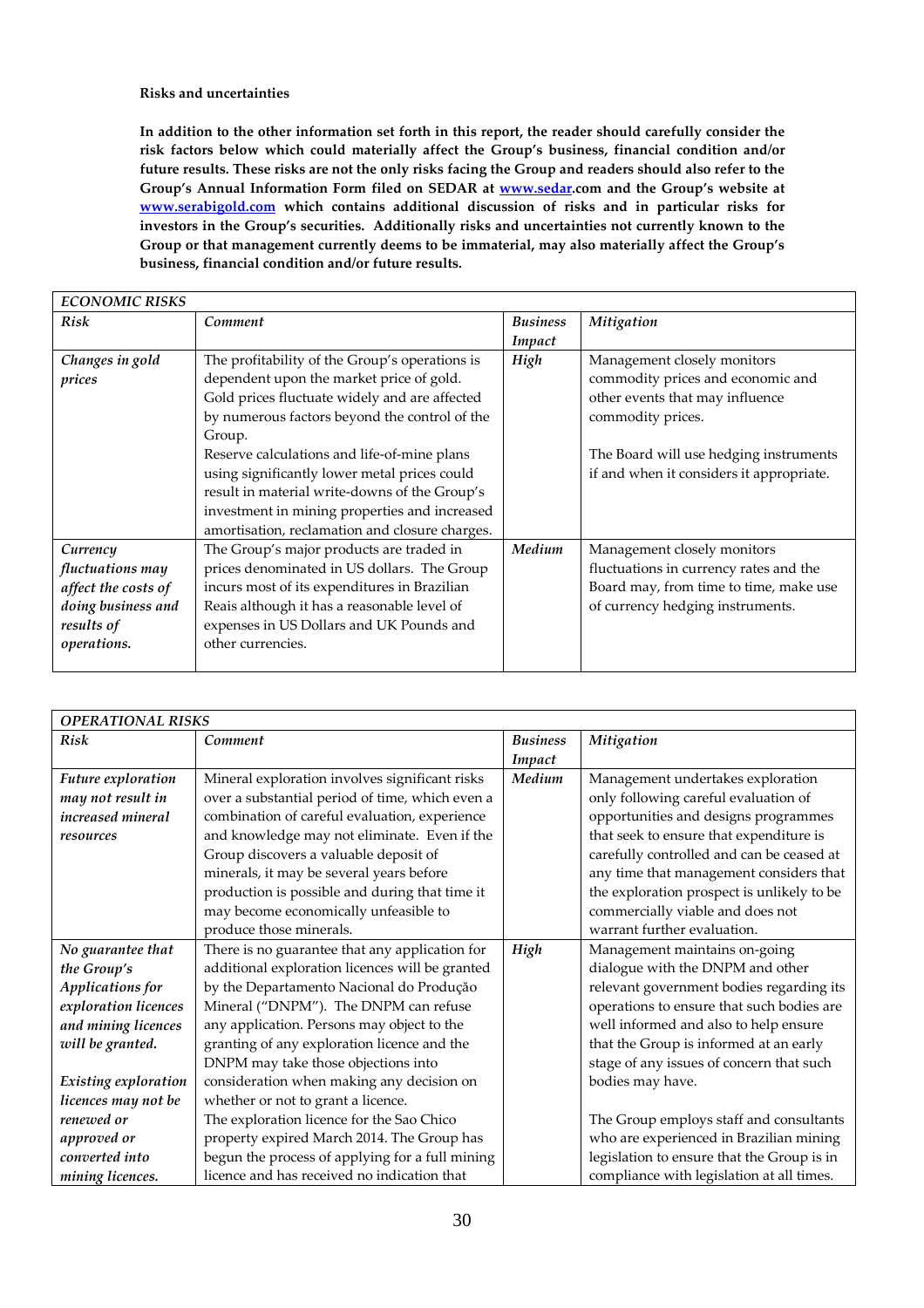| <b>OPERATIONAL RISKS</b>                                                                                                                                                                                                                                                                           |                                                                                                                                                                                                                                                                                                                                                                                                                                                                                                                                                                                                                                       |                           |                                                                                                                                                                                                                                                                                                                                                              |
|----------------------------------------------------------------------------------------------------------------------------------------------------------------------------------------------------------------------------------------------------------------------------------------------------|---------------------------------------------------------------------------------------------------------------------------------------------------------------------------------------------------------------------------------------------------------------------------------------------------------------------------------------------------------------------------------------------------------------------------------------------------------------------------------------------------------------------------------------------------------------------------------------------------------------------------------------|---------------------------|--------------------------------------------------------------------------------------------------------------------------------------------------------------------------------------------------------------------------------------------------------------------------------------------------------------------------------------------------------------|
| Risk                                                                                                                                                                                                                                                                                               | Comment                                                                                                                                                                                                                                                                                                                                                                                                                                                                                                                                                                                                                               | <b>Business</b><br>Impact | Mitigation                                                                                                                                                                                                                                                                                                                                                   |
| Title to any of the<br>Group's mineral<br>properties may be<br>challenged or<br>disputed<br>The Group is in the<br>process of<br>developing and                                                                                                                                                    | provided that the content and form of the<br>application is made in accordance with<br>prescribed regulations that a mining licence<br>would not be granted.<br>If and when exploration licences are granted,<br>they will be subject to various standard<br>conditions including, but not limited to,<br>prescribed licence conditions. Any failure to<br>comply with the expenditure conditions or<br>with any other conditions, on which the<br>licences are held, can result in licence<br>forfeiture.<br>Sao Chico has a small NI 43-101 compliant<br>Measured and Indicated Resource and<br>Inferred Resource and the Group has | High                      | Management has made its own<br>assessment of the Sao Chico gold project<br>and concluded that the commencement                                                                                                                                                                                                                                               |
| starting mining<br>operations at the<br>Sao Chico gold<br>project located<br>close to the Group's<br>Palito Mine but<br>there is no certainty<br>that the Group will<br>be able to establish<br>a commercially<br>viable long term<br>operation at Sao<br>Chico.                                   | commenced development mining activity,<br>with a view to establishing mine production<br>operations to augment gold production levels<br>for the Group. There is however no NI 43-101<br>compliant technical report commissioned to<br>date to demonstrate whether or not this<br>resource can be mined on a commercial scale<br>or that any mining activities that might be<br>undertaken will be profitable in the future.                                                                                                                                                                                                          |                           | of development mining is the most<br>appropriate next stage of evaluation<br>having considered all the current<br>available information.<br>Management is confident, based on its<br>experience and knowledge, that the Sao<br>Chico project will be a commercially<br>viable mining operation.                                                              |
| Exploration and<br>development of the<br>Group's other<br>properties,<br>including<br>continuing<br>exploration and<br>development<br>projects, and the<br>construction of<br>mining facilities<br>and commencement<br>of mining<br>operations, will<br>require substantial<br>additional funding. | Whilst the Group anticipates that it will use<br>cash flow generated from operation at Palito<br>and Sao Chico to finance further exploration<br>and development activities on the Group's<br>other properties, any cash flow that the Group<br>generates may not be sufficient to meet these<br>future exploration and development activities.<br>Failure to obtain sufficient financing will result<br>in a delay or indefinite postponement of<br>exploration, development or production on<br>any of the Group's other properties or even a<br>loss of a property interest.                                                       | Low                       | Management of capital resources is a<br>high priority for the Group and prior to<br>taking any development decision the<br>Group will seek to ensure, to the greatest<br>extent possible, that the development is<br>fully funded and will manage the<br>development budgets and programmes<br>to minimise and anticipate any potential<br>budget over-runs. |
| The Group may<br>experience higher<br>costs and lower<br>revenues than<br>estimated due to<br>unexpected<br>problems and<br>delays.                                                                                                                                                                | New mining operations often experience<br>unexpected problems during the development<br>and start-up phases and such problems can<br>result in substantial disruption to operations.<br>Delays in construction or reaching Commercial<br>Production in connection with the Group's<br>development of its Sao Chico mine would<br>increase its operating costs and delay revenue<br>growth.                                                                                                                                                                                                                                            | Medium                    | Management is experienced with similar<br>mining operations and has gained<br>valuable operational experience at Palito.<br>Given the current stage of development<br>of Sao Chico management considers that<br>the risks of any significant delay or cost<br>over-runs are limited.                                                                         |
| Environmental<br>legislation                                                                                                                                                                                                                                                                       | All phases of the Group's operations are<br>subject to environmental regulation in Brazil.                                                                                                                                                                                                                                                                                                                                                                                                                                                                                                                                            | Low                       | Environmental regulations are constantly<br>changing and governed by both local and                                                                                                                                                                                                                                                                          |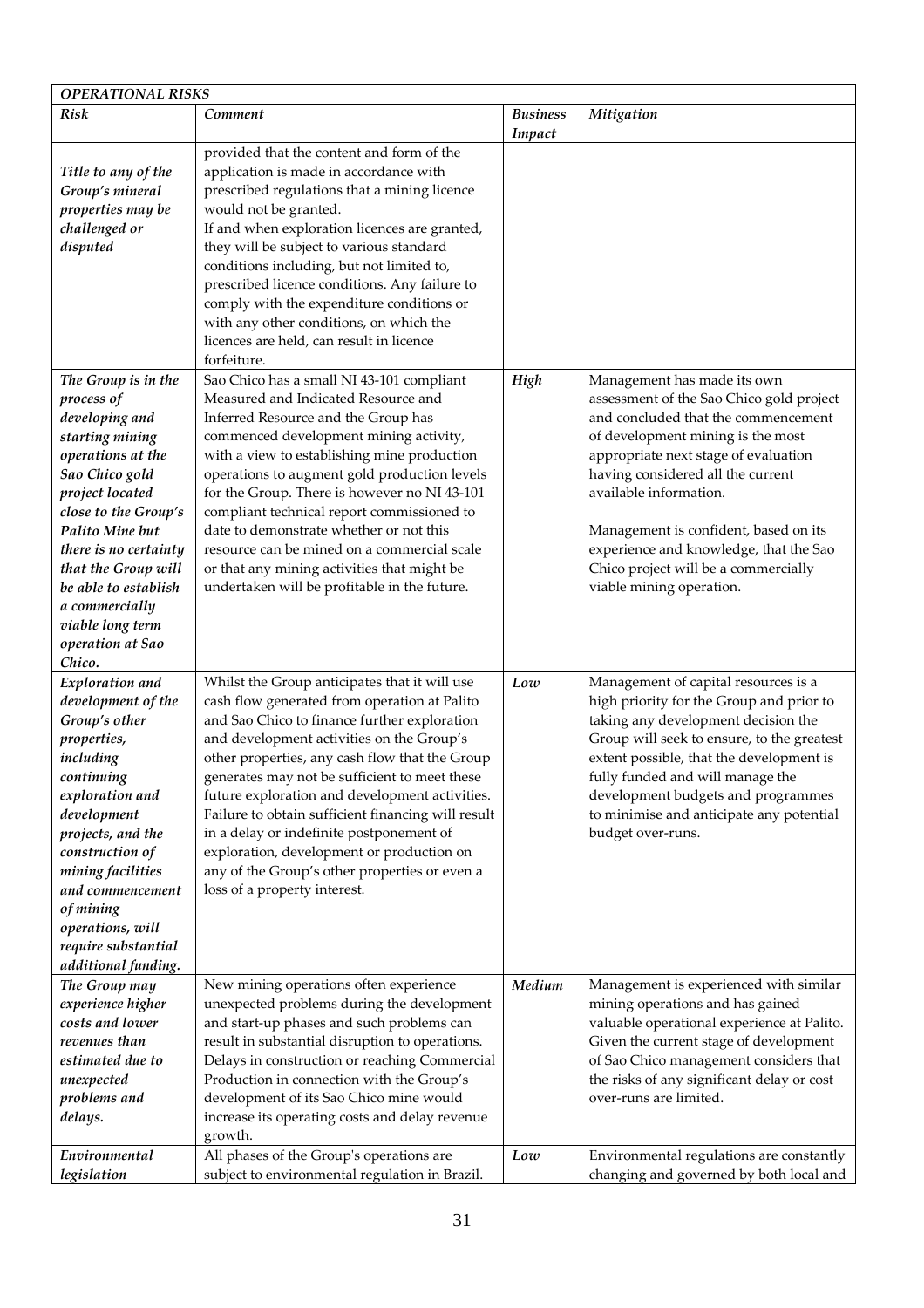| <b>OPERATIONAL RISKS</b>                                                                                                                                                                                    |                                                                                                                                                                                                                                                                                                                                                                                                                                                                                                                                                                                                                                                                                                                                                                                                           |                           |                                                                                                                                                                                                                                                                                                                             |
|-------------------------------------------------------------------------------------------------------------------------------------------------------------------------------------------------------------|-----------------------------------------------------------------------------------------------------------------------------------------------------------------------------------------------------------------------------------------------------------------------------------------------------------------------------------------------------------------------------------------------------------------------------------------------------------------------------------------------------------------------------------------------------------------------------------------------------------------------------------------------------------------------------------------------------------------------------------------------------------------------------------------------------------|---------------------------|-----------------------------------------------------------------------------------------------------------------------------------------------------------------------------------------------------------------------------------------------------------------------------------------------------------------------------|
| <b>Risk</b>                                                                                                                                                                                                 | Comment                                                                                                                                                                                                                                                                                                                                                                                                                                                                                                                                                                                                                                                                                                                                                                                                   | <b>Business</b><br>Impact | Mitigation                                                                                                                                                                                                                                                                                                                  |
|                                                                                                                                                                                                             | There is no assurance that existing or future<br>environmental regulation will not materially<br>adversely affect the Group's business, financial<br>condition and results of operations.                                                                                                                                                                                                                                                                                                                                                                                                                                                                                                                                                                                                                 |                           | global concerns and initiatives.<br>Management seeks to ensure that it<br>adopts sound and compliant<br>environmental principles. The<br>operations of the Group are relatively<br>small and management does not consider<br>the scale of the operations to have a<br>material environmental impact on its<br>surroundings. |
| Exposure to mining<br>hazards.                                                                                                                                                                              | The Group is exposed to a number of risks and<br>hazards typically associated with mining<br>operations including environmental hazards;<br>mining and industrial accidents; metallurgical<br>and other processing problems; unusual and<br>unexpected rock formations; flooding and<br>periodic interruptions due to inclement or<br>hazardous weather conditions or other acts of<br>nature; mechanical equipment and facility<br>performance problems; and unavailability of<br>materials, equipment and personnel.<br>These risks may result in: damage to, or<br>destruction of, the Group's properties or<br>production facilities; personal injury or death;<br>environmental damage; delays in mining;<br>increased production costs; asset write downs;<br>monetary losses; and legal liability. | Medium                    | The Group's operational teams regularly<br>monitor mining risks, and report to the<br>CEO who in consultation with the Board<br>is responsible, on behalf of the Board, for<br>ensuring appropriate measures are in<br>place for anticipating, and responding to,<br>such matters.                                          |
| If mineral resource<br>estimates are not<br>accurate,<br>production may be<br>less than estimated<br>which would<br>adversely affect the<br>Group's financial<br>condition and<br>results of<br>operations. | Mineral resource estimates are imprecise and<br>depend on geological analysis based partly on<br>statistical inferences drawn from drilling, and<br>assumptions about operating costs and metal<br>prices, all of which may prove unreliable. The<br>Group cannot be certain that the resource<br>estimates are accurate and cannot guarantee<br>that it will recover the indicated quantities of<br>metals.<br>Future production could differ dramatically<br>from such estimates for the following reasons:<br>mineralisation or formations at the properties<br>could be different from those predicted by<br>drilling, sampling and similar examinations.                                                                                                                                             | Medium                    | The Groups mineral resource estimates<br>are prepared by either in-house staff or<br>third party consultants who have<br>considerable experience and as<br>appropriate are certified in accordance<br>with recognised international standards.                                                                              |
| The Group is<br>required to obtain<br>and renew<br>governmental<br>permits and licences<br>in order to conduct<br>mining operations,<br>which can be a<br>costly and time-<br>consuming process.            | In the ordinary course of business, the Group<br>will be required to obtain and renew<br>governmental permits and licences for the<br>operations and expansion of existing<br>operations or for the commencement of new<br>operations. Obtaining or renewing the<br>necessary governmental permits is a complex<br>and time consuming process. The duration<br>and success of the Group's efforts to obtain<br>and renew permits and licences are contingent<br>upon many variables not within its control<br>including the interpretation of applicable<br>requirements implemented by the permitting<br>or licencing authority. The Group may not be<br>able to obtain or renew permits and licences                                                                                                    | Low                       | The Group maintains good relationships<br>with the appropriate licencing authorities<br>and management are responsible for<br>ensuring that conditions are adhered to<br>and that renewals are submitted in a<br>timely and complete manner.                                                                                |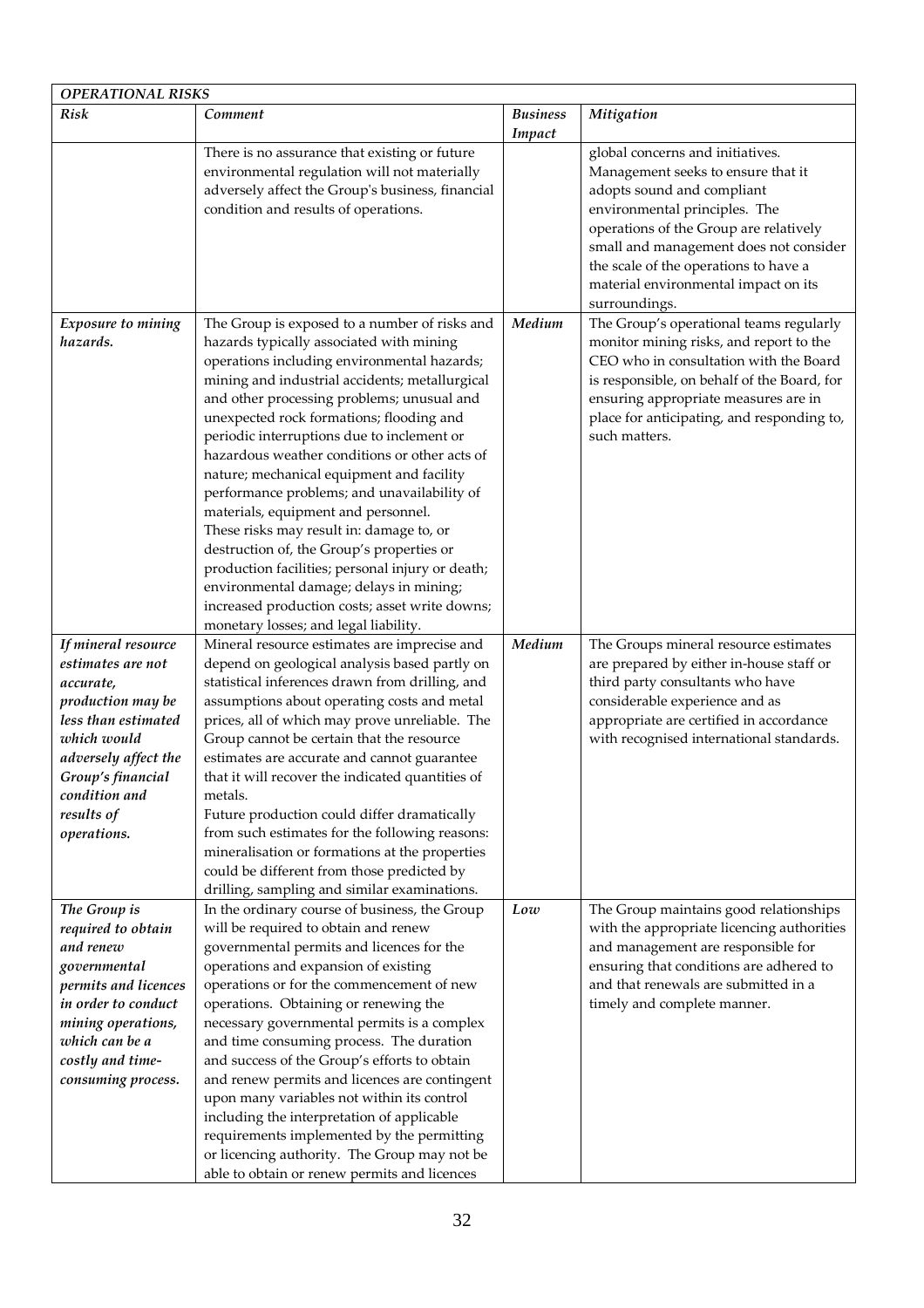| <b>OPERATIONAL RISKS</b> |                                                  |                 |                                             |
|--------------------------|--------------------------------------------------|-----------------|---------------------------------------------|
| Risk                     | Comment                                          | <b>Business</b> | Mitigation                                  |
|                          |                                                  | Impact          |                                             |
|                          | that are necessary to its operations or the cost |                 |                                             |
|                          | to obtain or renew permits and licences may      |                 |                                             |
|                          | exceed what the Group expects.                   |                 |                                             |
| The mining industry      | Competition in the precious metals mining        | Low             | The Group anticipates that it will be in a  |
| is intensely             | industry is primarily for mineral rich           |                 | position to generate positive cash flow     |
| competitive in all of    | properties that can be developed and             |                 | and have re-paid debt by the end of 2015    |
| its phases and the       | produced economically; the technical expertise   |                 | increasing its relative strength to attract |
| Group competes           | to find, develop, and operate such properties;   |                 | and retain employees and to acquire and     |
| with many                | the labour to operate the properties; and the    |                 | develop new properties and projects.        |
| companies                | capital for the purpose of funding such          |                 |                                             |
| possessing greater       | properties.                                      |                 |                                             |
| financial and            | Such competition may result in the Group         |                 |                                             |
| technical resources      | being unable to acquire desired properties, to   |                 |                                             |
| than itself.             | recruit or retain qualified employees or to      |                 |                                             |
|                          | acquire the capital necessary to fund its        |                 |                                             |
|                          | operations and develop its properties.           |                 |                                             |
|                          |                                                  |                 |                                             |

| <b>COUNTRY RISKS</b> |                                                    |                 |                                          |
|----------------------|----------------------------------------------------|-----------------|------------------------------------------|
| <b>Risk</b>          | Comment                                            | <b>Business</b> | Mitigation                               |
|                      |                                                    | Impact          |                                          |
| The Group's          | The government of Brazil has been seeking to       | Medium          | The mining industry in Brazil is         |
| operations are       | introduce a new Mining Code for some time          |                 | dominated by a small number of           |
| conducted in Brazil  | and the matter continues to be area of debate.     |                 | influential local companies and the      |
| and, as such, the    | Any new legislation could result in all current    |                 | interests and needs of smaller mining    |
| Group's operations   | applications being cancelled and require           |                 | operations can be limited. The Group is  |
| are exposed to       | applicants to make new applications under the      |                 | affiliated with group's who help promote |
| various levels of    | terms of and in compliance with the new            |                 | and lobby for the needs of smaller       |
| political, economic  | Mining Code.                                       |                 | mining enterprises.                      |
| and other risks and  | Whilst only being re-elected in October 2014,      |                 |                                          |
| uncertainties.       | the current government is losing support, the      |                 |                                          |
|                      | country is struggling economically and the         |                 |                                          |
|                      | Brazilian Real has fallen by over 35% against      |                 |                                          |
|                      | the US Dollar since May 2013.                      |                 |                                          |
|                      | Against this backdrop the government may           |                 |                                          |
|                      | seek to reduce state subsidies on certain goods    |                 |                                          |
|                      | or, increase taxes and or royalties to boost state |                 |                                          |
|                      | income.                                            |                 |                                          |

| <b>OTHER RISKS</b> |                                                  |                 |                                           |
|--------------------|--------------------------------------------------|-----------------|-------------------------------------------|
| <b>Risk</b>        | Comment                                          | <b>Business</b> | <b>Mitigation</b>                         |
|                    |                                                  | Impact          |                                           |
| Finance risk       | Many of the Group's assets at the Palito and     | Low             | The Group is in compliance with its       |
|                    | Sao Chico mines have been pledged as security    |                 | obligations under the loan agreements     |
|                    | to Sprott Resource Lending, with whom the        |                 | with Sprott and at the current time       |
|                    | Group signed a US\$8 million credit              |                 | anticipates meeting the on-going debt     |
|                    | arrangement during 2014. The Group is            |                 | servicing obligations.                    |
|                    | therefore reliant on meeting its loan            |                 |                                           |
|                    | obligations with Sprott in order to avoid the    |                 |                                           |
|                    | potential loss of these assets which could arise |                 |                                           |
|                    | from the enforcement of this security.           |                 |                                           |
| Portfolio risk of  | The Group is reliant on a single revenue-        | Medium          | The commencement of operations at Sao     |
| having a single    | generating asset (the Palito gold mine). Any     |                 | Chico is providing a second source of ore |